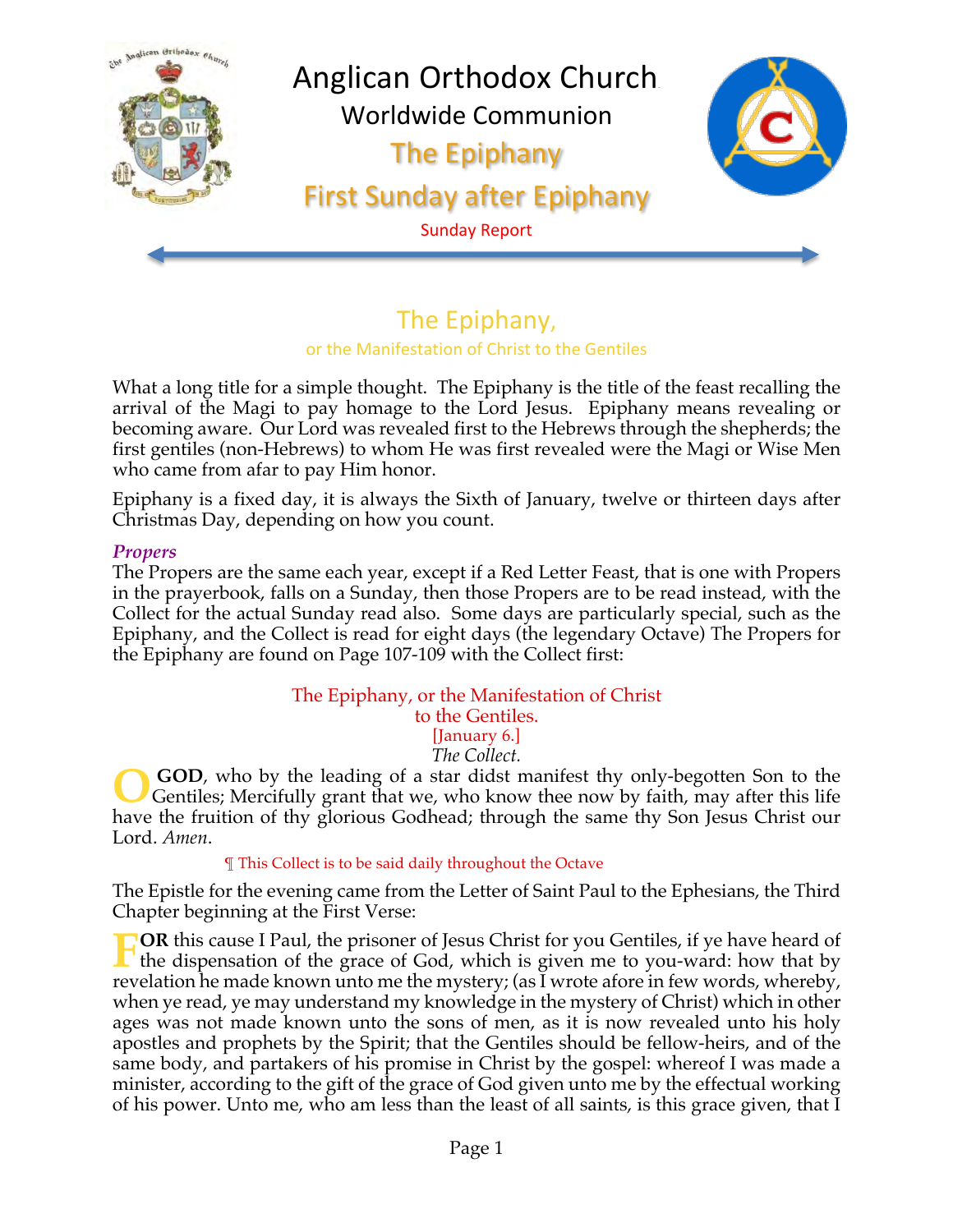should preach among the Gentiles the unsearchable riches of Christ; and to make all men see what is the fellowship of the mystery, which from the beginning of the world hath been hid in God, who created all things by Jesus Christ: to the intent that now unto the principalities and powers in heavenly places might be known by the church the manifold wisdom of God, according to the eternal purpose which he purposed in Christ Jesus our Lord: in whom we have boldness and access with confidence by the faith of him.

The Gospel for the evening came from the Gospel of Saint Matthew, the Second Chapter beginning at the First Verse:

**HEN** Jesus was born in Bethlehem of Judæa, in the days of Herod the king, behold, there came wise men from the east to Jerusalem, saying, Where is he that is born King of the Jews? for we have seen his star in the east, and are come to worship him. When Herod the king had heard these things, he was troubled, and all Jerusalem with him. And when he had gathered all the chief priests and scribes of the people together, he demanded of them where Christ should be born. And they said unto him, In Bethlehem of Judæa: for thus it is written by the prophet, And thou Bethlehem, in the land of Juda, art not the least among the princes of Juda: for out of thee shall come a Governor, that shall rule my people Israel. Then Herod, when he had privily called the wise men, enquired of them diligently what time the star appeared. And he sent them to Bethlehem, and said, Go and search diligently for the young child; and when ye have found him, bring me word again, that I may come and worship him also. When they had heard the king, they departed; and, lo, the star, which they saw in the east, went before them, till it came and stood over where the young child was. When they saw the star, they rejoiced with exceeding great joy. And when they were come into the house, they saw the young child with Mary his mother, and fell down, and worshipped him: and when they had opened their treasures, they presented unto him gifts; gold, and frankincense, and myrrh. And being warned of God in a dream that they should not return to Herod, they departed into their own country another way. **W**

#### *Thought for the Day*

At least in Descanso, the Epiphany service was not much different than that first Epiphany. Except this time there was one wise woman and two wise guys! Most important, Jesus was there! We had a great time worshipping. Join your local service some time, it is a lot of fun. It seems as if there is always plenty of room in the inn when there is church service going on. Cold outside, though!

# *Sermon – Reverend Hap Arnold - Time and Action*

*Church of the Faithful Centurion - Descanso, California*

Through the leading of the star, the wise men from Persia (modern day Iran) were led to



seek the Christ Child. This was the "revealing" of Christ to the Gentiles, and the first such event. Though Christ mainly ministered to the Jews of Israel, it is important He ministered to the Roman governor and the Faithful Centurion (from which our parish gets its name) whom were Gentiles.

Though the many of the Apostles in the early church did not think ministering to the Gentiles was worthy, through the actions of Saint Paul, The Word began spreading to the Gentiles. Paul says in his Epistle the time has come we should start spreading to the Gentiles, and bring our gifts (talents) to His Service (as our talents are on loan from God, as Rush Limbaugh says) and use them accordingly to further His purpose on this planet.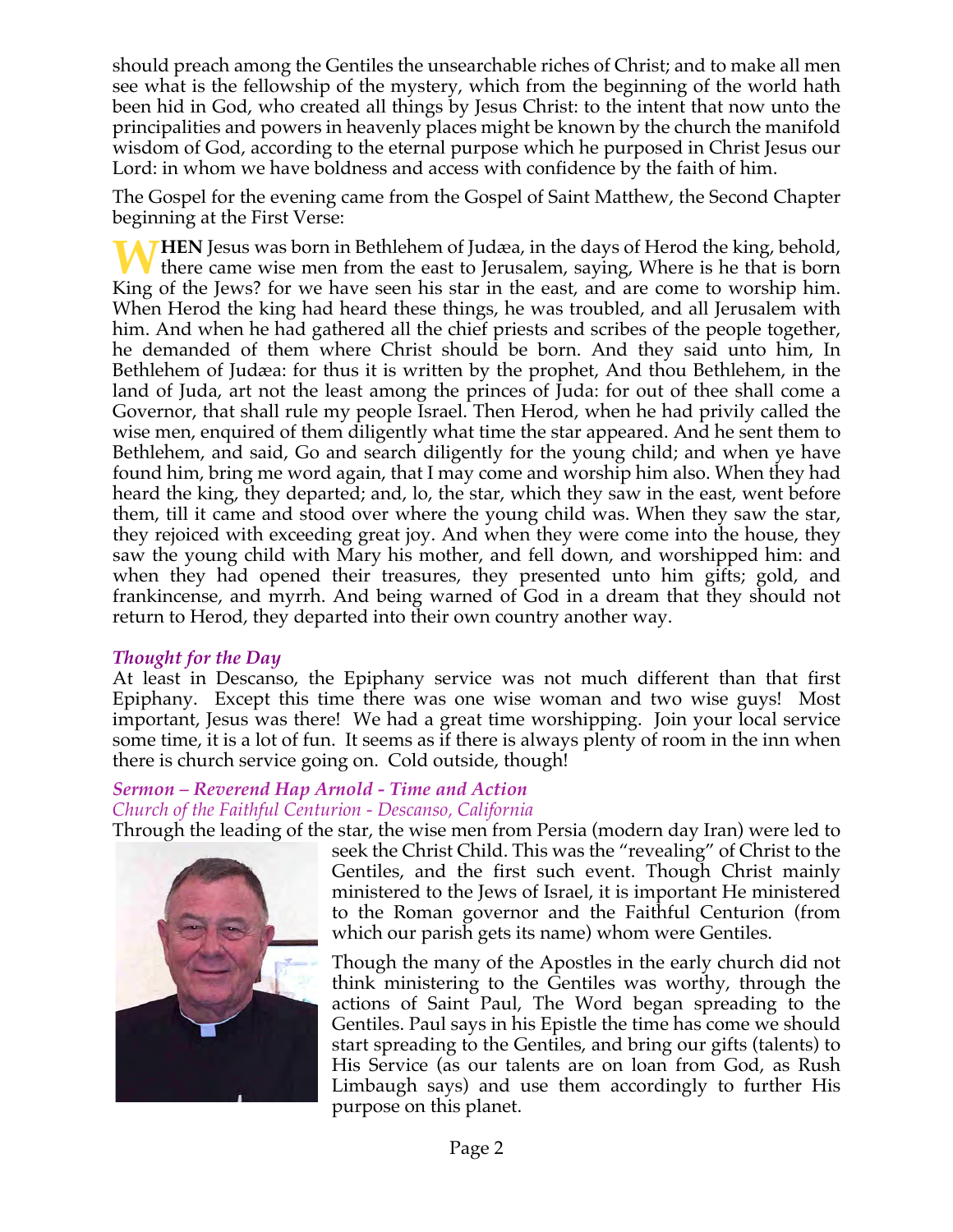Paul was charged by God to bring The Word to all, not just the Jews. The time was now ripe to expand past the original target market (the Jews), and to spread it to all. He said he wished to explain the mysteries (The Word) of God to all, including the Gentiles, so they might see and hear The Word.

In the Gospel, Herod tries to entice the wisemen to find the Christ child and report His whereabouts to him that, he claims "that I will come and will worship him." But like most modern leaders of the world today, his words were duplicitous in nature. "I will come and worship him" translated to he would come and murder Christ, as he did the Holy Innocents, while Christ was in Egypt.

After they visited the Christ child. God warned the wisemen in a dream of Herod's true intentions, and they went home a different way so they avoided a confrontation with Herod. They brought Jesus frankincense, incense and myrrh. In a way, they did what Paul talked about and brought Him "gifts" for His Service. Now we do not know if these gifts were ever used in Christ's life. But, like present time gift giving, it is not the gifts themselves that are important. It is the thought and meaning behind the giving of gifts.

Now in this troubled time, we must be ready to bring our talents to Him, to use for His Glory and to spread His Word. In this time, we must spread The Word and without ceasing praise Him and His Majesty. In order to institute a turnaround of the moral decay, we must first act. If we do not act, then how can we expect to stem the tide of the moral decay. We must act with steadfast purpose.

This may require some courage on our behalf, as we will be mocked and perhaps in this troubled time, may come a day, when we like the apostles are thrown in jail. However scary this time may be for spreading His Word, no matter how hostile it is, we must do it anyway. We are soldiers of Christ and like our military counterparts, we must do out duty, then count the cost. We must step forward into this hostile world, and charge forward against the fire of hostile media and people, whose hearts have been turned to stone. We must charge against them, using The Word as our defense and our offense against Satan. The greatest defense is the best offense. And we truly have both in The Word of God. We must remember God wants everybody to follow Him, not just certain ethnic groups (like the Jews), and we must concentrate on spreading His Word, through bringing our Gifts and Talents to His Service.

He comes!

# **Be of God - Live of God - Act of God**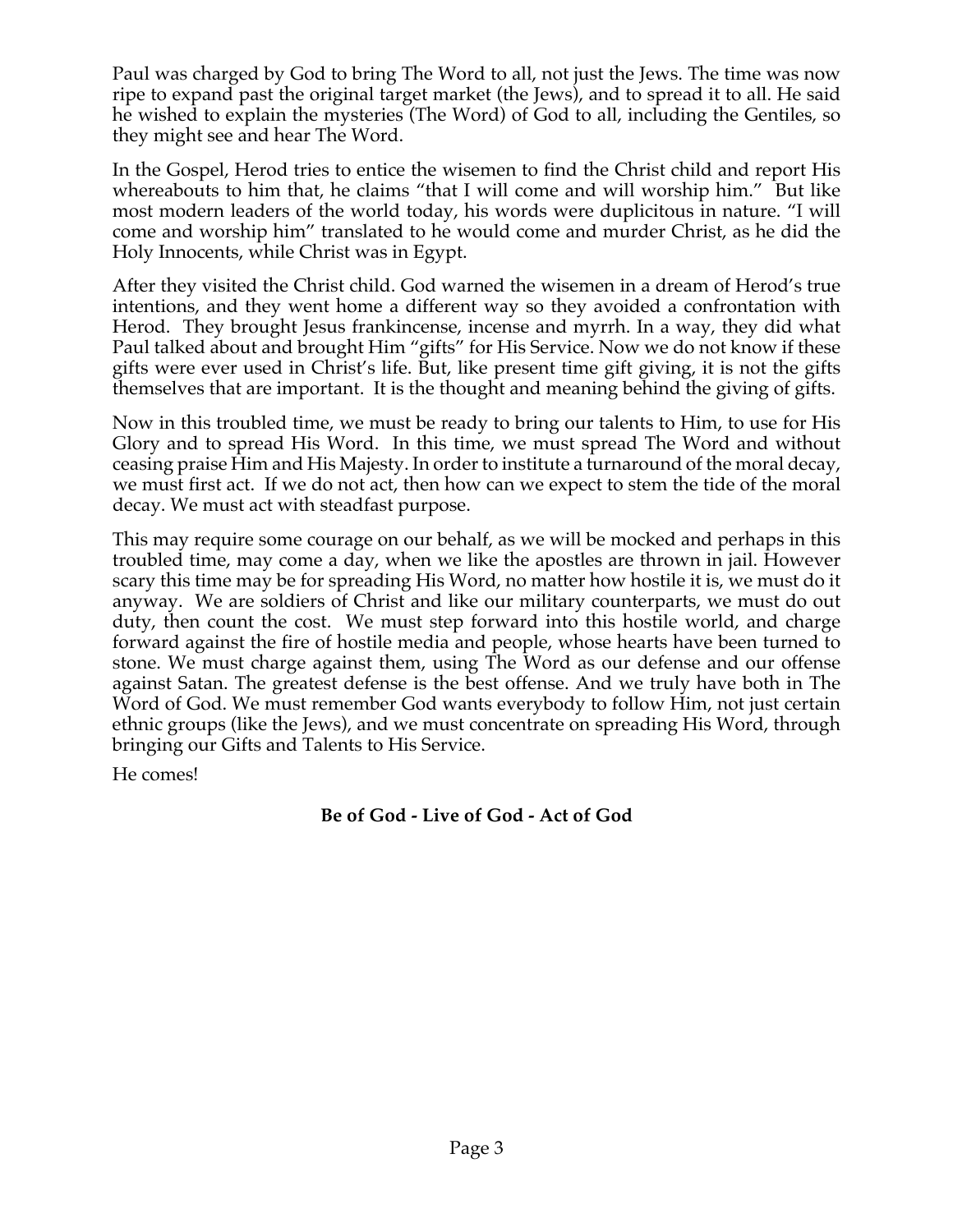# The First Sunday after the Epiphany

Today was the first Sunday after the Epiphany and Second Sunday of the New Year 2016.

#### *On Point*

Someone asked, where do the quotes come from? The answer is from the people who uttered them. But, how did you find them? Oh, that. Some from Bishop Jerry, many from Rev Bryan Dabney, a few from other places, some from Rev Geordie Menzies-Grierson, but overall mostly from Bryan. He always has a few great ones to share. On to the On Point quotes –

#### *The Force be with You*

One reason why many people find Creative Evolution so attractive is that it gives one much of the emotional comfort of believing in God and none of the less pleasant consequences. When you are feeling fit and the sun is shining and you do not want to believe that the whole universe is a mere mechanical dance of atoms, it is nice to be able to think of this great mysterious Force rolling on through the centuries and carrying you on its crest. If, on the other hand, you want to do something rather shabby, the Life-Force, being only a blind force, with no morals and no mind, will never interfere with you like that troublesome God we learned about when we were children. The Life-Force is a sort of tame God. You can switch it on when you want, but it will not bother you. All the thrills of religion and none of the cost. Is the Life-Force the greatest achievement of wishful thinking the world has yet seen?

*Jack Lewis* Mere Christianity

Let us not look back in anger, nor forward in fear, but around in awareness.

*James Thurber* American writer

Few skills are so well rewarded as the ability to convince parasites that they are victims. *Thomas Sowell*

He's wild, you know. Not like a tame lion.

*Mr. Beaver* Chronicles of Narnia

#### *Good and Evil*

If you do not take the distinction between good and bad very seriously, then it is easy to say that anything you find in this world is a part of God. But, of course, if you think some things really bad, and God really good, then you cannot talk like that. You must believe that God is separate from the world and that some of the things we see in it are contrary to His will. Confronted with a cancer or a slum the Pantheist can say, 'If you could only see it from the divine point of view, you would realise that this also is God.' The Christian replies, 'Don't talk damned nonsense.' For Christianity is a fighting religion. It thinks God made the world—that space and time, heat and cold, and all the colours and tastes, and all the animals and vegetables, are things that God 'made up out of His head' as a man makes up a story. But it also thinks that a great many things have gone wrong with the world that God made and that God insists, and insists very loudly, on our putting them right again.

*Jack Lewis* Mere Christianity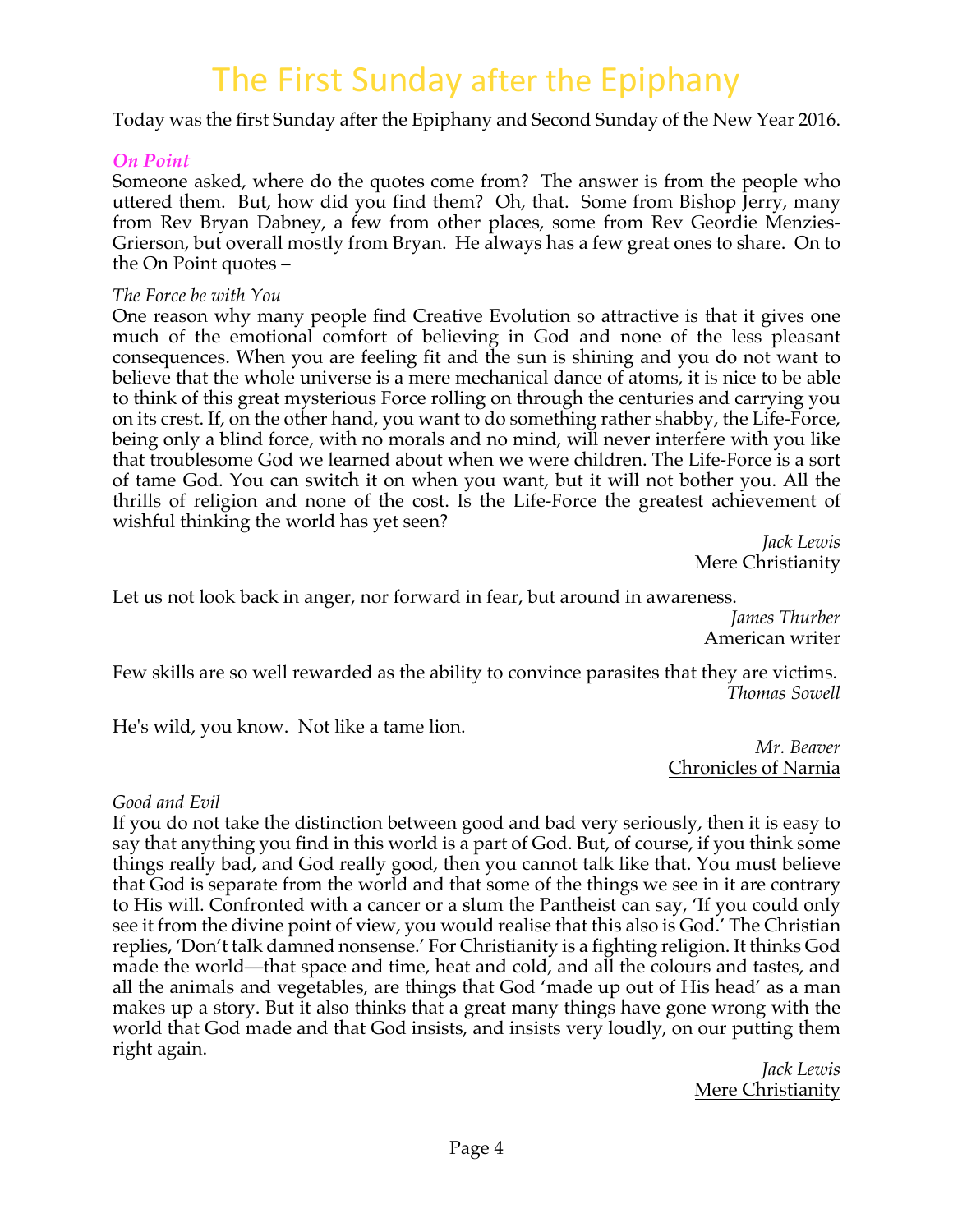*Psalm 37:3*

The hoary head is a crown of glory, if it be found in the way of righteousness.

*Proverbs 16:31*

For thus saith the LORD unto the house of Israel, Seek ye me, and ye shall live.

*Amos 5:4*

Strive to enter in at the strait gate: for many, I say unto you, will seek to enter in, and shall not be able.

But when the Comforter is come, whom I will send unto you from the Father, even the Spirit of truth, which proceedeth from the Father, he shall testify of me: and ye also shall bear witness, because ye have been with me from the beginning.

*St. John 15:26-27*

And let the peace of God rule in your hearts, to the which also ye are called in one body; and be ye thankful.

*Colossians 3:15*

If you are more blessed than hundreds of thousands in Syria, Iraq, and other Godforsaken lands, you will definitely have an EPITAPH in your future. What is written on that epitaph will depend upon your soul's response, or failure to respond, to the beckoning call of the Almighty. It is the dash between the years that define us - not the year of birth and of death.

*Jerry L. Ogles* 20<sup>th</sup> and 21<sup>st</sup> century Anglican Orthodox Presiding Bishop

*Deluge*, n. A notable first experiment in baptism which washed away the sins (and the sinners) of the world.

*Ambrose Bierce*

19<sup>th</sup> and 20<sup>th</sup> century American author and misanthrope

# *Propers*

Each Sunday there are Propers: special prayers and readings from the Bible. There is a Collect for the Day; that is a single thought prayer, most written either before the refounding of the Church of England in the 1540s or written by Bishop Thomas Cranmer, the first Archbishop of Canterbury after the re-founding.

The Collect for the Day is to be read on Sunday and during Morning and Evening Prayer until the next Sunday. The Epistle is normally a reading from one of the various Epistles, or letters, in the New Testament. The Gospel is a reading from one of the Holy Gospels, Matthew, Mark, Luke and John. The Collect is said by the minister as a prayer, the Epistle can be read by either a designated reader (as we do in our church) or by one of the ministers and the Holy Gospel, which during the service in our church is read by an ordained minister or our Deacon Striker.

The propers are the same each year, except if a Red Letter Feast, that is one with propers in the prayerbook, falls on a Sunday, then those propers are to be read instead, except in a White Season, where it is put off. Red Letter Feasts, so called because in the Altar Prayerbooks the titles are in red, are special days. Most of the Red Letter Feasts are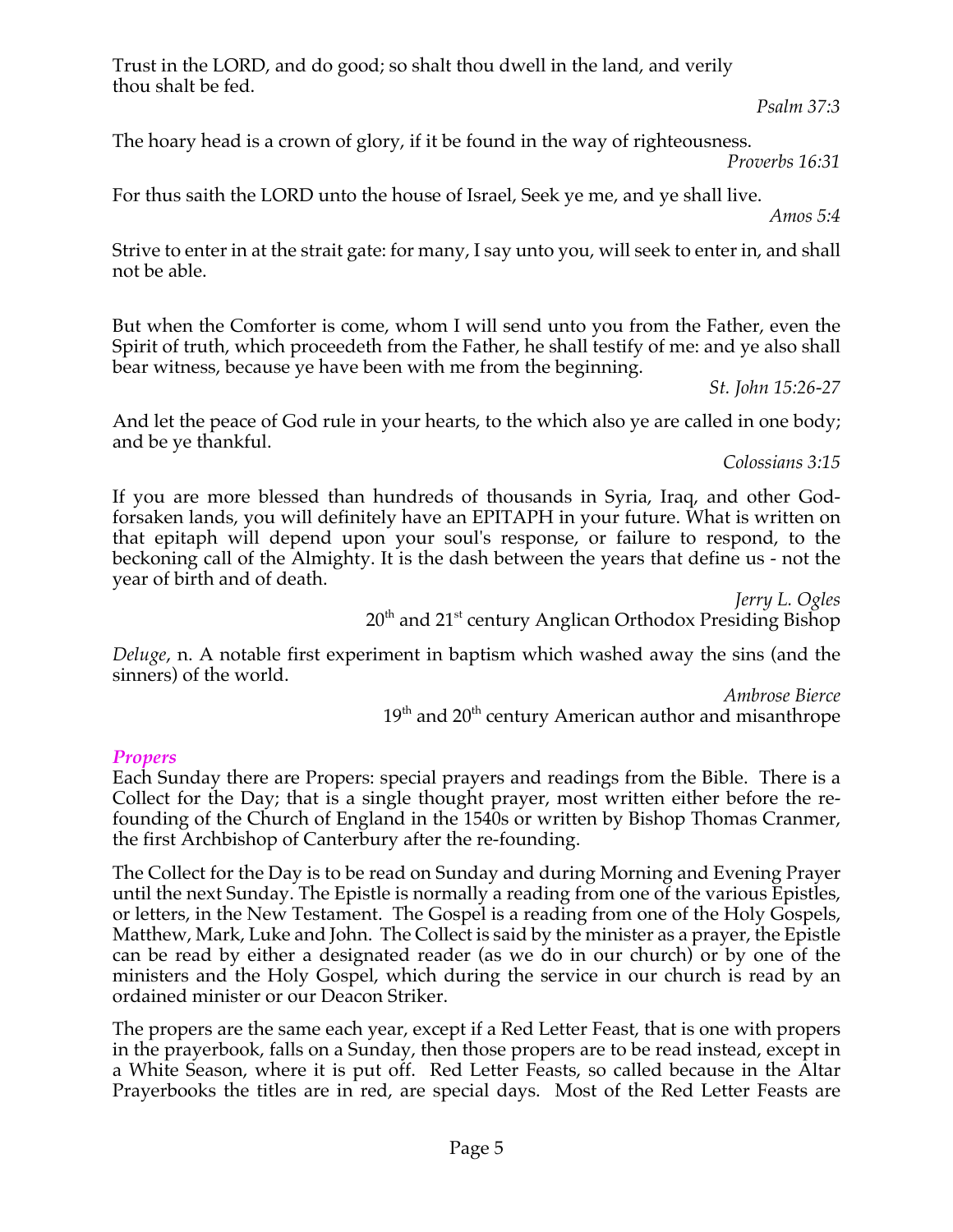dedicated to early saints instrumental in the development of the church, others to special events. Some days are particularly special and the Collect for that day is to be used for an octave (eight days) or an entire season, like Advent or Lent.

The Propers are found on Page 109-111 with the Collect first:

# The First Sunday after The Epiphany.

*The Collect.*

**LORD**, we beseech thee mercifully to receive the prayers of thy people who call upon thee; and grant that they may both perceive and know what things they ought to do, and also may have grace and power faithfully to fulfil the same; through Jesus Christ our Lord. *Amen.* **O**

# The Epiphany, or the Manifestation of Christ to the Gentiles. [January 6.] *The Collect.*

**GOD**, who by the leading of a star didst manifest thy only-begotten Son to the Gentiles; Mercifully grant that we, who know thee now by faith, may after this life have the fruition of thy glorious Godhead; through the same thy Son Jesus Christ our Lord. *Amen*. **O**

#### ¶ This Collect is to be said daily throughout the Octave

The Epistle for today came from the Twelfth Chapter of Paul's letter to the Romans beginning at the First Verse. Paul asks not only those long gone Romans, but us, as well, to "present your bodies a living sacrifice, holy, acceptable unto God, which is your reasonable service." He tells us our home is in heaven. Life here is not the end, rather the stepping off point, either to heaven or hell. Thus, were are "not conformed to this world: but to be  $\gamma e$  transformed by the renewing of your mind, that we  $\gamma e$  may prove what is that good, and acceptable, and perfect, will of God." Some of us may be better than others, but all fall short of the minimum standard. Through Christ we attain eternal life. In the meantime, each of us should not "think of himself more highly than he ought to think; but to think soberly, according as God hath dealt to every man the measure of faith." Each of us has a place in the church, a reason to be and job to do. "For as we have many members in one body, and all members have not the same office: so we, being many, are one body in Christ, and every one members one of another."

**BESEECH** you therefore, brethren, by the mercies of God, that ye present your bodies **EXECH** you therefore, brethren, by the mercies of God, that ye present your bodies a living sacrifice, holy, acceptable unto God, which is your reasonable service. And be not conformed to this world: but be ye transformed by the renewing of your mind, that ye may prove what is that good, and acceptable, and perfect, will of God. For I say, through the grace given unto me, to every man that is among you, not to think of himself more highly than he ought to think; but to think soberly, according as God hath dealt to every man the measure of faith. For as we have many members in one body, and all members have not the same office: so we, being many, are one body in Christ, and every one members one of another.

The Gospel for today came from the Second Chapter of the Gospel of St. Luke beginning at the Forty-First Verse. It tells the story of when Jesus stayed behind in Jerusalem after the Passover Feast in his twelfth year. When they were done, the family group, for they likely traveled with their extended family for safety, left together. After the first day's travel they stopped for the night and could not find Jesus. So, fearing the worst, they headed back at night for Jerusalem. Braving robbers and worse, they made their way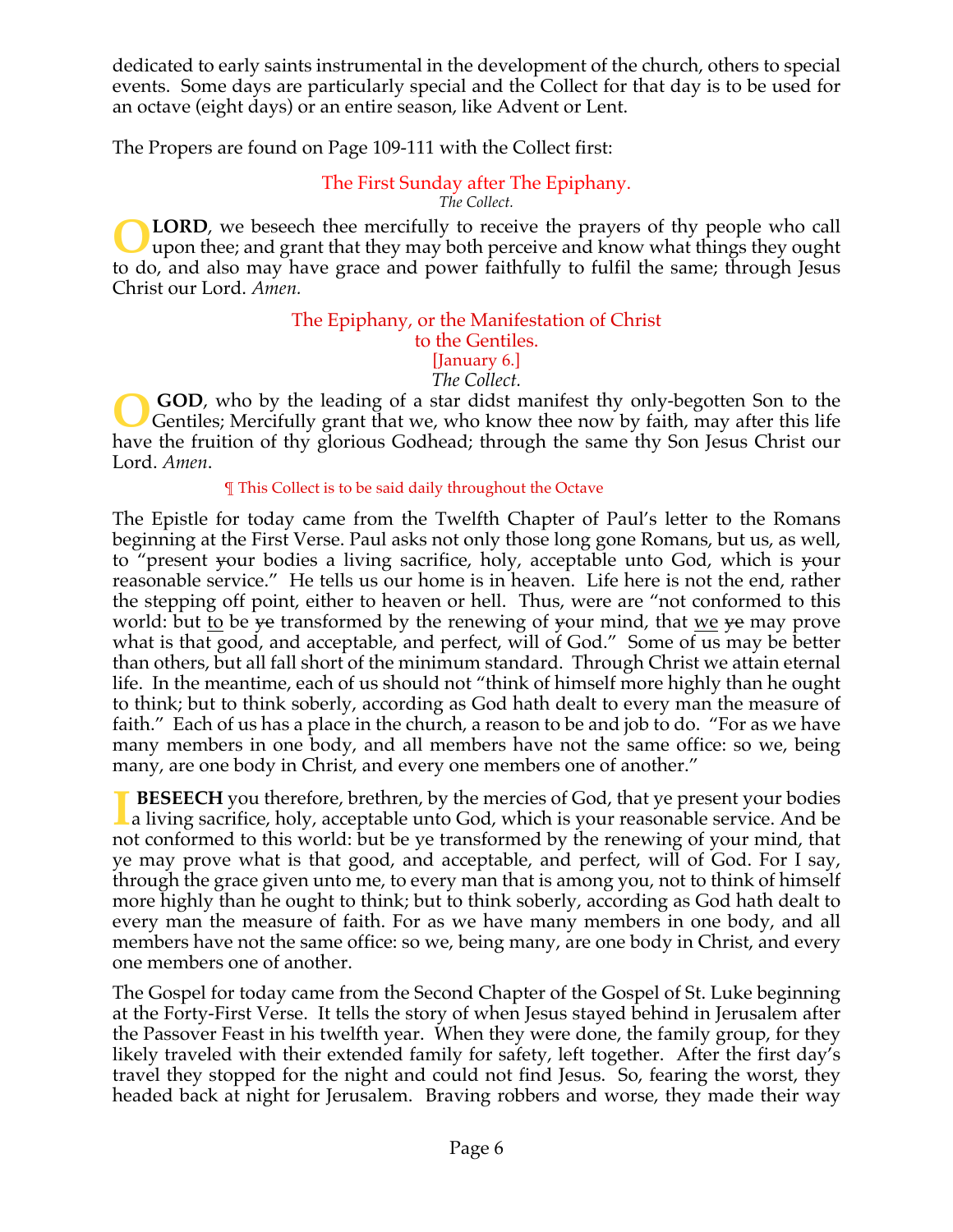back. After looking for three days, they went to the temple, where lo, they found him<sup>1</sup>. He was among the learned men "both hearing them, and asking them questions. And all that heard him were astonished at his understanding and answers." His parents were amazed and confounded. He asked them why they worried and why they did not understand that he was about his Father's business. It is noteworthy that Jesus at twelve was able to "hold his own" with the learned scholars of Judah. He was able to out reason those who lived to dissect the Law. "A little child shall lead them," (Isaiah 11:1-10)

**OW** his parents went to Jerusalem every year at the feast of the passover. And when he was twelve years old, they went up to Jerusalem after the custom of the feast. And when they had fulfilled the days, as they returned, the child Jesus tarried behind in Jerusalem; and Joseph and his mother knew not of it. But they, supposing him to have been in the company, went a day's journey; and they sought him among their kinsfolk and acquaintance. And when they found him not, they turned back again to Jerusalem, seeking him. And it came to pass, that after three days they found him in the temple, sitting in the midst of the doctors, both hearing them, and asking them questions. And all that heard him were astonished at his understanding and answers. And when they saw him, they were amazed: and his mother said unto him, Son, why hast thou thus dealt with us? behold, thy father and I have sought thee sorrowing. And he said unto them, How is it that ye sought me? wist<sup>2</sup> ye not that I must be about my Father's business? And they understood not the saying which he spake unto them. And he went down with them, and came to Nazareth, and was subject unto them: but his mother kept all these sayings in her heart. And Jesus increased in wisdom and stature, and in favour with God and man. **N**

## *Bishop Ogles' Sermon*

We are oft fortunate to get copies of Bishop Jerry's sermon notes. Today is one of those

Sundays. Today's sermon starts off with the collect, and like always, it will give you a lot to consider in your heart.

#### **Sermon Notes**

First Sunday after The Epiphany 8 January 2017, Anno Domini (in the Year of Our Lord)

#### The First Sunday after The Epiphany. *The Collect.*

**LORD**, we beseech thee mercifully to receive the prayers of thy people who call upon thee; and grant that they may both perceive and know what things they ought to do, and also may have grace and **O**



power faithfully to fulfil the same; through Jesus Christ our Lord. *Amen.*

**OW** when Jesus was born in Bethlehem of Judæa, in the days of Herod the king, behold, there came wise men from the east to Jerusalem, saying, Where is he that is born King of the Jews? for we have seen his star in the east, and are come to worship him. **N**

<sup>2</sup> *wist* – understood or grasped.

 $1$  Note also the tremendous advantage that God has over the Devil. Not only did God make both man and the Devil, but He has actually been a man, the Devil only read about men and thought about men and contemplated men. In Jesus, God has been a man. Note - in this instance, He learned about the compassion, worry and duty of parents towards their Son! The Devil, not so much.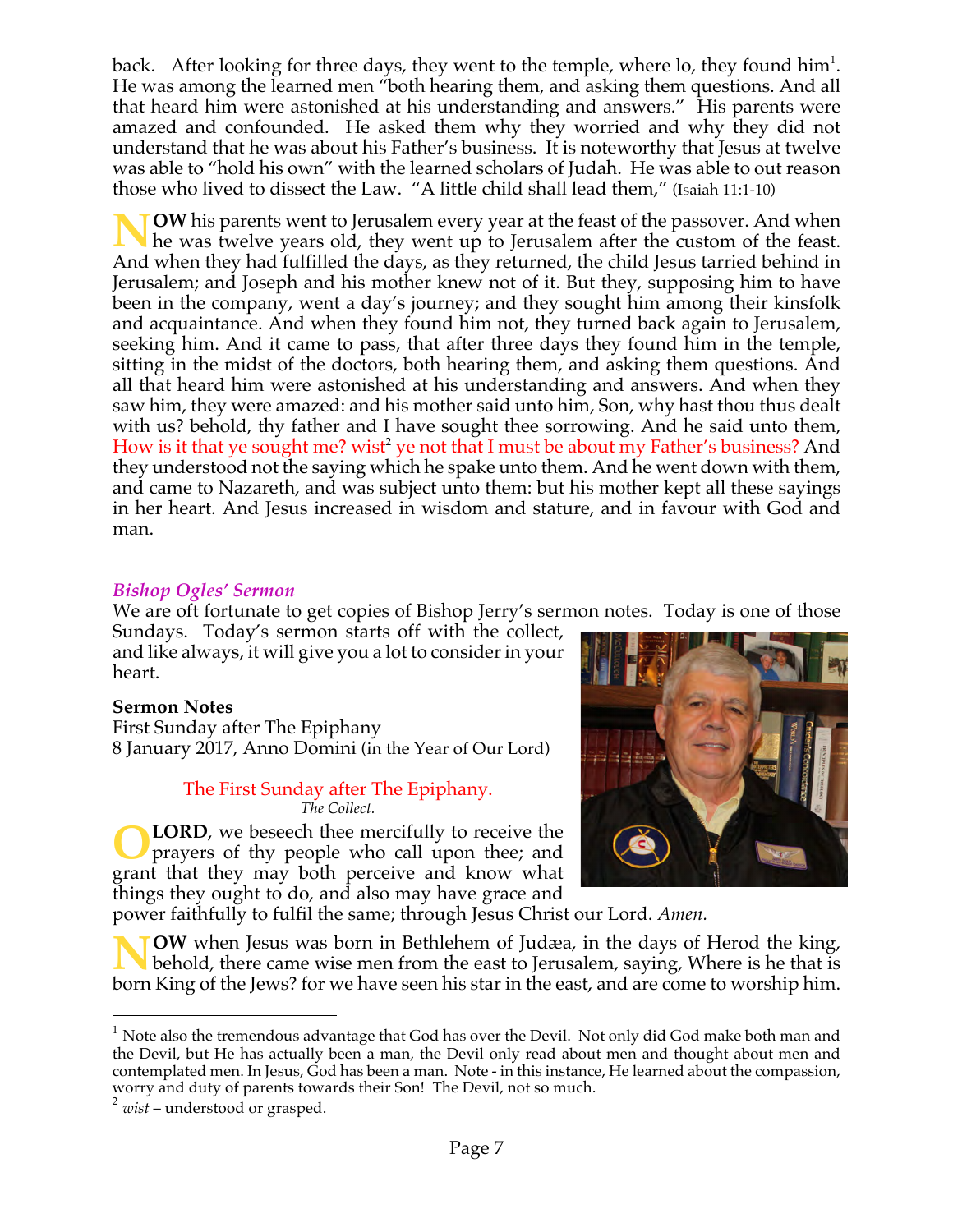When Herod the king had heard these things, he was troubled, and all Jerusalem with him. And when he had gathered all the chief priests and scribes of the people together, he demanded of them where Christ should be born. And they said unto him, In Bethlehem of Judæa: for thus it is written by the prophet, And thou Bethlehem, in the land of Juda, art not the least among the princes of Juda: for out of thee shall come a Governor, that shall rule my people Israel. Then Herod, when he had privily called the wise men, enquired of them diligently what time the star appeared. And he sent them to Bethlehem, and said, Go and search diligently for the young child; and when ye have found him, bring me word again, that I may come and worship him also. When they had heard the king, they departed; and, lo, the star, which they saw in the east, went before them, till it came and stood over where the young child was. When they saw the star, they rejoiced with exceeding great joy. And when they were come into the house, they saw the young child with Mary his mother, and fell down, and worshipped him: and when they had opened their treasures, they presented unto him gifts; gold, and frankincense, and myrrh. And being warned of God in a dream that they should not return to Herod, they departed into their own country another way. (Matthew 2:1-12)

We are now in the Epiphany season of our Church year and we are thinking of the time when the Wise Men came from the East to baby Jesus. *Many shall come from the east and the west, and shall sit down with Abraham, and with Isaac, and with Jacob*. (Matthew 8:11) Perhaps the bigger picture is the fact that the lowly shepherds were told of the birth, and they came to Christ. These were Judean shepherds and belong to the blood of

## *Sermon - Rev Hap Arnold*

#### *Church of the Faithful Centurion - Descanso, California*

Today's sermon ties together the propers, that is to say the prayer and readings for this week. Consider these words from the Collect:



…grant that they may both perceive and know what things they ought to do, and also may have grace and power faithfully to fulfil the same…

As imperfect creatures with free will, we will never figure out what we should be doing, let alone do it, on our own. That is the part of the reason God sent the Holy Ghost; that we might listen to Him and understand. He will give us the ability to figure out and know what and how we are to do the things we need to do here on Earth for Him. Not just understand The Word spoken to us through Jesus and the Scriptures, but to understand what we should do; hence

the prayer to figure out what we need to do, then give us the power or strength to do what we are supposed to do. We might have some difficulties, some nervousness, some stumbling, but in the end as long as we do our best to follow His will, and not worry, things shall be ok. Because then we will be on the path to eternal life and happiness, as he wants us to be happy. To actually be on that very real and difficult path and not just think or talk about being on it. We need to actively follow Our Lord and not be passive about it, but actually physically do it. We need to act, using the Scriptures as our Holy Handbook for our actions within our lives. He did not mean for us to simply read it only, but to digest it and use what we learned in the real world.

After all isn't that what the school system was supposedly put in place for? University, the words comprise it are "Una Veritas", meaning "One Truth", as it was supposed to be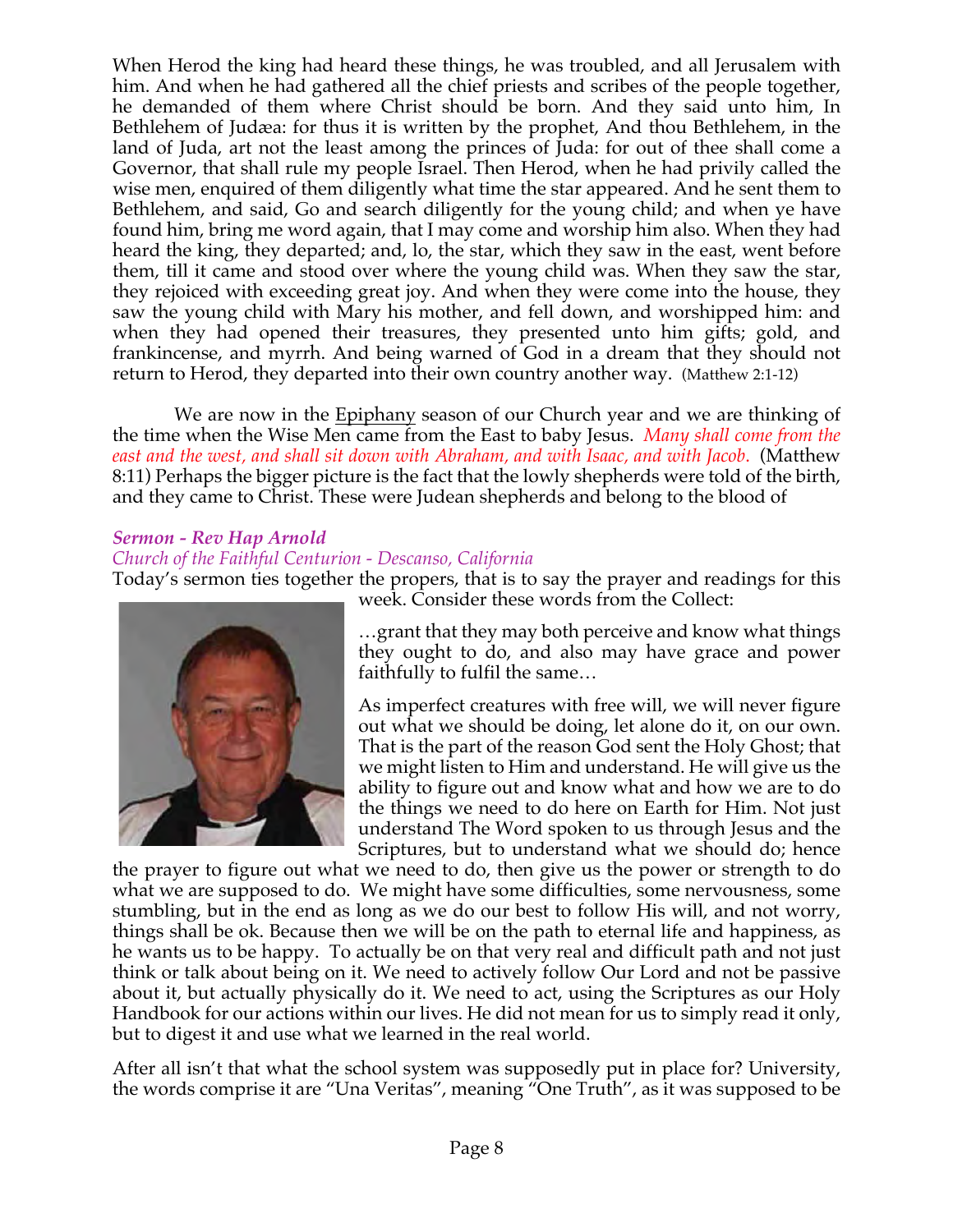a place of Godly learning, where one would learn the "One Truth". The school system was intended that we might have Godly children growing up in the faith, therefore strengthening them as men/women of great moral character. If we put back the Scriptures in our schools and held the kids to the standards of those Scriptures, then we would find ourselves on a moral higher ground. The Scriptures are the only true truth, as they are based on the Word of God, who is truth in every sense of the word. It is something should use to help develop ourselves in life, to use a term from the Japanese, kai-zen, or continuous self-improvement.

The first thing tsunami watchers would tell people, is at the first sign of a tsunami approaching, go to higher ground. That same principle applies to our lives. At the first sign of any sort of evil, temptation or sin, head to the higher ground God lives on and seek Him out, rather than wait for the wave of evil to envelop us. We also have to recognize the signs we are in trouble and immediately consult Him and His Word and figure out an action plan according to the principles in Scripture.

We are asking God to help us know what we should do and then help us to do it right. Seems pretty simple. That is the root of almost all our problems. It is harder to do what is right than what seems easy to us. First, even if we ask God what He wants us to do, "There are none so deaf as those who will not hear." Then, if we hear what He wants us to do, and hear it correctly, we often find it "too hard." Do you recall this quote from GK Chesterton:

• "Christianity has not been tried and found wanting; it has been found difficult and not tried."

So once we find out what God wants, we often rationalize our way around it. Think about the 613 Mosaic laws and the Pharisees who made a good living telling people how to comply with them to the letter and still do just what they wanted to do. So, then even if we find out what God wants and decide to actually do it instead of avoid it, we are faced with the often huge problem of where do we get the strength to accomplish this task. The answer is circular, from God. He never asks us to do anything we cannot do good enough for Him if we rely on Him. Never. End of that discussion.

Now, once you have managed to get this far, you gain the power needed to become one of Paul's New Men, a person who has accepted God's Grace, turning to God and relying on Him for guidance, strength, courage and perseverance. To do that, we need to turn outward. Not think of ourselves, but of God and our fellow Christians. Speaking of that, one of the tools God gives us to get things done is a Team, that Team is fellow Christians. So, we need to work together as a Team. Think not of your glory, but that of God. President Reagan had a sign on his desk, which read:

"There is no limit to the amount of good you can do if you don't care who gets the credit."

Paul tells us not to concentrate on our status, position or grandeur, but to see what we can do to help. Just like our body would not function if all parts were brains, neither will Christ's Team function if everyone is concerned about their position.

When we look at the Gospel today, aside from the historical function telling us that Jesus was in the temple bringing the light of the gospel to the rabbis, I am reminded there are other lessons. It is not that we want to micromanage your life, but keep your friends and family informed of what you are doing and where you are going. Jesus' earthly parents risked life and limb going back up the road to Jerusalem at night. But, that was their duty as parents. A duty which must have been done, no matter the cost. The lesson here is to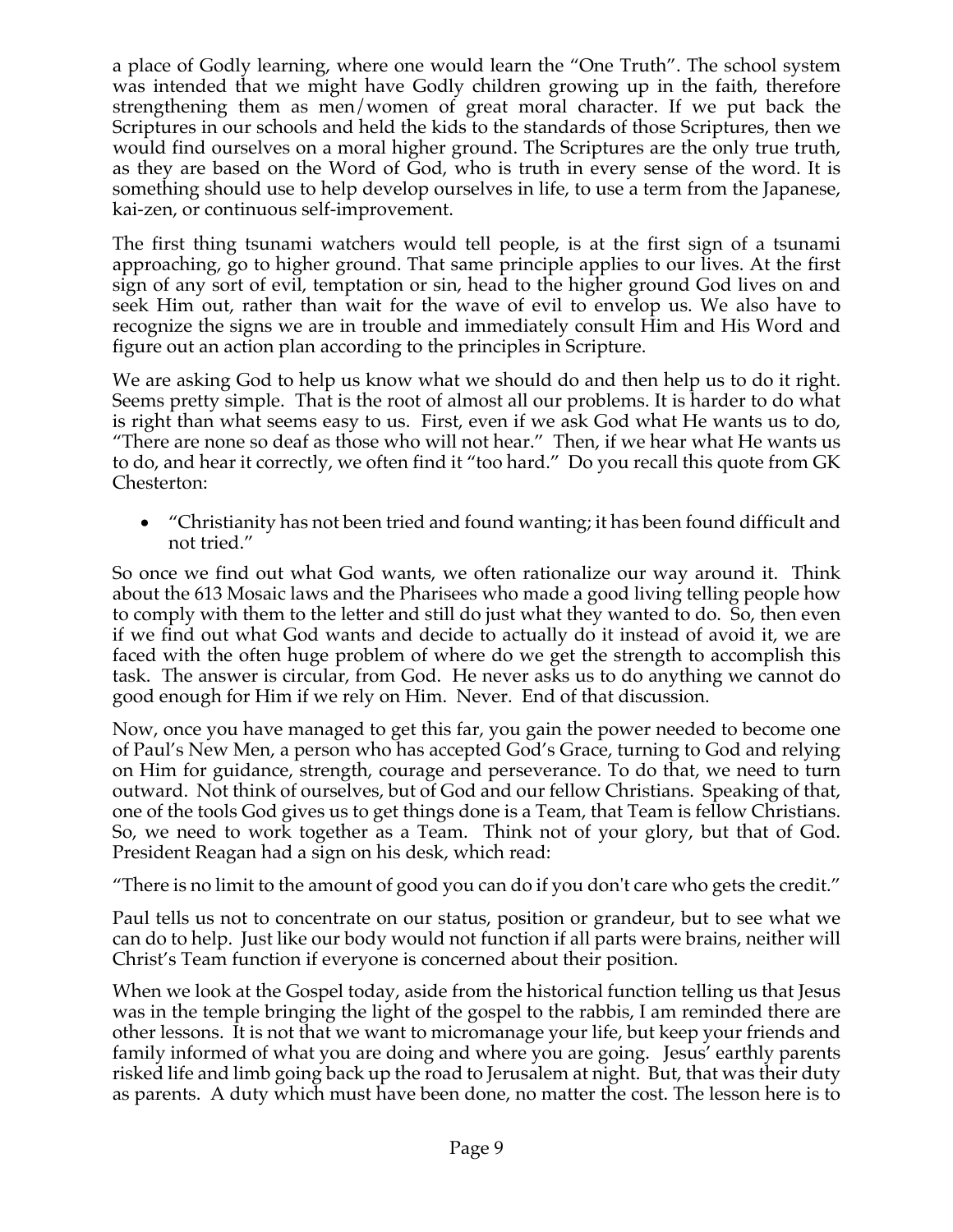keep your family and friends well informed of what you are doing, rather than going off on your own, figuring you can handle it. Except most times, we cannot, as we are not like Jesus, we are not the Son of God, but rather mortals adopted into God's Family. There are some things we cannot do on our own without His Help and without the help of our family and friends.

Duty means to do what you are supposed to do, then count the cost. There is no sense of duty if you are merely doing what is easiest for you at the time. While doing your duty will in the end be the right thing, thus the easiest thing, it may not seem so at the time. Doing one's duty can result in one's temporal death, the end of their time here on earth. Not an easy way. But, recall that what seems like that easy downhill path leads to The Pit, it does not lead to the summit. Our country is where it is today because of those who preceded us, those who did their duty. It will not keep going up if, as a country we stroll down that wide smooth downhill boulevard. We must struggle to stay on the narrow path, which leads to the summit.

Look back at those who stepped forward when the country called, Concord, Veracruz, Gettysburg, San Juan Hill, Chateau Thierry, Pearl Harbor, Normandy, Peleliu, Bastogne, Iwo Jima, Okinawa, Chosin Reservoir, Ia Drang Valley, Khe Sanh, Hanoi, Laos, Cambodia, Basra, Kabul, Bagdad and countless unfamiliar names in Southwest Asia. In them, you find a unifying theme of Duty, doing what you have to do, no matter what it takes, then count the cost. Those who fought for our country did it out of duty to their country and God and to protect their family. We must emulate their purpose and serve God dutifully. Christ is the ultimate example of this, the only begotten Son of God, yet doing His duty to die for us, which is what God wanted Him to do, to save us from eternal hellfire. So, it was His Duty and He did it with honor.

Through duty, we too might have a noble death and welcoming in heaven.

 $Duty -$ 

# **God • Honor • Country • Family**

But, back to the Gospel and the parents' arrival at the temple, where lo, they found him. He was among the learned men "both hearing them, and asking them questions. And all that heard him were astonished at his understanding and answers." His parents were amazed and confounded. He asked them why they worried and why they did not understand that he was about his Father's business<sup>3</sup>. It is noteworthy to see Jesus at twelve was able to "hold his own" with the learned scholars of Judah. He was able to out reason those who lived to dissect the Law. "A little child shall lead them," (Isaiah 11:1-10)

He comes!

# **Be of God - Live of God - Act of God**

 $3$  Note also the tremendous advantage that God has over the Devil. Not only did God make both man and the Devil, but He has actually been a man, the Devil only read about men and thought about men and contemplated men. In Jesus, God has been a man. Note - in this instance, He learned about the compassion, worry and duty of parents towards their Son! The Devil, not so much.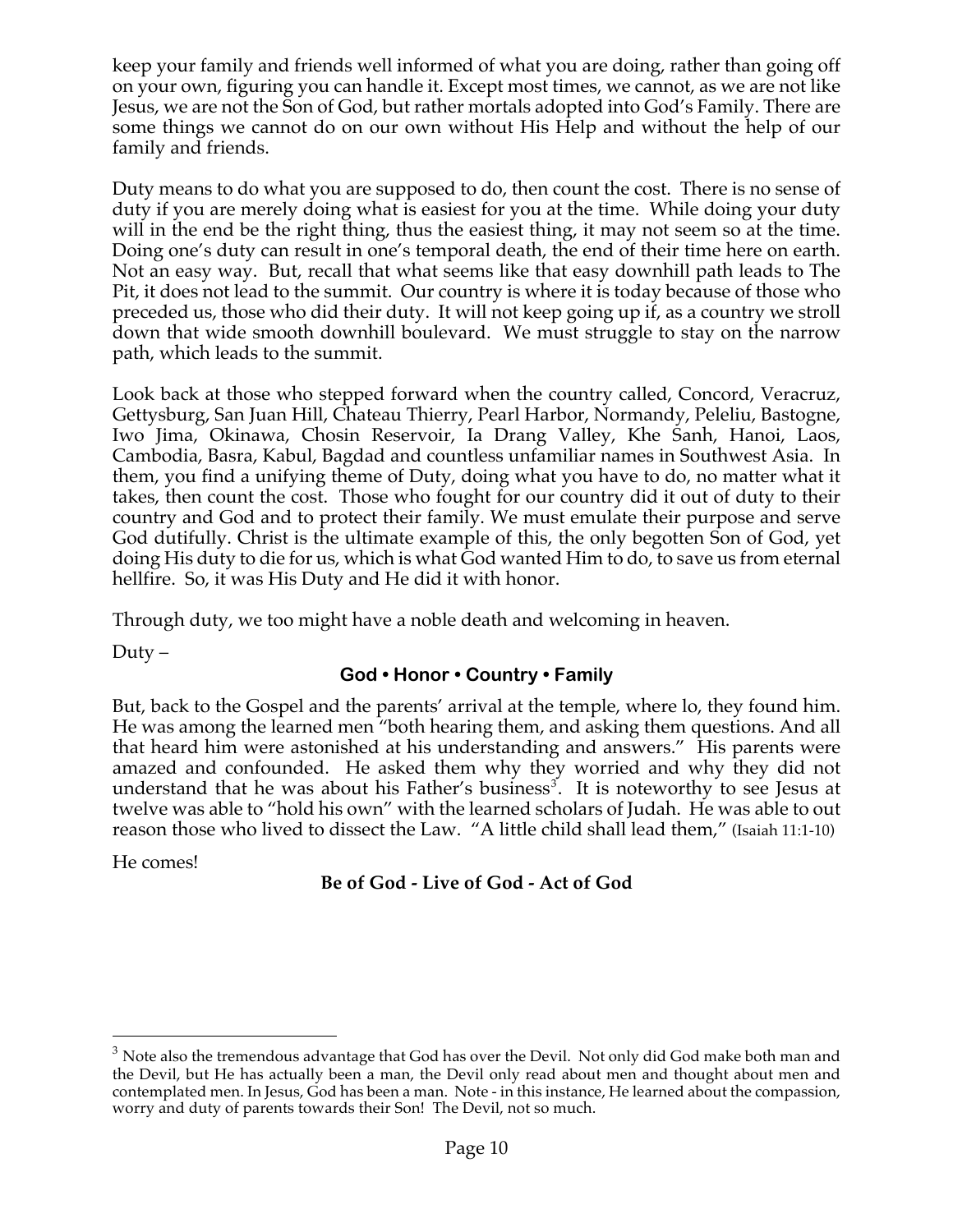# *Roy Morales-Kuhn, Bishop and Pastor - St. Paul's Anglican Church - Anglican Orthodox Church*

Bishop Roy is pastor of the biggest AOC parish West of the Mississippi and is in charge of the Diocese of the Epiphany.

> First Sunday after Epiphany *The significance of the Epiphany* 8 January 2017, Anno Domini Psalm 72 • Isaiah 60:1-9 • Matthew 2:1-12

The First Sunday after The Epiphany. *The Collect.*

**LORD**, we beseech thee mercifully to receive the prayers of thy people who call upon thee; and grant that they may both perceive and know what things they ought to do, and also **O**



may have grace and power faithfully to fulfil the same; through Jesus Christ our Lord. *Amen.*

I marvel at the sceptics who say and write that Jesus Christ was not a real person. When I read the three passages set aside for today, the first Sunday after the Epiphany of Christ, I just am amazed at how obtuse one can be when it comes to the prophetic Word of God. Psalm 72 and the passage from Isaiah clearly point to a coming king who will be adored, worshiped, commemorated (his name shall endure forever). All aspects of these two passages point to a coming person, a royal person, a king, who will be a light to the world. He will bring light to a darkened world, he will bring hope, salvation, redemption, peace to this chaotic earthly realm, all because this coming One is the Son of God.

As we reflect upon the faith and perseverance of the Wise Men, who took this perilous journey from the East, to find this King of the Jews, we should consider what we don't have to do, now living in this time of full revelation. We do not have to sit in darkness, waiting for our redemption. We do not have to hope for the hope that will one day be revealed, first in a quiet way with the Magi and later with the Evangel and Gospel message that Christ called his first disciples to take the Word to the world.

We live in the final days, not knowing when Christ will come again, but not having to live in ignorance of his mission. God sent his Son, as a little baby, to become the Perfect sacrifice, the once and for all sacrifice for the remission of our sins. This we all know or should know by daily feeding upon the Word. We have no excuse. The proto-evangel, the first Advent, the death, burial, and glorious Resurrection of Christ our Lord, all recorded and available for us to read, digest and inwardly consume, with NO excuse for not knowing the Way; because we live in the Age of Revelation. What started with a covenant in the Garden of Eden, will culminate with the full reveal to ALL mankind on that day the Magi came and beheld the Christ child, the King of kings and Lord of lord.

Let us look at the last month starting with Advent Sunday and culminating with the Epiphany. When we see all the different aspects of Christ ministry, starting as a infant in arms and ending as a toddler who may have been fascinated by the glittering gold, intrigued by the deep intense fragrance of the myrrh and frankincense, we should pause and praise God.

After taking the time to examine ourselves spiritually during Advent, then we burst upon the Nativity.

The greatest gift ever given, Christ Jesus, given by God the Father, to this dark world, is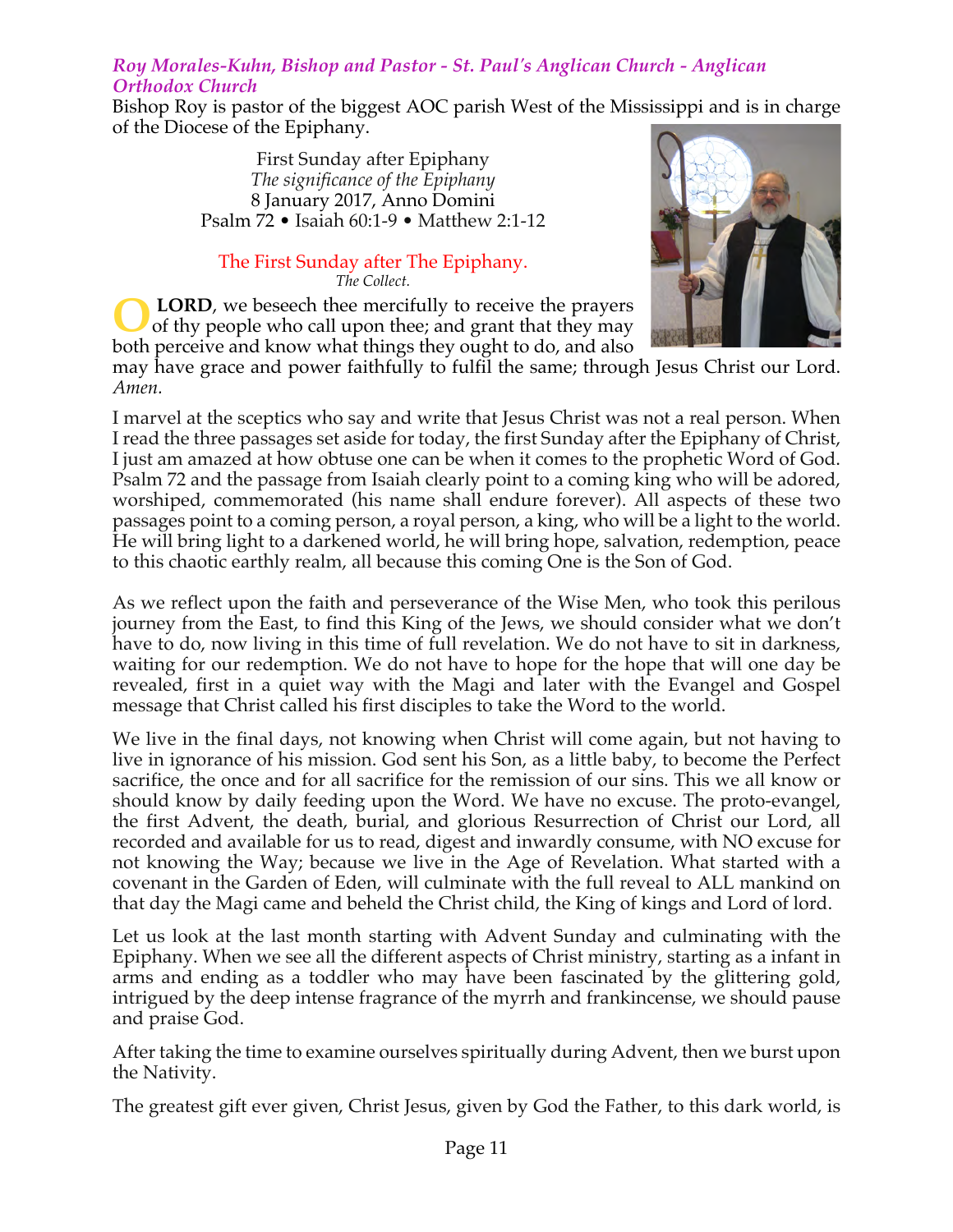depicted by light. From the announcement to the shepherds in the fields that night to the Light of the God being revealed to the Gentile some 18 months later, we see a clear pattern.

Light, light, light...all of which banishes the dark. Christ is the Light. The light of the Star that will lead the Wise Men to Bethlehem, the light of the first man to die for Jesus, St. Stephan, will shine as an example to future generations. The light of the Gospel of John as revealed in the pages of his writing. The attempt to snuff out the light by evil, this in the form of King Herod, when he orders the death of all male children around Bethlehem starting with two year olds and younger. This will give evidence that the Wise Men had been on their journey for at least 18 months, from the time they saw the Star until they arrived in Bethlehem to present their gifts.

Later tradition will show the Wise Men being at the birth of Christ, but a good reading of the Gospel accounts will not support that tradition. They find the Christ child in a house, not a manger, they find the Christ child described as a toddler in today's parlance, not an infant in the arms of his newly delivered mother. But all this aside, we should focus on the main message we find during this time of Christmastide.

Christ is born of a Virgin, his step-father and mother follow the law of Moses and have him circumcised on the  $8<sup>th</sup>$  day of his life. His life is an example to all who will study the Word, he will be our once and for all Sacrifice, his life will be given to redeem his people. This is why we need to always point out that this Holy Season that culminated with Christ's presentation to the Gentiles should always focus on Christ. "Jesus is the reason for the season".

Not being trite, but being responsible, we need to always bring the attention back to Jesus and why he came to us in such humility so long ago.

Beloved are you pointing the Way to Christ for those around you?

Let us pray:

**LMIGHTY** God, who hast given us thy only. begotten Son to take our nature upon **ALMIGHTY** God, who hast given us thy only. begotten Son to take our nature upon him, and as at this time to be born of a pure virgin; Grant that we being regenerate, and made thy children by adoption and grace, may daily be renewed by thy holy Spirit; through the same our Lord Jesus Christ, who liveth and reigneth with thee and the same Spirit ever, one God, world without end. *Amen*.

**LMIGHTY** God, who madest thy blessed Son to be circumcised, and obedient to the **ALMIGHTY** God, who madest thy blessed Son to be circumcised, and obedient to the law for man; Grant us the true circumcision of the Spirit; that, our hearts, and all our means has all our members, being mortified from all worldly and carnal lusts, we may in all things obey thy blessed will; through time same thy Son Jesus Christ our Lord. *Amen*.

GOD, who by the leading of a star didst manifest thy only-begotten Son to the Gentiles; Mercifully grant that we, who know thee now by faith, may after this life Gentiles; Mercifully grant that we, who know thee now by faith, may after this life have the fruition of thy glorious Godhead; through Jesus Christ our Lord. *Amen*.

**LORD**, we beseech thee mercifully to receive the prayers of thy people who call upon thee; and grant that they may both perceive and know what things they ought to do, and also may have grace and power faithfully to fulfil the same; **CORD**, we beseech thee merody upon thee; and grant that the ought to do, and also may h through Jesus Christ our Lord. *Amen*.

Give the king thy judgments, O God, and thy righteousness unto the king's son.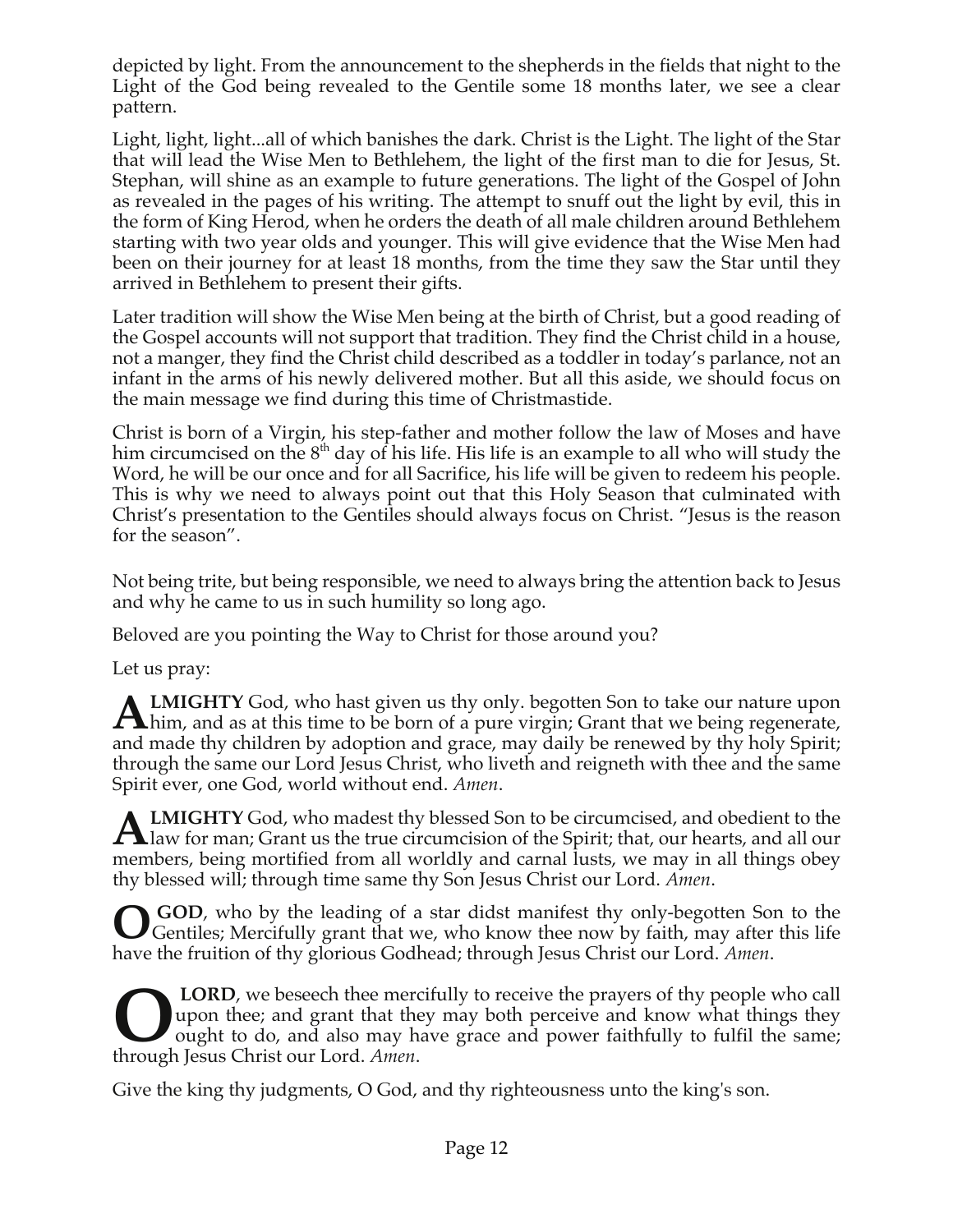# ✟

#### *Rev Bryan Dabney of Saint John's Sunday Sermon*

We are fortunate to have Bryan's Sunday Sermon. If you want people to come to The Truth, you have to speak the truth, espouse the truth and live

the truth. This is really a good piece and I commend it to your careful reading.

# **First Sunday after The Epiphany**

*Matthew 18*

**T** the same time came the disciples unto Jesus, saying, Who **A** T the same time came the disciples unto Jesus, saying, Who is the greatest in the kingdom of heaven? And Jesus called a little child unto him, and set him in the midst of them, And said, *Verily I say unto you, Except ye be converted, and become as little children, ye shall not enter into the kingdom of heaven.*



*Whosoever therefore shall humble himself as this little child, the same is greatest in the kingdom of heaven. And whoso shall receive one such little child in my name receiveth me. But whoso shall* offend one of these little ones which believe in me, it were better for him that a millstone were *hanged about his neck, and that he were drowned in the depth of the sea. Woe unto the world* because of offences! for it must needs be that offences come; but woe to that man by whom the *offence cometh! Wherefore if thy hand or thy foot offend thee, cut them off, and cast them from* thee: it is better for thee to enter into life halt or maimed, rather than having two hands or two feet to be cast into everlasting fire. And if thine eye offend thee, pluck it out, and cast it from thee: it is better for thee to enter into life with one eye, rather than having two eyes to be cast into hell fire. Take heed that ye despise not one of these little ones; for I say unto you, That in heaven their angels do always behold the face of my Father which is in heaven. For the Son of man is come to save that which was lost. How think ye? if a man have an hundred sheep, and one of them be gone astray, *doth he not leave the ninety and nine, and goeth into the mountains, and seeketh that which is* gone astray? And if so be that he find it, verily I say unto you, he rejoiceth more of that sheep, than of the ninety and nine which went not astray. Even so it is not the will of your Father which *is in heaven, that one of these little ones should perish. Moreover if thy brother shall trespass* against thee, go and tell him his fault between thee and him alone: if he shall hear thee, thou hast gained thy brother. But if he will not hear thee, then take with thee one or two more, that in the *mouth of two or three witnesses every word may be established. And if he shall neglect to hear* them, tell it unto the church: but if he neglect to hear the church, let him be unto thee as an heathen man and a publican. Verily I say unto you, Whatsoever ye shall bind on earth shall be bound in *heaven: and whatsoever ye shall loose on earth shall be loosed in heaven. Again I say unto you,* That if two of you shall agree on earth as touching any thing that they shall ask, it shall be done for them of my Father which is in heaven. For where two or three are gathered together in my name, there am I in the midst of them. Then came Peter to him, and said, Lord, how oft shall my brother sin against me, and I forgive him? till seven times? Jesus saith unto him, I say not unto *thee, Until seven times: but, Until seventy times seven. Therefore is the kingdom of heaven likened unto a certain king, which would take account of his servants. And when he had begun to reckon, one was brought unto him, which owed him ten thousand talents. But forasmuch as he had not to* pay, his lord commanded him to be sold, and his wife, and children, and all that he had, and *payment to be made. The servant therefore fell down, and worshipped him, saying, Lord, have patience with me, and I will pay thee all. Then thelord of thatservant was moved with compassion,* and loosed him, and forgave him the debt. But the same servant went out, and found one of his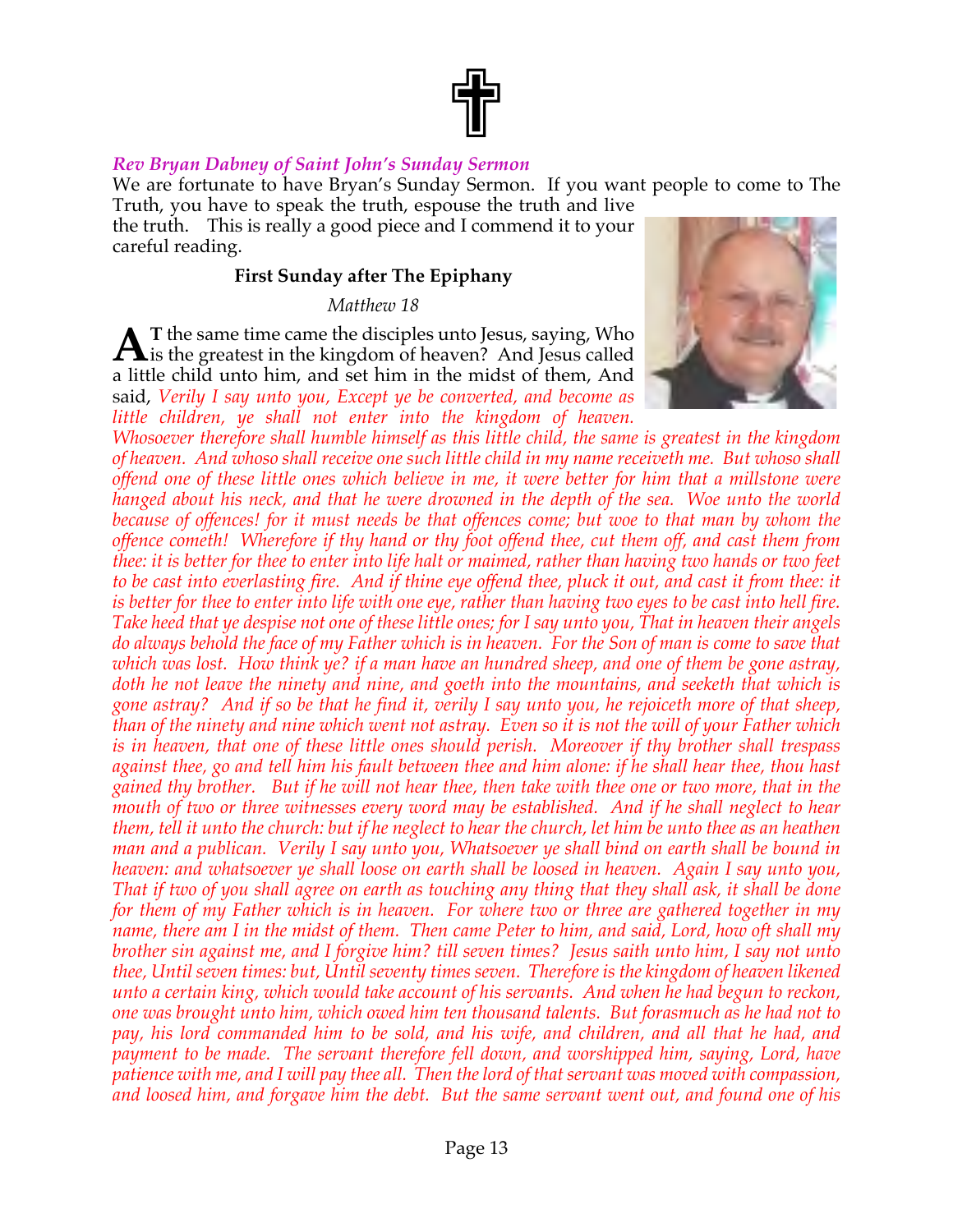*fellowservants, which owed him an hundred pence: and he laid hands on him, and took him by the throat, saying, Pay me that thou owest. And his fellowservant fell down at his feet, and besought* him, saying, Have patience with me, and I will pay thee all. And he would not: but went and cast *him into prison, till he should pay the debt. So when his fellowservants saw what was done, they* were very sorry, and came and told unto their lord all that was done. Then his lord, after that he *had called him, said unto him, O thou wicked servant, I forgave thee all that debt, because thou desiredst me: Shouldest not thou also have had compassion on thy fellowservant, even as I had* pity on thee? And his lord was wroth, and delivered him to the tormentors, till he should pay all that was due unto him. So likewise shall my heavenly Father do also unto you, if ye from your *hearts forgive not every one his brother their trespasses*.

Our Lord focused on the believer's character and manner of life when he said, *Verily I say* unto you, Except ye be converted, and become as little children, ye shall not enter into the kingdom *of heaven. Whosoever therefore shall humble himself as this little child, the same is greatest in the kingdom of heaven. And whoso shall receive one such little child in my namereceiveth me*(Matthew 18:3-5).

Our Lord used that little child as a fit example of those souls who would accept him as their Saviour and Lord. The qualifier in this passage— Except ye be converted, and become as little children— involves the transformation of a person's life from what he or she once did outside of Christ into a new creation in Christ. For from the moment a person believes on Jesus Christ as God's only begotten Son and accepts his sacrifice on their behalf, they become— via adoption— members of the body of Christ as well as of the household of God the Father.

In his epistle to the Romans, the apostle Paul affirmed the same when he wrote: *For as* many as are led by the Spirit of God, they are the sons of God. For ye have not received the spirit of bondage again to fear; but ye have received the Spirit of adoption, whereby we cry, Abba, Father. The Spirit itself beareth witness with our spirit, that we are the children of God: and if children, then heirs; heirs of God, and joint-heirs with Christ; if so be that we suffer with him, that we may *be also glorified together* (Romans 8:14-17).

But in order to be accepted of God as a son or daughter, the unregenerate must humble themselves before him. And that also includes seeing themselves as God sees them— as wicked and degenerate sinners who are in need of repentance. Sadly, very many do not recognize their true spiritual standing with God as they are prideful, arrogant and unrepentant in their carnal natures. In point of fact, they love their sinful lives more than they would ever love and trust in Jesus Christ. The unregenerate have no salvation because they will not accept God's terms for salvation.

That said, we Christians have been commanded to witness to the lost even if their response is a negative one. Our Lord reminded the disciples of this when he said, *If the* world hate you, ye know that it hated me before it hated you. If ye were of the world, the world would love his own: but because ye are not of the world, but I have chosen you out of the world, *therefore the world hateth you. Remember the word that I said unto you, The servant is not greater* than his lord. If they have persecuted me, they will persecute you... But all these things will they do unto you for my name's sake, because they know not him that sent me. If I had not come and spoken unto them, they had not had sin: but now they have no cloke for their sin. He that hateth *me hateth my Father also* (John 15:18-23). The world is dominated by personal evil on a scale we cannot imagine. And on account of this domination, it will resist the faithful Christian at every turn, which includes our witness to them on behalf of our Lord.

Consider also the words of St. Peter in his first epistle wherein he wrote, *Forasmuch then* as Christ hath suffered for us in the flesh, arm yourselves likewise with the same mind: for he that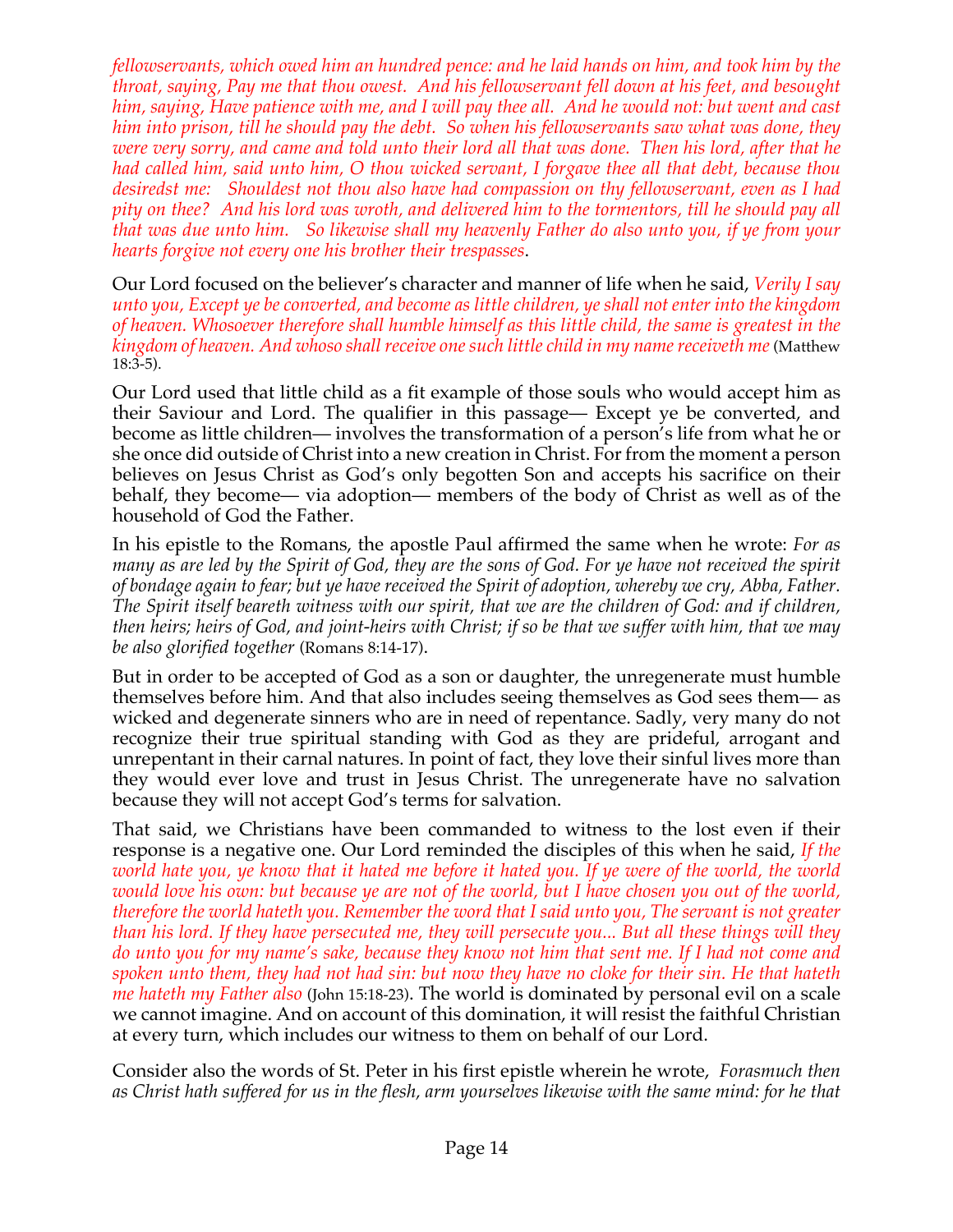hath suffered in the flesh hath ceased from sin; that he no longer should live the rest of his time in the flesh to the lusts of men, but to the will of God. For the time past of our life may suffice us to *have wrought the will of the Gentiles, when we walked in lasciviousness... wherein they think it strange that ye run not with them to the same excess of riot, speaking evil of you* (1 Peter 4:1-4).

Our Lord foresaw all that was before the apostles and supplied them with a message of comfort when he said, *In the world ye shall have tribulation: but be of good cheer; I have overcome the world* (John 16:33). That passage was not confined to the apostles only. It is for all true Christians of every age since the ascension of our Lord. We who bear the seal of Christ on our foreheads will be hated by the carnal inhabitants of this world. They cannot help themselves to feel otherwise. And why? For as soon as these lost souls discern who we are, the wicked spirits who control and guide them will give them a spirit of fear and hatred of us precisely because of the Master we serve. That is why St. Paul admonished us in his epistle to the Ephesians when he wrote that, *we wrestle not against flesh and blood, but against principalities, against powers, against the rulers of the darkness of this world, against spiritual wickedness in high places* (6:12). *Therefore, be strong in the Lord and the power of his* might. Put on the whole armour of God, that ye may be able to stand against the wiles of the devil (Ephesians 6:10-11).

The whole point of our Christian witness is to encourage those of the unregenerate to turn unto Jesus Christ and be saved. The words of our Lord to Nicodemus sum up the matter: *For God so loved the world, that he gave his only begotten Son, that whosoever believeth* in him should not perish, but have everlasting life. For God sent not his Son into the world to *condemn the world; but that the world through him might be saved. He that believeth on him is not condemned: but he that believeth not is condemned already, because he hath not believed in the name of the only begotten Son of God* (John 3:16-18). Jesus Christ came into the world to save sinners (I Timothy 1:15). Jesus Christ is the Lamb of God (John 1:36). Jesus Christ came to serve as our mediator and advocate (Hebrews 9:13-15; I John 2:1-2).

And so, if we are truly born-again believers in Jesus Christ, we will be obedient to his word and commandment. We will shun the evils of this world and seek the coming of his kingdom. We will live as examples, not in pompousness or pridefulness, but in humility of spirit witnessing and standing for the truth of God's word written. We will see ourselves as children of God, and as his children, we will trust him to keep his word and rely on him every moment of every day knowing that he will fulfil his promises to us which he made in his word written.

Therefore, keep to Christ and study his word. We cannot hope to win the victory on our own. For only by the operations of the Holy Spirit of God will we have the power to finish the fight, and run the race which our Lord has appointed us to do in his service. May it please our heavenly Father to assist you in your daily life and work for his glory and your eternal good.

Let us pray,

**GRACIOUS** Father, who sent your Son to become a sacrifice for us on Calvary's **O** GRACIOUS Father, who sent your Son to become a sacrifice for us on Calvary's cross; help us, we beseech thee, to properly witness to those around us; that they might hear and receive thy word and accept him as their Saviour and Lord; and this we ask in the name of him who sits at your right hand interceding for us, even thy Son, Jesus Christ. *Amen*.

Have a blessed week, Bryan+

*After Church Hospitality*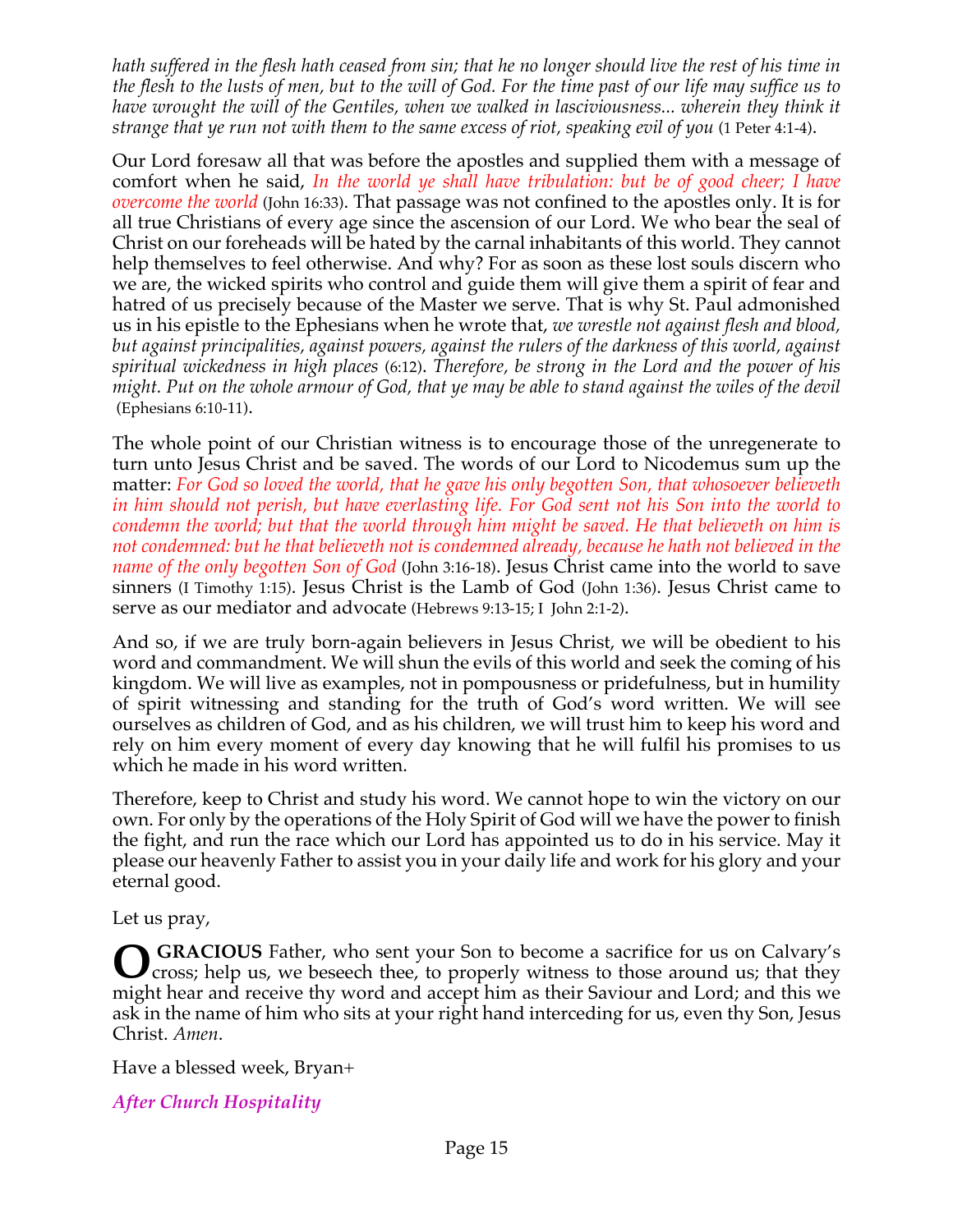We would like some pictures of your after service gatherings. Come on! Help out!

#### *People in our Prayers* - http://faithfulcenturionprayerteam.blogspot.com/ **Why? Prayer is an extremely important activity.**

It is not that God knows not our needs, for He surely does. Yet, Jesus commanded us to ask God for those same needs. In addition to the obvious of asking God for help, offering thanksgiving and the like, prayer helps us focus our thoughts on how we might do God's work.

The Prayer Team of the Anglican Orthodox Church was established to help our members and fellow Christians pray for those in need and to give thanks as well for the blessings we have been granted.

#### **Who can be on the list? Do I have to be a member of the Anglican Orthodox Church to be prayed for?**

No! The only qualification to be on the list is that you want our prayer team to pray for you. We are Christians and are happy to pray for you, no matter who you are. If you want help from God, you are our kind of people.

# **What is the commitment from the prayer team?**

Each member of the team will pray for the desired outcome at last once per day.

# **How do I get myself or someone else on the prayer list?**

You can email one of the prayer team leaders: Jack - jack@faithfulcenturion.org or Dru dru@ faithfulcenturion.org, or call the office at (619) 659-3608 or fill out a prayer card at your church.

# **What should I ask for?**

Depends on what you want. Some people merely want God to be asked to heal their ills and be mentioned by their first name, others want a specific outcome and / or have more of their personal information known to the team. Ask for what you want. It is your desire and need for prayer the team is attempting to meet. For typical examples, see the list below.

# **Updating the Team**

If you are on our prayer list, or if you have submitted a person that you have asked us to pray for, please update one of the team members or Hap in person, by telephone or email. It helps to be able to pray specifically for these individuals including their specific needs; plus if they get better, it is nice to give thanks!

Please note that on the yellow (maybe green or orange if you get an old one) cards at church, you can ask that those to be prayed for have their names disseminated to the prayer team. Those names will be said in church and appear here. Or, you can ask that their names and purpose be kept confidential, then only Hap will know to pray for them.

## *Prayer List Notice – If you have someone on the prayer list and their needs have changed, please let us know. We'd like to update our prayers to reflect the need and most important to give thanks!*

# *Immediate Prayer Please*

*Chris Hill* (close friend of Jon Weston) suffered a brain aneurysm and needs your prayers. He has been in a coma since the week before Christmas. Pray for the doctors, nurses and technicians treating him to pay attention, to be open to God's guidance and do their very be Pray for trust in our Lord and peace of mind for Chris and his family.

*Nat* who was rushed to the hospital with acute appendix and bowel involvement and will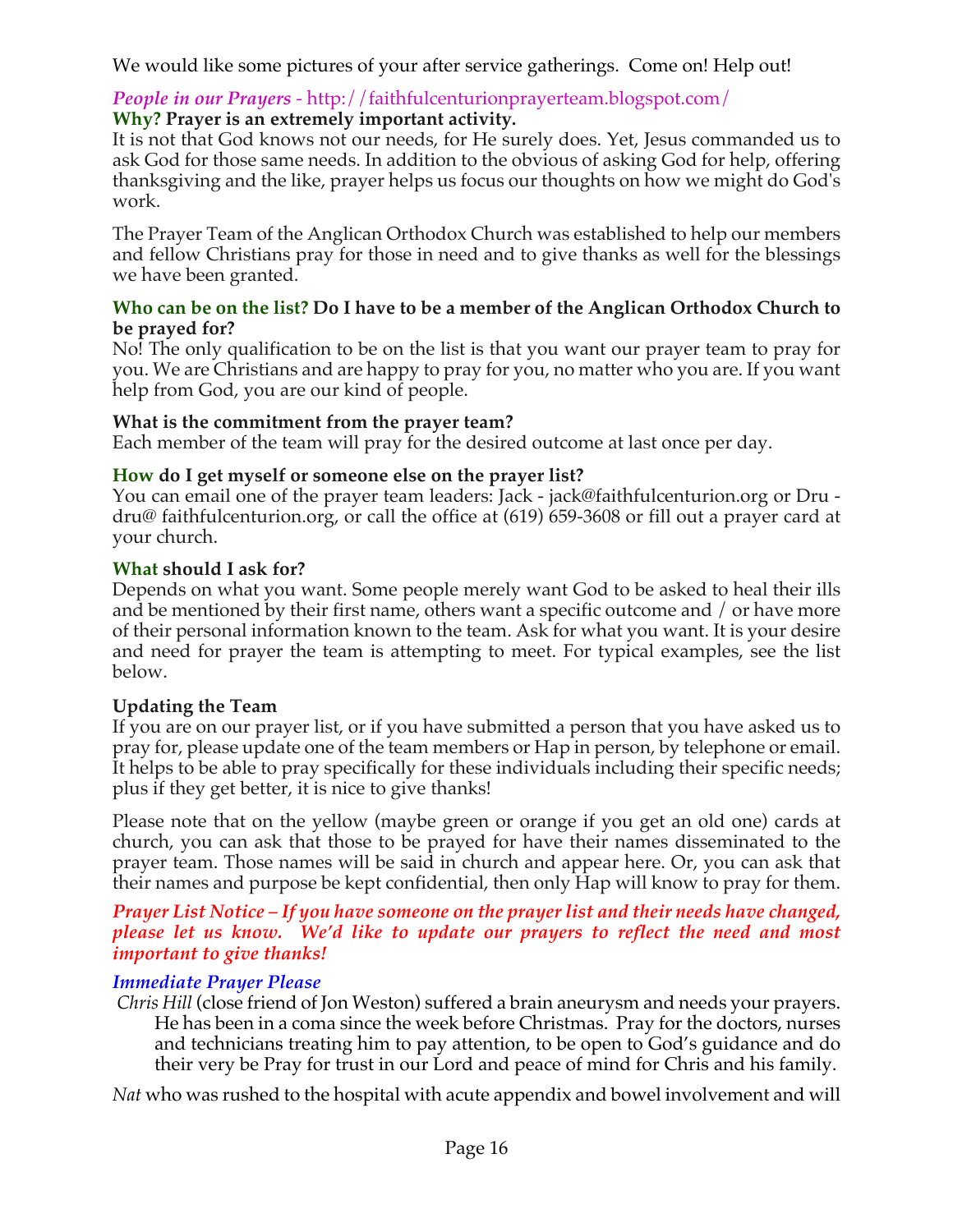be in surgery in a few hours. Please pray for safe travel for his family who are driving a distance to be with him.

- *Ben* has had a stroke and lives far from his family. Please pray for trust in the Lord, strength and courage for Ben and guidance for those treating him.
- *Jessica and her unborn baby* are having neo-natal and diabetic issues brought on by her pregnancy. Jessica and her husband have three other children under eight. The doctors think they will soon be putting her to bed; pleaser pray all will go well for Jessica and her new unborn baby.
- *Victor Knowles* had a massive heart attack the morning of 7 August 2016, he made it to the hospital alive and is undergoing treatment. Pray for the doctors, nurses and technicians treating him to pay attention, to be open to God's guidance and do their very be Pray for trust in our Lord and peace of mind for Victor and his family.

## *Travel*

*Jack* and *Tuck Arnold* and *Lauralee Meade* are on business travel to London starting Friday 6 January 2016, Epiphany. Please pray for safe, effective and enjoyable travels and that they might speak and act in accord with God's will to further His interests as well as those of their company.

# *Move*

*The Thomas Family* are now in Virginia on a headquarters tour. Please pray for their new assignment to go well for Kurt and for Mary and the kids to make new friends.

# *Birthdays*

*Hap Arnold* celebrated his 67<sup>th</sup> birthday on 27 December 2016. *William Arnold* celebrated his 35<sup>th</sup> birthday on 22 December 2016. Aaron *Gray* celebrated his 14<sup>th</sup> birthday on 17 November 2016.

# *Departed*

*Ken* lost his father who was a strong Christian for many years; plans are being made for the service. The family will appreciate your prayers for him and his family as they adjust to him being with his Lord in Heaven.

# *Nearing the end of their time here on earth*

- *Danny E.* a good friend of Bishop Roy, is nearing the end of his time here on earth, his nervous system is being attacked by a non-Parkinson disease which is causing his body to slowly decline. Since March 2016, he is no longer able to walk, his speech is very difficult to understand, he is under full-time care by his wife Linda who is a Registered Nurse. Danny and Linda would much appreciate your prayer for trust in the Lord and strength for Danny to pass from this world to home in a Christian manner and to enjoy what time he has here on earth.
- *Neal* has heart problems and is very weak, he also has COPD, kidney problems, his potassium is too high, he came back from the point of death. He is now home and permanently on oxygen. He is doing well, for that he and his family are grateful and ask your thanksgiving prayers. More importantly, please pray Neal will accept salvation through our Lord and Savior.
- *Paul* is in hospice and ready to meet His Lord. Please pray for Paul as he prepares to go home to be with his family who have gone before him. Pray for the faith of his family to build and the transition to be good.
- *Dot* is an elderly woman with liver cancer. Please pray for Dot as she prepares to go home to be with her family who have gone before her. Pray for the faith of her family to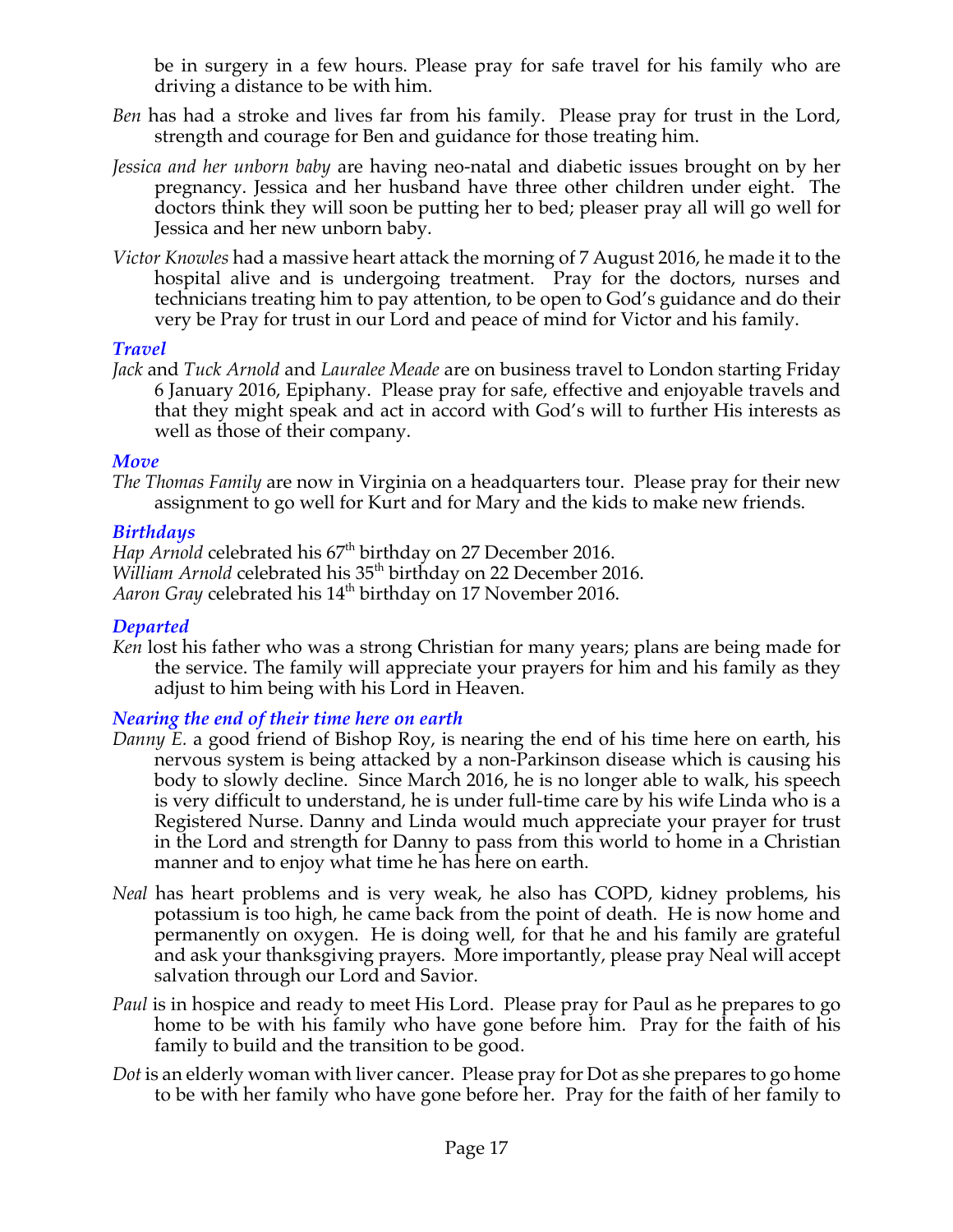build and the transition to be good.

- *Mrs. Tiffany (90)* has chosen to refuse extraordinary care as it will not gain much earthly time. The Tiffanys have been together for a long, long, long time. Pray for Mrs. Tiffany and her husband as together they begin this Journey to be with their Lord.
- *Saundra* is in ICU with congestive heart failure after a heart operation. She is aged and frail. Saundra is near the end of her time here on earth. Please pray for comfort, understanding, strength and guidance for Saundra and her family who will of necessity remain behind. Pray for the love of God to stay foremost in their hearts.
- *Polly* is in hospice care with dementia and spinal stenosis. Please pray for her as she prepares to go home to be with her family who have gone before her. Pray for the faith of her family to build and the transition to be good.

# *In need of a miracle or understanding of God's Plan*

- *Krysti* is off life support and able to talk, please give thanks for the good news. She is still unable to feel her legs. When that comes back she will go to a rehabilitation facility. Krysti has used drugs, has high blood pressure, is diabetic and has organ failure. Her families are with her and will appreciate your prayers.
- *Pat* has metastatic osteosarcoma; there is little that can be done. Please pray for a miraculous remission; that Pat's remaining time here on earth might be good. Help Pat and family put their trust in the Lord and let Him carry their sadness, fear, worry and terror.
- *Amy* has been diagnosed with metastatic melanoma and has cancer all over her body, and in one of her kidneys which are no longer functioning. Amy and her family have asked for prayer to stop the growth and to aid the family financially with the medical bills. At present she has to have surgery every two months to place stents. Pray Jesus will be close to all.
- *Gemma Dillinger* has been treating for breast cancer for over a year now, after surgeries, radiation and chemotherapy, she is reaching the limit of her tolerance with no end in sight. Please pray for her to gain strength and ground on the cancer. Help her to continue with her faith in our Lord, she is not afraid to go home, but wants to make sure it is time. Pray she will be encouraged to not give up until it is her time to go and that her time here on earth with her family will be good.
- *Janet* has had a blood borne cancer for several years. Her faith in the Lord is great and she is ready to be with Him. Pray she will be encouraged to not give up until it is her time to go.
- *Holly* has had Colon Cancer, Breast Cancer and now it is in her spine. Please pray for guidance for the medical personnel treating Holly, for a miraculous remission; that Holly's remaining time here on earth might be good. Help Holly and her family put their trust in the Lord and let Him carry their sadness, fear, worry and terror. Pray for strength and courage for Holly.
- *Tim* was on a kidney transplant list and started dialysis and was taken off the transplant list for a heart problem that required stents, while putting in stents a leaking valve was found. A port was put in and something happened and it has to be redone. In several days he will have a valve replaced, after heart surgery and recover he will go back on the transplant liPlease remember him in prayer in the days and weeks ahead. Pray he will put his worry on God's shoulders so he might be at peace and re Pray for those treating him that they might pay attention and do their best.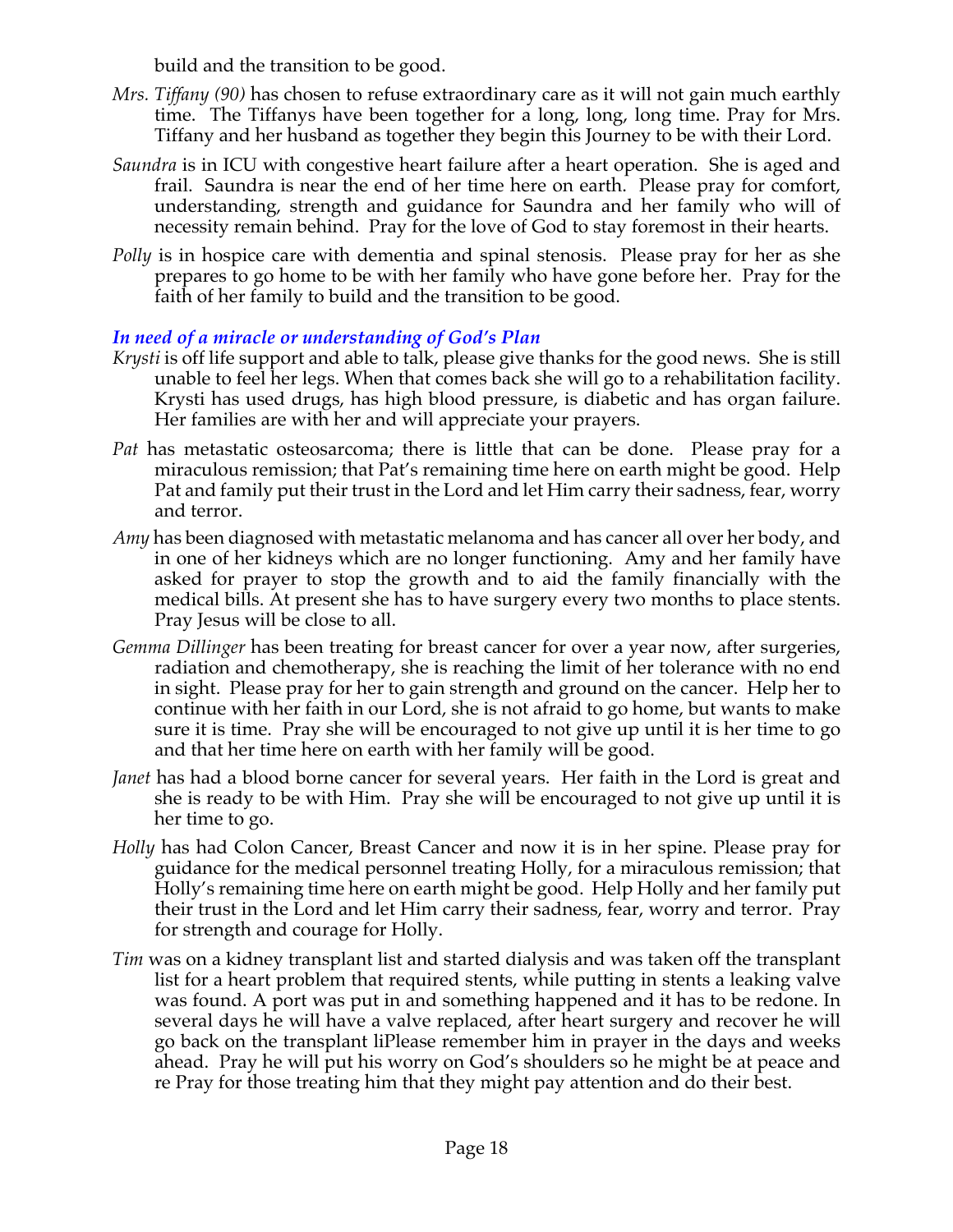- *Marilyn* has been diagnosed with non-operable pancreatic cancer. Please pray for a miraculous remission; that Marilyn's remaining time here on earth might be good. Help Marilyn and her family put their trust in the Lord and let Him carry their sadness, fear, worry and terror.
- *June* found she has a recurrence of colon cancer, which is now Stage Four, that is it has spread. Please pray for a miraculous remission; that June's remaining time here on earth might be good. Help June and her family put their trust in the Lord and let Him carry their sadness, fear, worry and terror.
- *Cindy* has been diagnosed with two aggressive malignant brain tumors. We have been praying for a miraculous remission; one shrank and the other disappeared; now the shrinking one has started to grow agian. Please pray for a miraculous remission; that Cindy's remaining time here on earth might be good. Help Cindy and and her family will continue to put their trust in the Lord and let Him carry their sadness, fear, worry and terror.
- *Leon McKay* suffered a stroke a few weeks back that has left him unable to speak and while undergoing evaluation the doctors also found he has a very aggressive cancer. Please pray for a miraculous remission; that Leon's remaining time here on earth might be good. Help Leon and his family put their trust in the Lord and let Him carry their worry.
- *Rev. Thomas Brooks* is not improving and being kept alive by artificial machines. Please pray for a miraculous recovery and if that not be God's Will, a rapid passing to home. Help Thomas' family put their trust in the Lord and let Him carry their worry
- *Ronnie* has kidney cancer that has spread and the surgeons are very concerned. Please pray the medical team to formulate a successful treatment plan and for a miraculous remission; that Ronnie's remaining time here on earth might be good. Help Ronnie and family put their trust in the Lord and let Him carry their worry.
- *Levi* was cancer free for 4 years and just discovered he has kidney cancer. Levi has a great deal of faith and said whether he is healed or God takes him home he will be fine. Please pray for the medical team to pay attention and to their best and for a good outcome. Pray also that Levi and family will be able to put their worry on God's shoulders. In particular, please pray for pain relief; Levi is 22 years old.
- *Ray Daley* is a member of the Royal Canadian Legion and served his country during the Korean War era. Ray is taking chemotherapy treatments for cancer. Meanwhile his son Trevor is in the hospital in a coma and seems to have lost the will to live.
- *Pat* has been under treatment for colon cancer for sometime. He has had major complications the last few days and your prayers will be appreciated by family and friends.
- *Dorothy* had pneumonia, on checking her lungs they found tumors which permeated the lung area. Further investigation found a primary site in the colon, with the lung being secondary. It would appear there is no viable treatment at this time. Please pray for a miraculous remission; that her remaining time here on earth might be good. Help Dorothy and her family put their trust in the Lord and let Him carry their worry.
- *Becky* has fourth stage metastasized lung cancer and is not doing well with chemotherapy treatments. Please pray for Becky and her husband as they are together during this difficult time in their lives.

*Jane* has fourth stage cancer and is not doing well. Please pray for Jane and her family as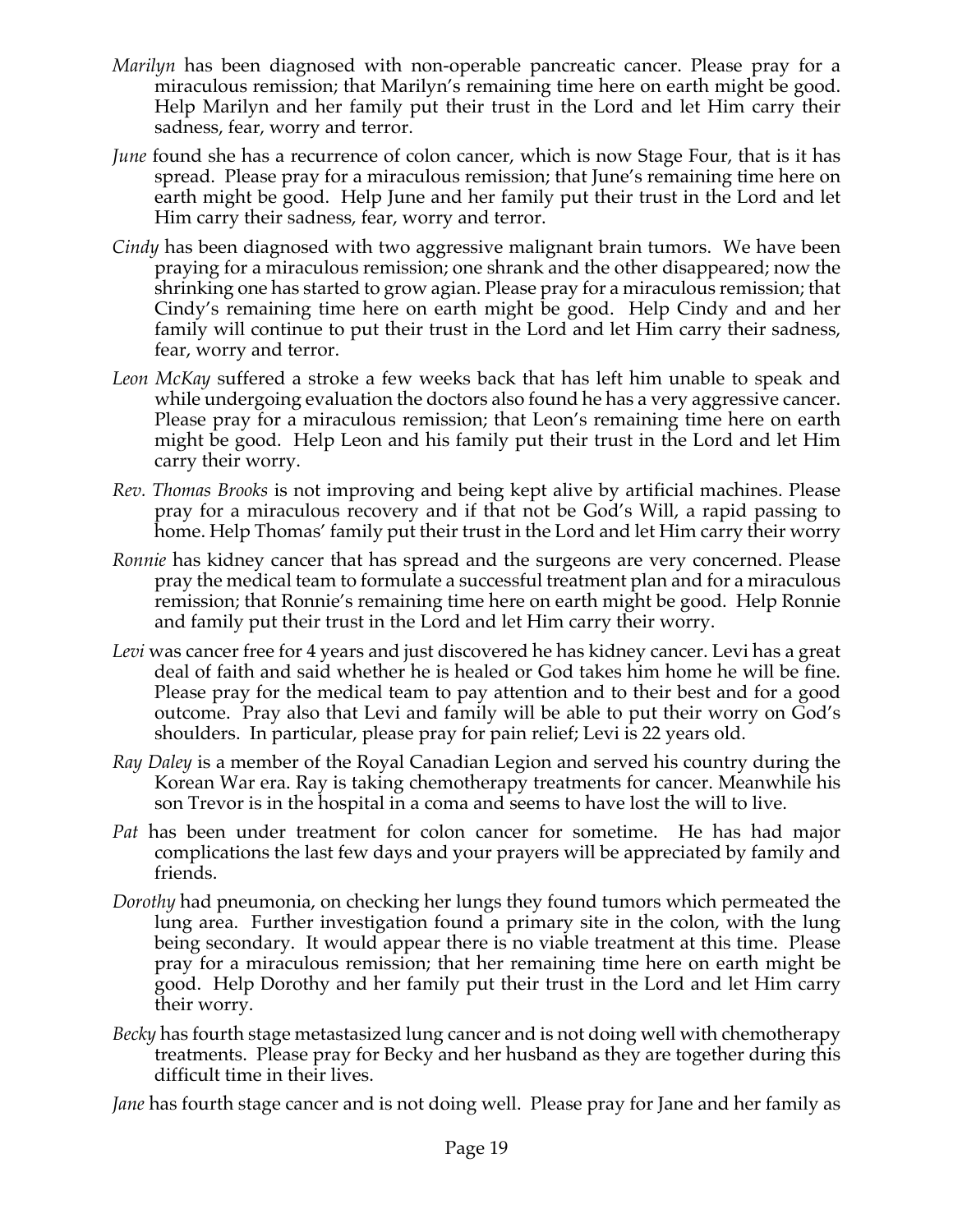they are together during this difficult time in their lives.

- *Colleen* has been battling pancreatic cancer over the last year and it has now spread to one of her lungs. Please keep her and her family in your prayers.
- *Christine* has cancer of the colon, which spread to her liver; she is receiving chemotherapy and is having difficulty eating. Please pray for the medical team treating her to pay attention and do their very best; pray also for confidence in our Lord for Christine and her family.
- *Todd* and *Kenny* have both been fighting osteocarcinoma for over five years and have been told their time here on earth is nearing its end, absent a miracle from God. Both are ready to go home and leave the pain, but would like to stay. Please pray for them and their families.

# *Homebound or Infirm*

- *Sarah* had to move to an Assisted Living Home and has found the adjustment very difficult. Please pray she will come to terms with the situation and that her Lord Jesus will be close to her.
- *Larry H* has general weakness as the result of extreme fatigue, he has reached a point where he cannot walk without assistance and is fairly naturally somewhat depressed. Please pray for help for Larry to put his trust in the Lord, relax and build strength and give Pastor Roy guidance on helping him.
- *Laurel Bessessen* (95) has begun to lose her mental abilities to recall people, places and things around her. Her family is no longer able to care for her at home and she is in a skilled care facility. She is the last of that family's generation. Please pray for the mental degradation to stop or for her to leave for home. Pray for her family who do their best to care for her, visiting every day; for her children Cookie, John and Bill, as well as the other members of the family.
- *Judith Clingwall* is afflicted with Multiple Sclerosis (MS). She is currently in Laurel Place, an extended care facility in Surrey, British Columbia. Judith's condition has worsened recently. Please pray for her to take an active part in her own life, for her strength, peace of mind, trust in God and remission of the disease so she might return home to her family. Pray also for strength for her husband Martin as he deals with all the problems and stress of Judith's situation.
- *John* has Alzheimer's, pray he will call on God to help him as he deals with this time in his life.
- *Steve,* brother in law of Paul Martin, appears to have early onset dementia. Steve had teenage children and is very concerned for them. Please pray for the disease to stall or abate and for peace of mind for Steve and his family.
- *James* is on oxygen all the time, this is bothersome to him and terrifying as well. Please pray for James to put his worry, his bother and his terror on the Lord. Pray for strength and guidance for James and his family. They suggest this verse, I am thine, save me, for I have sought thy precepts.
- *Joan* has had serious medical problems that have kept her confined. Please pray her health will remain stable.
- *Norma, Sara's mother* is in a state of deteriorating health, both physically and mentally, with both dementia and Alzheimer's. She is slowly drifting away, though she still recognizes Sara and prayer gives her a sense of peace. Please pray for both Sara and her mother to put their cares and worries on God's shoulders so they can deal with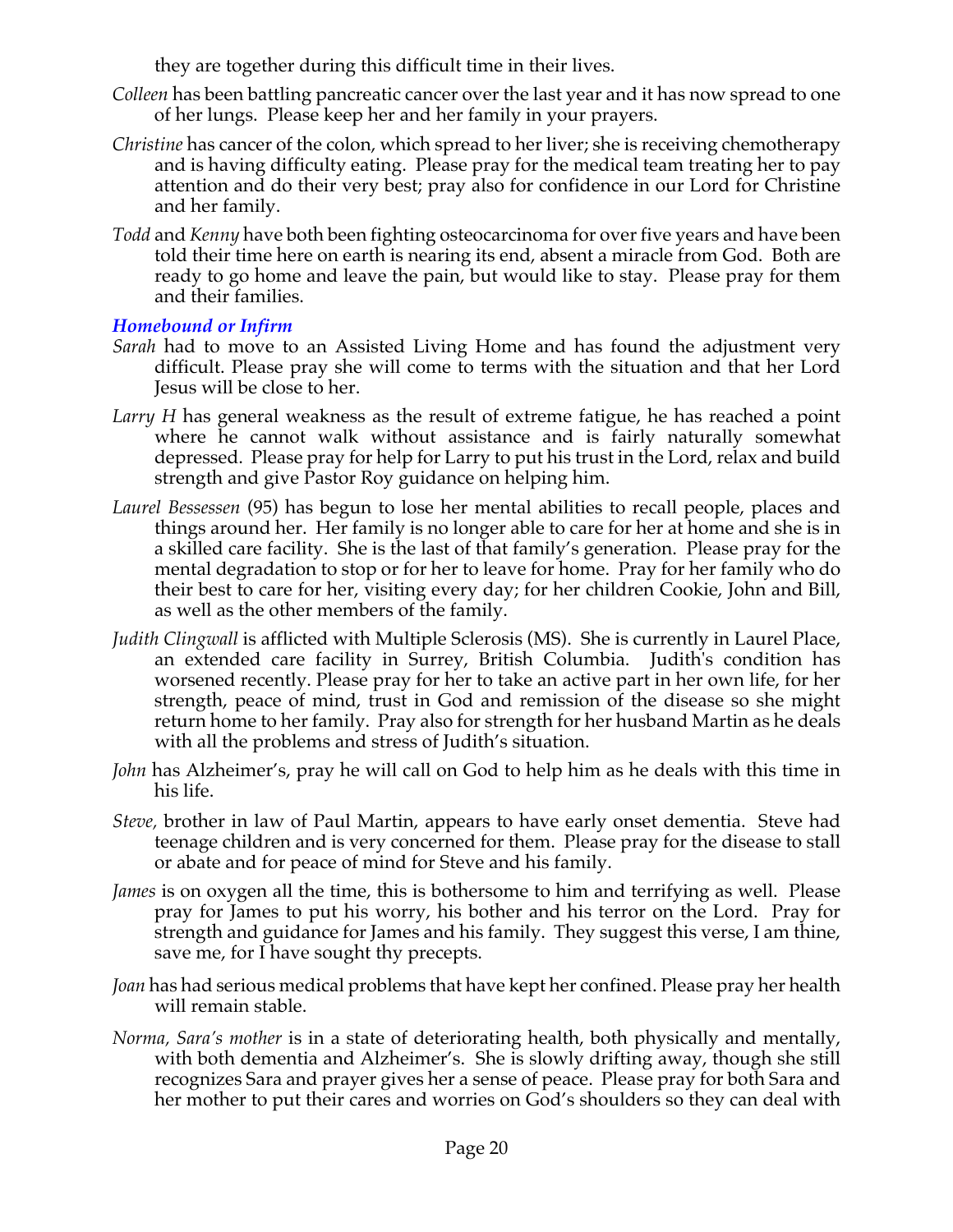the many problems involved.

# *Surgery*

- *Maria Carla* is going to the hospital for corrective surgery. Pray our Lord Jesus Christ will be close to her as she has this operation. Pray for her father who will be taking her a long distance for the operation.
- *Bob Apple* is having surgery for a squamous cell carcinoma. Pray the surgical team will be open to guidance, pay close attention and do their very be Pray for peace of mind and trust in God for Bob and his family.
- *Marcia* has had a biopsy of a mass in her breast which indicated a tumor that must be removed. Pray the surgical team will be open to guidance, pay close attention and do their very be Pray for peace of mind and trust in God for Marcia and her family.
- *Edware* is having his fourth back surgery (in the last four years) Please pray for the medical team to pay attention and to their best and for a good outcome. Pray also that Edware and his family will be able to put their worry on God's shoulders.
- *Jeff* has been undergoing surgery, chemo and radiation since October for pancreatitis and Pancreatic cancer. Please pray for the medical team to pay attention and to their best and for a good outcome. Pray also that Jeff, his wife and family will be able to put their worry on God's shoulders.
- *Albert* had a pacemaker installed recently. He will require surgery soon for a leaking heart valve and has just been told he has esophageal cancer. Pray he will turn to God and come to know Him on a more personal basis as the days go by.
- *Mario* has early-diagnosed prostate cancer and had surgery. Pray for complete remission and that Mario and his family will be able to put their worry on God's shoulders.
- *Eddie* has upcoming bladder surgery. Please pray for the surgical team to pay attention and to their best and for a good outcome. Pray also that Eddie and family will be able to put their worry on God's shoulders.

# *Testing and Treatment*

- *Chloe Mayo*, granddaughter of Justice Roy and Kayla Moore, good friends of Bishop Jerry, suffered a serious kidney attack possibly resulting from strep. Pray her family and friends the physicians treating her will be guided in their assessment and treatment plan, for a full and speedy recovery to good health and for continued trust in the Lord for Chloe, her family and friends in this worrisome time.
- *Josh* has two little children and just discovered he has a rare form of Cancer. Please keep him and his family in your prayers in the days ahead.
- *Ross* an elderly gentleman has been diagnosed with Leukemia. Ross has had good health until now, your prayers at this time will be appreciated by his family and friends.
- *Carman* was just diagnosed with breast cancer. Pray for her family as they continue to help her get the proper care. Pray with Carman, her family and friends that the physicians treating her will be guided in their assessment and treatment plan, for a full and speedy recovery to good health and for continued trust in the Lord for Carman, her family and friends in this worrisome time.
- *Jesus Valenzuela* was just diagnosed with Stage Four lung cancer. Please pray for him to benefit from the upcoming chemotherapy and to tolerate it well. Pray with Jesus, his family, in particular his son Alfonso and friends that the physicians treating him will be guided in their assessment and treatment plan, for a full and speedy recovery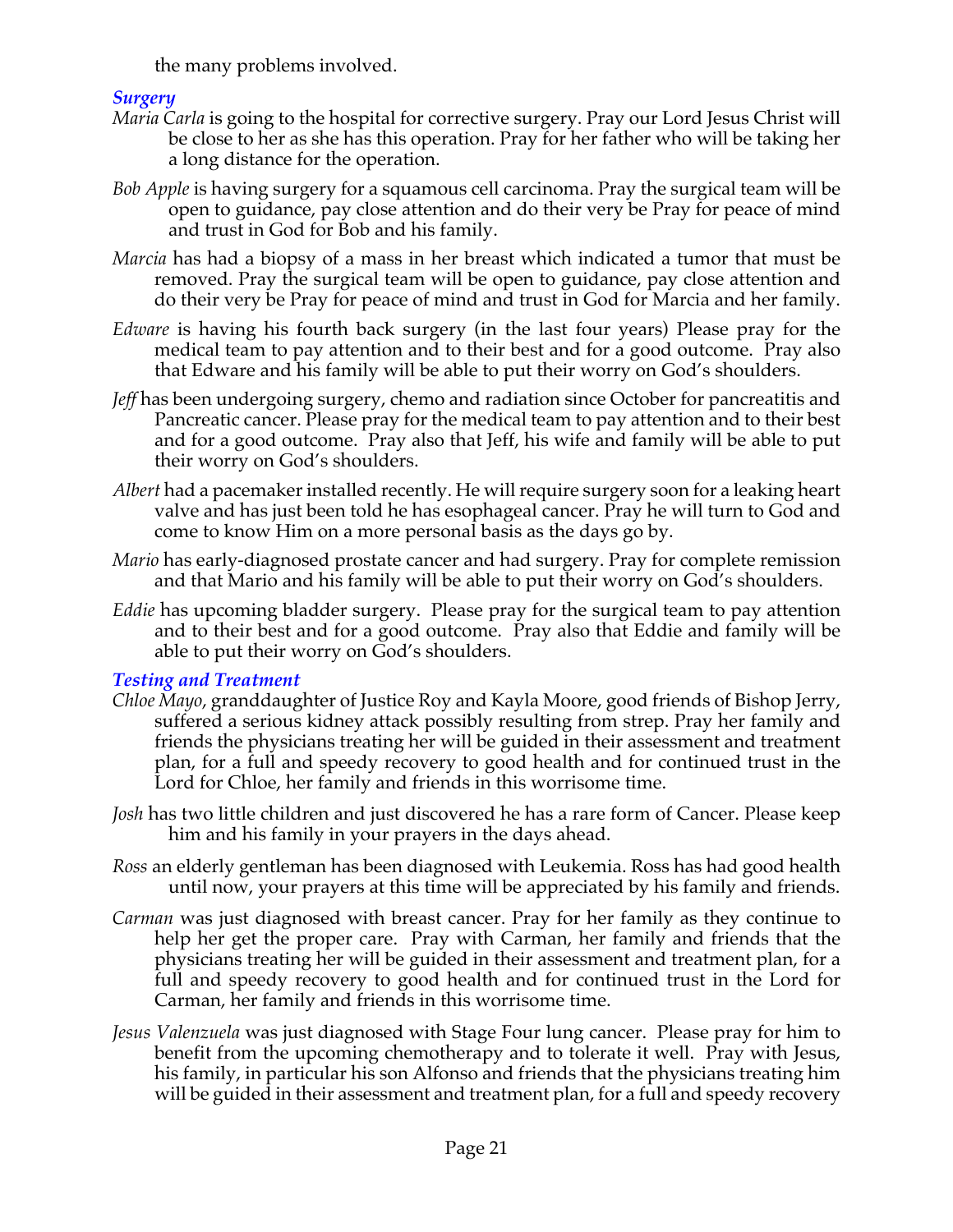to good health and for continued trust in the Lord for Jesus, his family and friends in this worrisome time.

- *Kathie Lynn Holter* sister of Rev Phil Ternahan, was just diagnosed with Stage Four lung cancer (never smoked) which spread to the brain. She was operated on 26 June 2016. Please pray with Kathie, her family and friends that the physicians treating her will be guided in their assessment and treatment plan, for a full and speedy recovery to good health and for continued trust in the Lord for Kathie, her family and friends in this worrisome time.
- *Tina* just found out she has cancer on her left kidney. Please pray for guidance for the people treating her and for trust in our Lord for Tina and her family.
- *Martha* is now home after testing and she does not have cancer, but she does have bad kidneys and is adjusting and getting ideas to work with that. Please pray for guidance for the people treating her and for trust in our Lord for her.
- *Spencer* has been diagnosed with Autism. Please pray for guidance for the people treating him and for trust in our Lord for him and his mother Lorna.
- *Madisun Hanks* (13) has Cerebral Palsy, Epilepsy and Tourette's Syndrome, she also gets debilitating migraine headaches. There are various very high risk treatments which provide some relief. None of them are close and none are easy. Please pray for Madisun, her mom Hilda who guides her through all this and those treating her.
- *Patrice Li* is in the early stages of Congestive Heart Failure. Please pray with Patrice, her husband William, family and friends the physicians treating her will be guided in their assessment and treatment plan, for a full and speedy recovery to health and for trust in the Lord for Patrice, her husband William, family and friends in this worrisome time.
- *Jane* has Multiple Myeloma and is set for back surgery on Monday 9 May2016. Please pray with Jane, her family and friends the physicians treating her will be guided in their assessment and treatment plan, for a full and speedy recovery to good health and for continued trust in the Lord for Jane, her family and friends in this worrisome time.
- *Michael* has cancer of the blood and is starting chemotherapy. Please pray for the physicians treating him to be guided in their assessment and treatment plan, for a full and speedy recovery to good health and for trust in the Lord for Michael.
- *Clay* has a large gallstone; he is in poor health and not currently a surgical candidate. Please pray for the physicians treating him to be guided in their assessment and treatment plan, for a full and speedy recovery to good health and for trust in the Lord for Clay.
- *Jim Sevier* has been in the hospital for heart related troubles. Please pray with Jim and his family the physicians treating him will be guided in their assessment and treatment plan, for a full and speedy recovery to good health and for trust in the Lord for Jim and his family in this worrisome time.
- *Claude* has been falling and he does not know why. Pray doctors will discover what the problem is and he can continue without any more difficulties.
- *Gretchen* has been diagnosed with severe osteoporosis and is now being treated with exercise, nutrition and vitamins. Please pray with Gretchen and her family the physicians treating her will be guided in their assessment and treatment plan, for a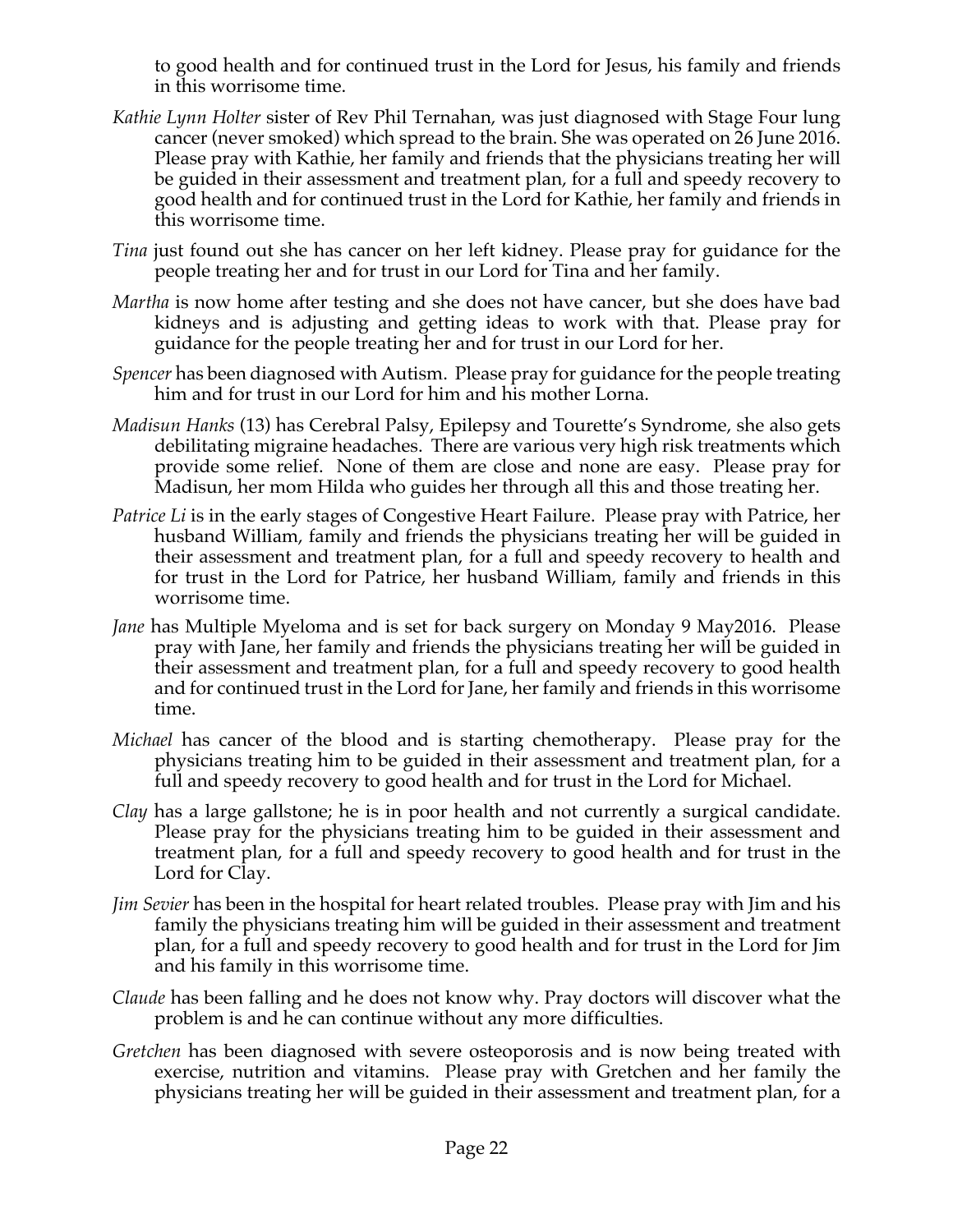full and speedy recovery to good health and for trust in the Lord for Gretchen and her family in this worrisome time.

- *Pete* has not been well and is back in the hospital with another stroke. Please pray for the physicians treating him to be guided in their assessment and treatment plan, for a full and speedy recovery to good health and for trust in the Lord for Pete and his family in this worrisome time.
- *Kamil* has heart problems and they are trying to stabilize his medication, now he been admitted to the hospital because of breathing problems. Please pray for the physicians treating him to be guided in their assessment and treatment plan, for a full and speedy recovery to good health and for trust in the Lord for Kamil and his family in this worrisome time.
- *Mary Lee* has bleeding into her stomach and they cannot find the sources. Mary Lee is in CCU and her husband *Maurice* is not eating until she returns home for is so upset. Please pray for the physicians treating her to be guided in their assessment and treatment plan, for a full and speedy recovery to good health and for trust in the Lord for her, Maurice, as well as the rest of the family in this worrisome time.
- *Glenn Porter, MAJ USMC Retired,* has Interstitial Pulmonary Fibrosis, which causes him to be unable to get enough oxygen into his system without supplemental oxygen all the time. The only real treatment is a lung transplant, without a transplant he has between two to five years here on earth. Please pray for him to continue in his faith and for a set of lungs to become available.
- *Kathy Cardin* appears to have macular telangiectasia, a degenerative eye condition which ultimately results in blindness for which there is no apparent cure. Please pray for the physicians treating her to be guided in their assessment and treatment plan, for no loss of vision and trust in the Lord for her, her husband Ron, as well as the rest of the family in this worrisome time.
- *Pat* has an aneurism of the brain, Pray she will make the right decision on how to treat this problem and it will be healed.
- *Gwen Savarese* (Sandy Patton's mom) had what was thought to be a min-stroke this week, when they looked at her carefully, they found a large mass, thought to be a tumor. At this point, it appears it can stay. Please pray for continued guidance for the medical team treating Gwen and patience and trust in God for Gwen, her husband and family. Pray also for a full recovery for Gwen.
- *Dan* is very sick with cancer and is starting an experimental treatment. This treatment will take Dan away from their family business and put even more stress on him and his family. Please pray for Dan's wife who is meeting with Steve who plans to keep the family business going while Dan is ill. Pray for Steve as he has many new responsibilities.
- *Timothy* has brain cancer. He had surgery and is waiting for the pathology report to find out what kind of chemo he will need. Please pray for continued guidance for the medical team treating Timothy and patience and trust in God for Timothy and his family. Pray also for a full recovery for Timothy.
- *Helen* was admitted from her doctor's office 15 July 2015, as the result of a blood test, to the University of Pennsylvania Hospital with an extremely high white blood count. She and her husband are very active in the ministry of their church and are asking for believers to pray for them and their family, as they are facing very serious problems in the days to come. Please pray for guidance for the medical team and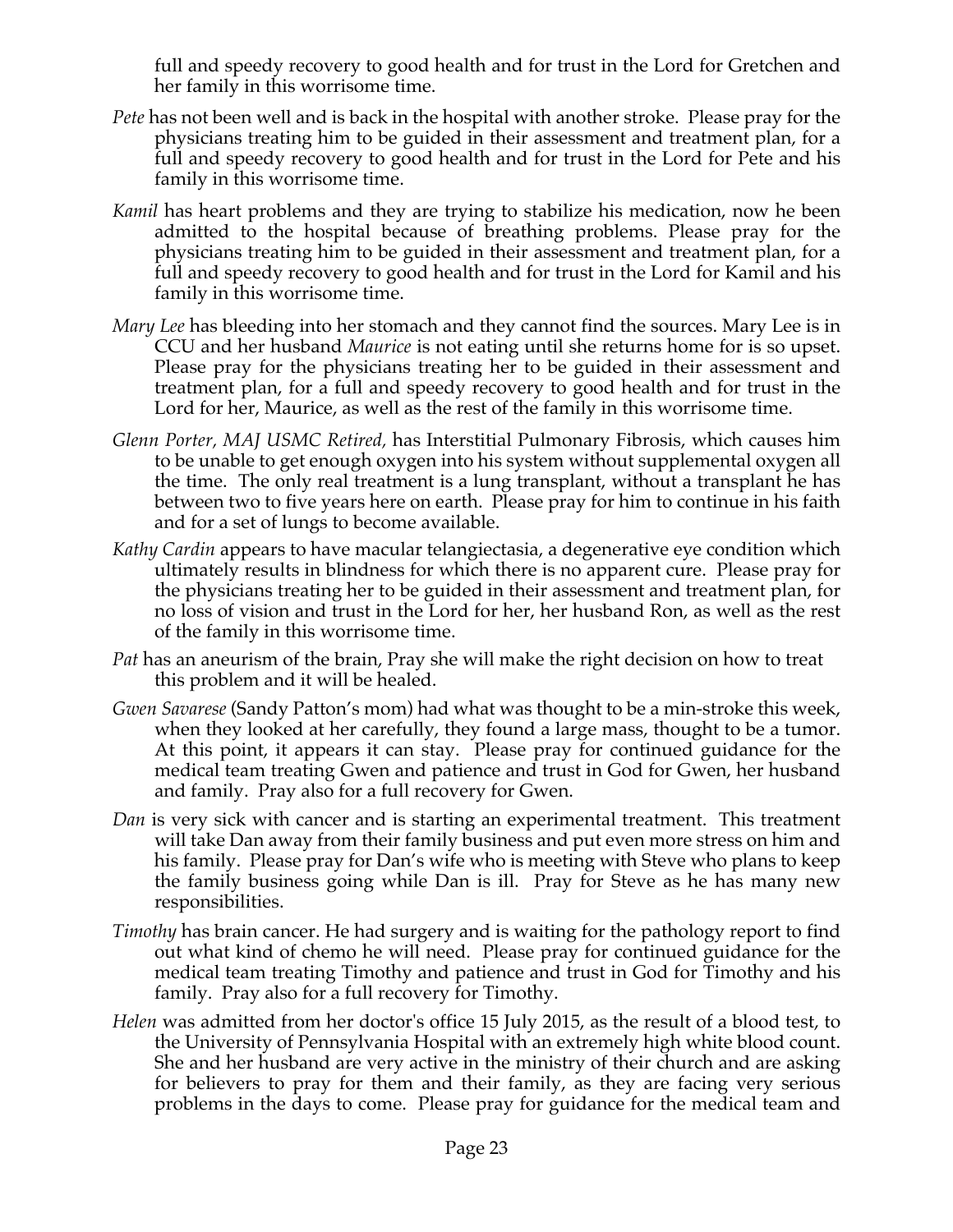patience and trust in God for Helen and her family. Pray also for a full recovery for her.

- *Elma* has been suffering with headaches for a long time. Doctors have not been able to discover the reason for them. Pray for strength, courage and understanding for Elma and her family; as well as for God's guidance for the medical people caring for her that they might find the best treatment method to banish the headaches completely.
- *Corissa* has been diagnosed with a blockage. As soon as the Physicians determine the exact problems they expect Major Surgery will proceed.
- *Barbara Apple* is bedridden after a fall which left her with two paralyzed limbs. She continues to experience pain in the effected limbs and will be totally bed bound for the remainder of her life. Your continuing prayers for her are appreciated and are great comfort to her. Please pray for Barbara to put her trust in the Lord, look to Him for strength and for her to gain energy so she does not lose the mobility she has; pray for a miraculous full and rapid recovery. Also, please continue to pray for her husband Bob who is taking care of her that he be comforted and strengthened in this time of stress.
- *Deborah* has had a stroke, she is doing much better and out of the hospital. She has a problem with anemia and is taking supplements for that. Pray our Lord will be close to her and her family. Pray for strength, courage and understanding for Deborah and her family; as well as for God's guidance for the medical people caring for her that they might find the best treatment method to allow her to heal completely.
- *Rev. Steve Boardman* has been diagnosed with stage 3 cancer. Pray that Jesus will be close and comfort his family and members of his congregation*.*
- *Hang So Ryu* has cancer. Please pray for medical team contemplating and evaluating the treatment that they might be guided to the correct choice and do their very bePray also for peace of mind and trust in God for him and his family, as well as physical strength.
- *Olivia,* age 7, has been diagnosed with Stage 3 Lymphoma. The prognosis is good at this time, please pray for medical team contemplating and evaluating the treatment that they might be guided to the correct choice and do their very bePray also for peace of mind and trust in God for Olivia and her family, as well as physical strength.
- *Paul* has been hospitalized recently several times because of persistent high fevers. He is being tested and checked by physicians and seems to have a slight scoliosis, a node and Schuermann's disease. Please pray it will be discovered how to treat these problems and healing will begin so he will be inspired to continue his education.
- *Carol Anne* needs God's comfort and healthy test results as she is anxiously undergoing tests related to previous hysterectomy and experiencing symptoms in the surrounding area.
- *Rick* has heart problems. Please pray for guidance for the medical people treating him that they might pay attention, do their very best and make the right recommendations regarding treatment. Pray for help for Rick and his wife Wanda to keep their trust in the Lord and let Him carry their worry.
- *Stacy* has Multiple Sclerosis and was hospitalized for what turned out to be food poisoning. Pray for trust in God for Stacy and Chris as they deal with Stacy's illness.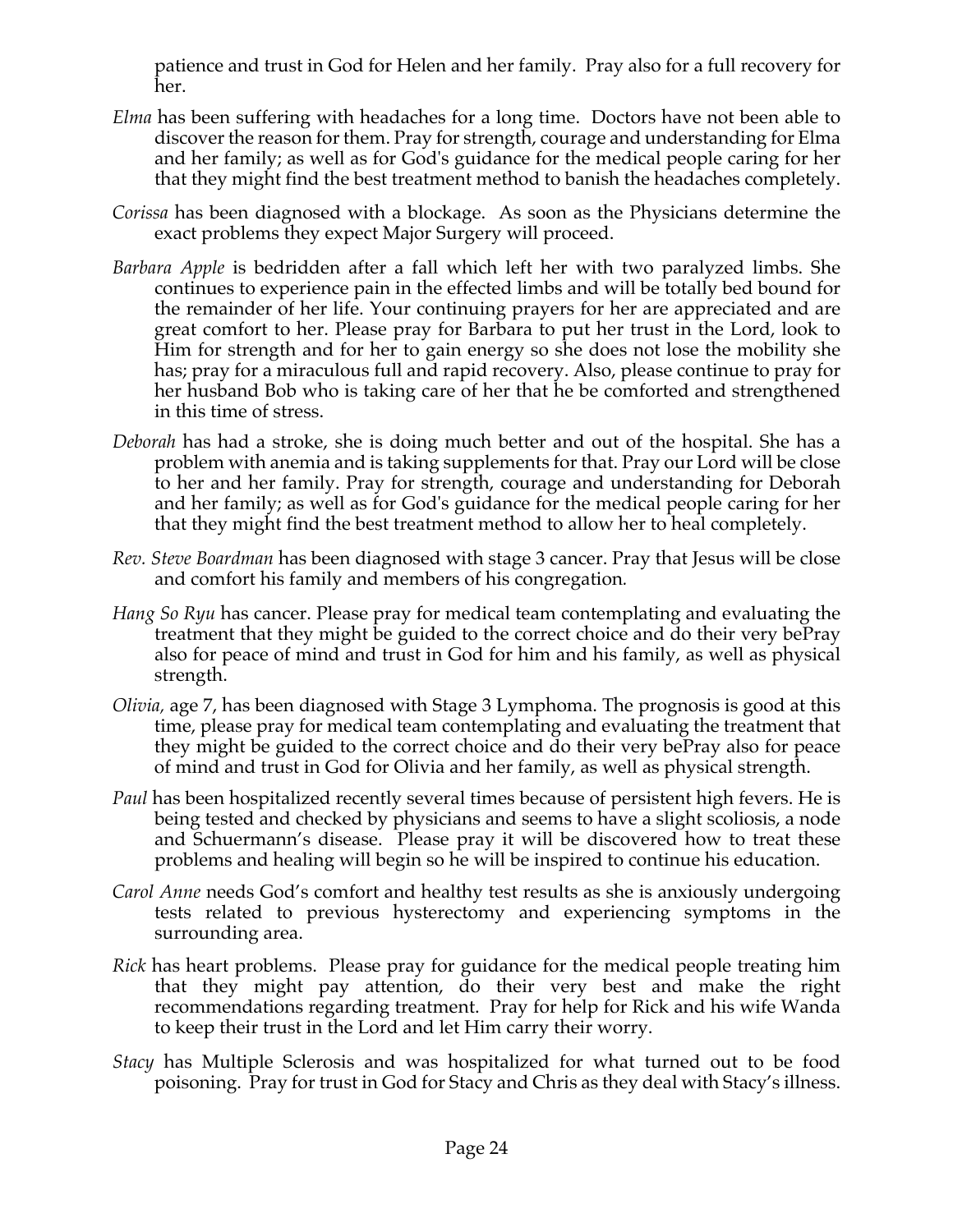- *Faye* is in the hospital because she is weak has been receiving blood transfusions. Pray for strength, courage and understanding for Faye and her family; as well as for God's guidance for the medical people treating her that they might find the best course of treatment and allow Faye to heal completely.
- *Tom* has heart and kidney problems. Pray for strength, courage and understanding for Tom and his family; as well as for God's guidance for the medical people treating him that they might find the best course of treatment and allow Tom to heal completely.
- *Harold* is having surgery on 30 September 2016 to repair a hole in his aorta bleeding into the abdomen which caused stroke like symptoms.
- *Joe* has had a preliminary ALS diagnosis. Pray the final diagnosis will something that will allow him to continue taking care of his devoted young family. Pray for strength, courage and understanding for Joe and his family; as well as for God's guidance for the medical people treating him that they might find the best course of treatment.
- *Preston* is reacting poorly to recent neck surgery and now has problems with his liver count; Physicians feel that dialysis will help. There may be a blockage in the bowel and an operation might be necessary. Please pray for the medical team to pay attention and to their best to determine how to help Preston and for a good outcome. Pray also that Preston and family will be able to put their worry on God's shoulders while Preston does his best to facilitate a return to good health.
- *Erica* has a non-malignant Brain Tumor which cannot be surgically removed due to the size and location. They are going to attempt chemotherapy. Please pray for peace of mind and trust in the Lord for Erica, as well as for her family, and for God's guidance for the medical people treating her that they might find the best course of treatment.
- *Brenda* is in the hospital because of bleeding on her brain. Please pray for peace of mind and trust in the Lord for Brenda, as well as for her family, and for God's guidance for the medical people treating her that they might find the best course of treatment.
- *Mackenzie* is a young girl with leukemia. Please pray for peace of mind and trust in the Lord for Mackenzie, as well as for her family, and for God's guidance for the medical people treating her that they might find the best course of treatment.
- *Mack* has had diabetes most of his adult life. Circulation in his legs is very bad and doctors are considering amputation. Please pray his medication will help and he will not face amputation. Please pray for peace of mind and trust in the Lord for Mack and for God's guidance for the medical people treating him that they might find the best course of treatment.
- *Michael* has been diagnosed with lung cancer recently after making it through gastro intestinal cancer last year. Please pray for peace of mind and trust in the Lord for Michael and his wife Gayle; as well as for God's guidance for the medical people treating him that they might find the best course of treatment.
- *Adriano* is in the hospital due to high sugar and high blood pressure. He is very weak and will appreciate your prayers.
- *Heather* recently found out she has cancer. Please pray for peace of mind for her and for the medical team treating her will be guided to the right solution.
- *Jim* has had an aneurism and blood clots. Pray that healing will come.
- *Georgia* has liver and pancreatic cancer. The doctors are evaluating whether to do surgery and how to tackle the disease. Georgia is a faithful Christian and appreciates your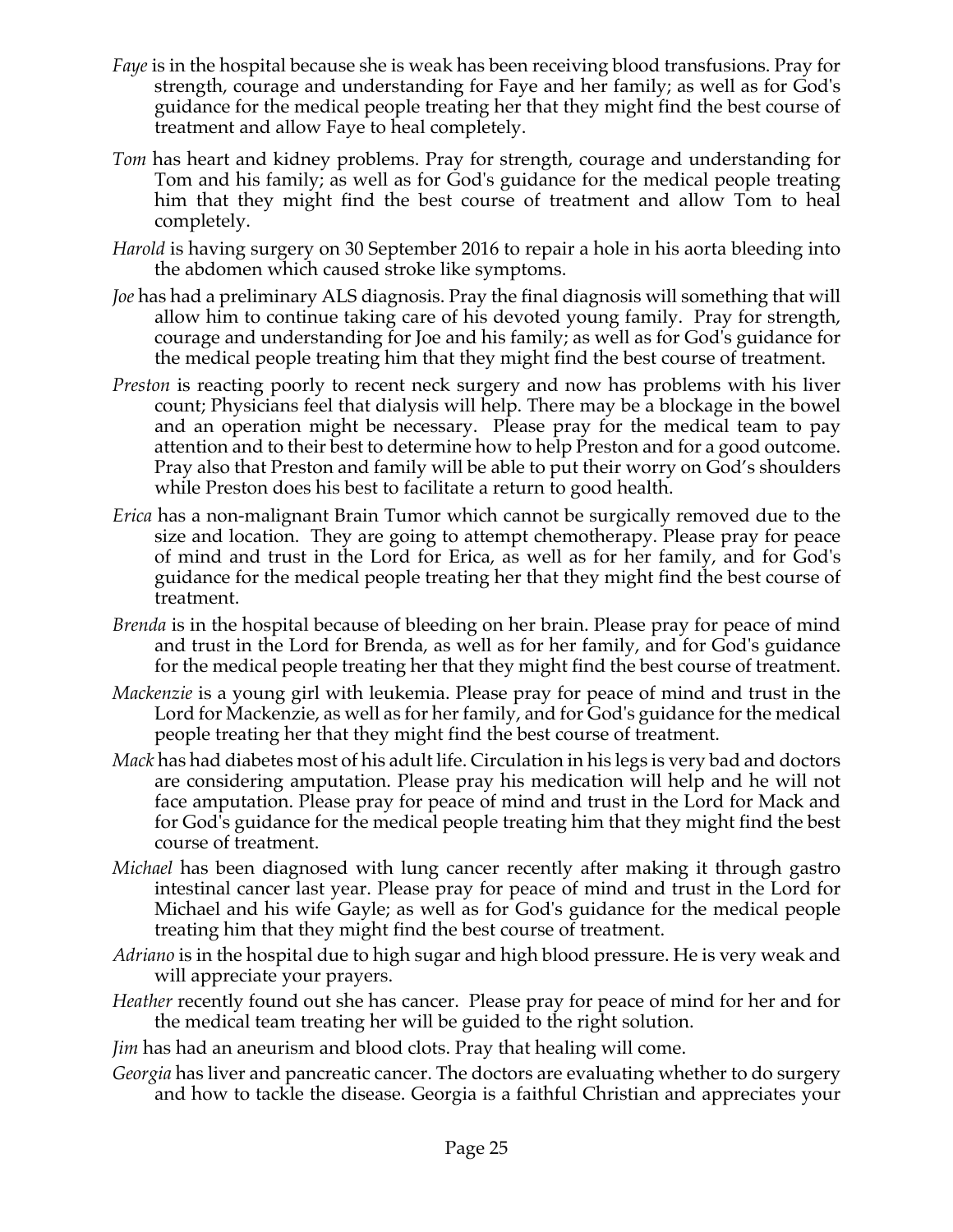prayers. Pray for God's guidance for the medical people treating her that they might find out the source of the problem and best course of treatment. Pray also for peace of mind and trust in God for Georgia and her family.

*Lana's* doctor found something on her lymph nodes and ovaries. Pray for God's guidance for the medical people treating her that they might find out the source of the problem and best course of treatment. Pray also for peace of mind and trust in God for Lana and her family.

# *Healing*

- *Walt Aardsma's mother (92)* is recovering from a pacemaker implant and squamous cell carcinoma removal. Please give thanks for the successful surgery and pray for a complete and rapid recovery.
- *Kathy Cox Merritt* has been receiving Chemo and 12 November 2016, had bowel resection surgery and was given a very bad prognosis. Kathy just retired as an RN in Orthopedics at a local hospital; sometimes a little medical knowledge can be dangerous to the patient but she remains positive. PLEASE pray for Kathy's healing and peace and comfort for her and her family, both spiritually and physical
- *Jim Thornell (Jet)* recovered from the five stomach ulcers, then found to have bowel cancer, that was removed and he is doing pretty well all things considered. He started on a bi-weekly three month course of chemotherapy at the City of Hope on the same schedule as his wife Mary; he is still dealing with blocked coronary arteries and taking care of Mary. Jim is doing considerably better with the side effects of the chemotherapy. Please pray for remission of the cancer, for tolerance of the chemotherapy and give thanks for the strength, guidance and peace of mind our Lord gives Jet and his wife Mary, as well as daughter Janice and son Jimmy, through these difficult times.
- *Dylan Klein,* 10, grand-nephew of Chet O'Brien, lost his 41 year old father last April, there was no insurance; his grandmother died in December with brain cancer. Dylan is the middle boy of Chet's niece, Erin. On 18 January 2016, Dylan was found to have a brain tumor; an operation on 25 January 2016, appears to have been successful in removing all of the tumor. The biopsy showed it was cancerous. Dylan is still going back and forth to Mass. General Hospital for chemo and blood transfusions. He gets healthy and eats well, and then there is a relapse. The doctors do not give a firm positive or negative indication of his prognosis. His mother is a saint. The doctors at Mass General are fantastic. Dylan is almost always upbeat. (He hates the blood transfusions). Please pray for healing and for trust in the Lord and peace of mind for Dylan, Erin and the rest of the family.
- *Mark Wilson* is still dealing with all of problems connected with COPD; he had cataract surgery, which went well; but one eye got infected and he cannot see properly out of that eye. Due to reduced vision, he lost his job. Please pray the medical people treating him will find a reasonable way to deal with the COPD and allow him a lung transplant if that is best for him; pray also his vision might return. Give Mark trust in the Lord and strength to deal with all his health and other problems.
- *Rev Bill* had a stroke. Pray he will stay comfortable and Jesus will be close by, please pray for a full and rapid recovery.
- *Dennis* will begin chemotherapy for an active cancer spot on his spine on 17 September 2015. Please pray for a good result and tolerance of the treatment for him.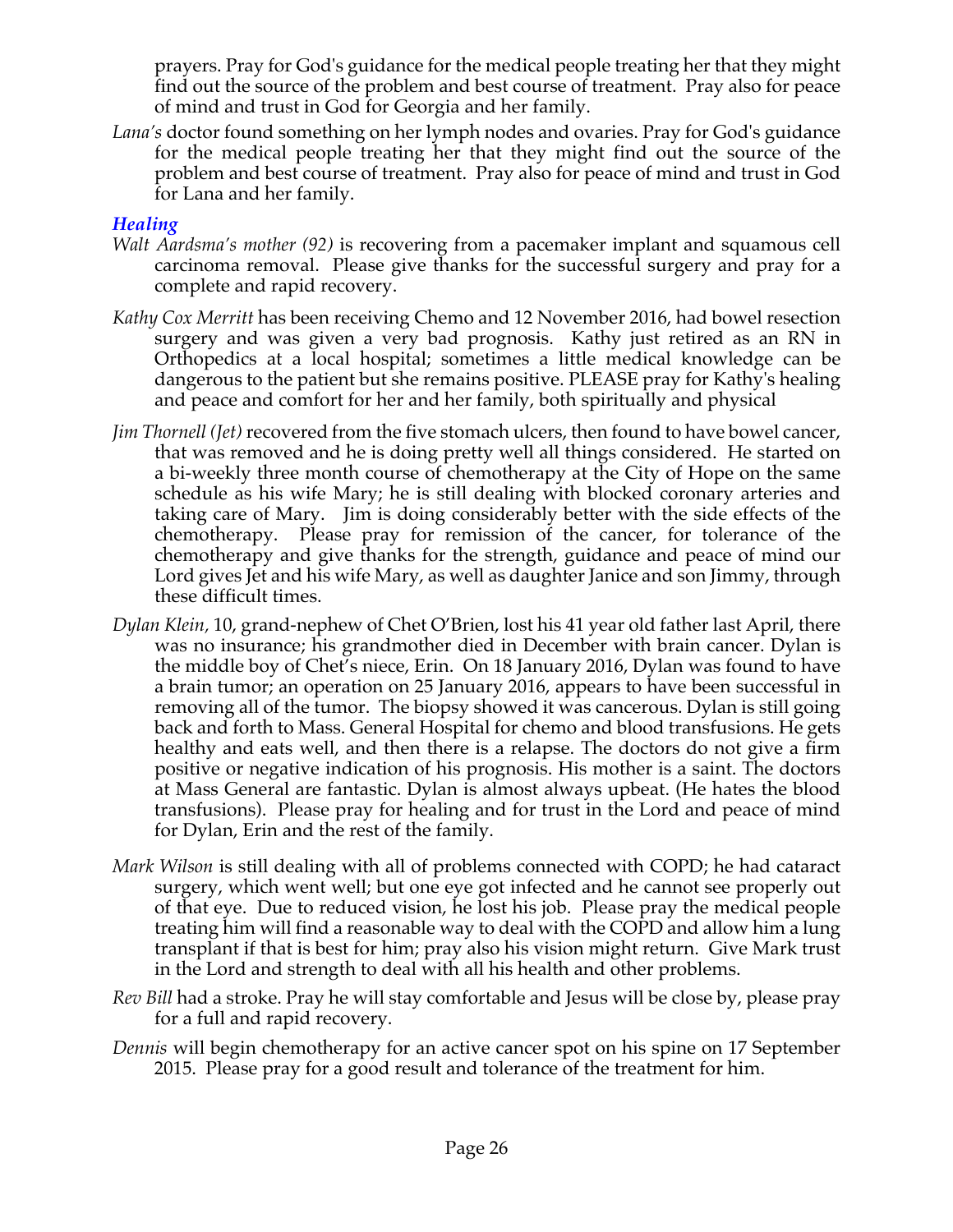- *Vickie* has been bothered with Migraines and all that go with the headaches. Please pray for relief from the pain for Vickie.
- *Amelia Perez* had a small stroke on 11 July 2015 and drove herself to the emergency room, she was admitted for three days, had her carotid artery opened up and is recovering. Amelia's faith and spirit are strong. Please give thanks for the progress so far, for her continued and full recovery and her faith to continue to support her. Pray also for her family who are still quite worried for her.
- *Jon* has Stage 4 mantle cell lymphoma There is good news in that he is in remission; however the chemotherapyis producing neuropathy in his legs so that it is a challenge for him to get around. Please pray that he will be as comfortable as possible; he has been a Marathoner runner so this is especially difficult.
- *Margaret,* from California, fell and broke her on 7 July 2015, while visiting her daughter in Arizona. She will stay in Arizona for the rehabilitation and return to her home when able. Furthermore, Margaret is in good spirits; however she will be away from her church family which is important to her for an extended period of time.
- *Cindy* is very ill, she is young and has children, she and her family need your prayers that they might stay close to our Lord and Saviour Jesus Christ as she heals.
- *Diana*, age 15, broke her leg while in school and now has a cast on. Pray she will adjust and be healed soon
- *Amy* has melanoma in her lungs, liver and kidneys; they have found a treatment for her that has a high success rate however the side effects are debilitating. Please pray she will be able to tolerate the side effects and the treatment is successful. Amy has full trust in the Lord, but would still appreciate your prayers.
- *Debbie* is just beginning chemotherapy for cancer of the lymph nodes. Prayer she will be able to tolerate the therapy acceptably and remain strong as she remembers the Lord is with her at all times.
- Liz had a massive stroke at age thirty-seven. The prognosis is good but she has a long road ahead. . Please pray for guidance for those treating her, for trust in our Lord for Liz and her family, for healing.
- *Ebick* is suffering from a severe ulcer but the Doctors cannot give her the proper dosage of the medicine due to her six month pregnancy. Please pray doctors will find an alternative avenue for treatment or that God will provide.
- *Stan* is going through chemotherapy and radiation treatments for cancer. He is elderly and the treatments are tiring him. Please pray for his wife *Marvelene* as they do this together.
- *Donald* is in the hospital and had his leg amputated on 14 April 2014. Pray he will adjust and healing will begin.
- *David* has many concussions and unable to go to school, read books, watch TV and has headaches and migraines. He has trouble sleeping and his family will appreciate your prayers for this 10 year old young man.
- *Gladys* has breast cancer and has had a lumpectomy. She needs to take a year off of her work to have chemo treatments.
- *Alwin Jack* has had a stroke and recently has had a relapse. Please pray for those who treat Alwin that they might chose the best possible treatment and pray for peace of mind for Alwin during the recovery phase.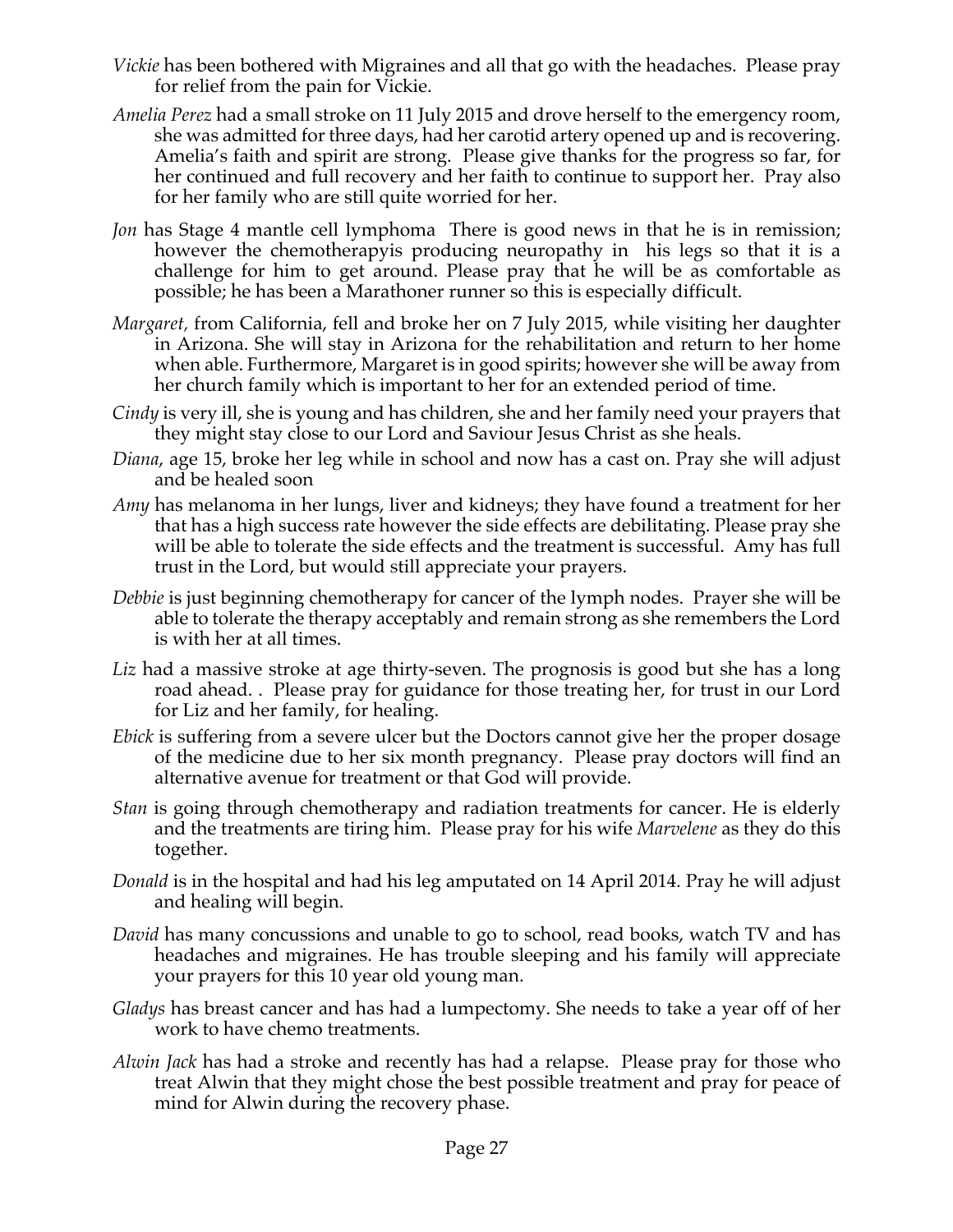- *Carolyn* has Multiple Sclerosis with complications. Pray Carolyn and her children will be close to our Lord Jesus Christ as they and family members help to ease the problems.
- *Bill* had malignant growth removed from a lip last month and seems to be experiencing a re-growth of the cancer. He asks your prayer for the medical team treating him and for peace of mind for himself.
- *Hank* has osteoporosis, which has caused him a great deal of pain and inconvenience in the past few years. Pray for his healing and that his medical bills will be met.
- *Evelyn is* an elderly woman who has had problems with her eyes and is now blind. It appears some sight will return shortly, pray for that to happen!
- *Joanne* has begun kidney dialysis as a result of kidney failure due to extensive chemotherapy. Additionally she cares for an adopted drug addicted baby who is now nine years old. Please pray for her to keep her faith, to let the Lord carry her worry and concern and to give her strength. Pray also for those treating her that they might pay attention and do their best.
- *Mr. N. Anand* is in the hospital and is seriously ill. He is being encouraged to pray for repentance of his sins and to depend upon our dependable God for a cure and recovery of his health. Pray that he will be a strong witness for Christ.
- *Jacob* has been going through some dental procedures and has some pain and aggravation with the numbness. Please pray for comfort and strength for him, as well as for guidance for the medical team treating him that they might pay attention and do their best.
- *Bud and his wife* for their continued welfare and enthusiasm. Bud has been advised of an aneurism in his heart of a size not mandating immediate surgery. This comes at a time when he has sole care of his wife who recently broke two vertebrae and thereafter sustained pneumonia.
- *Virginia* has sinus and allergy issues giving her severe problems. Pray that the Doctor will discover why it continues and find a cure.
- *Arlen* is receiving treatment for lung cancer and recently experienced a ruptured colon during treatment. She is alone in Oregon but does have a friend who has traveled a great distance to be at her side. Please pray for guidance for the medical team treating her and for strength and trust for Arlen.
- *Oscar* discovered some time ago he had blood clots in his leg and lung. He has been treated for them and has not been cured. He now will be facing surgery. Please keep him in your prayers.
- *Angela* had an ischemic stroke (clot). Please pray for guidance for the medical team treating her and for strength and trust for Angela. Please pray also that she and her family might put their worries on our Lord's back so she can work hard towards recovery.
- *Nora* had a stroke mid February 2013. Please pray for guidance for the medical team treating her and for strength and trust for Nora. Please pray also that she and her family might put their worries on our Lord's back so she can work hard towards recovery.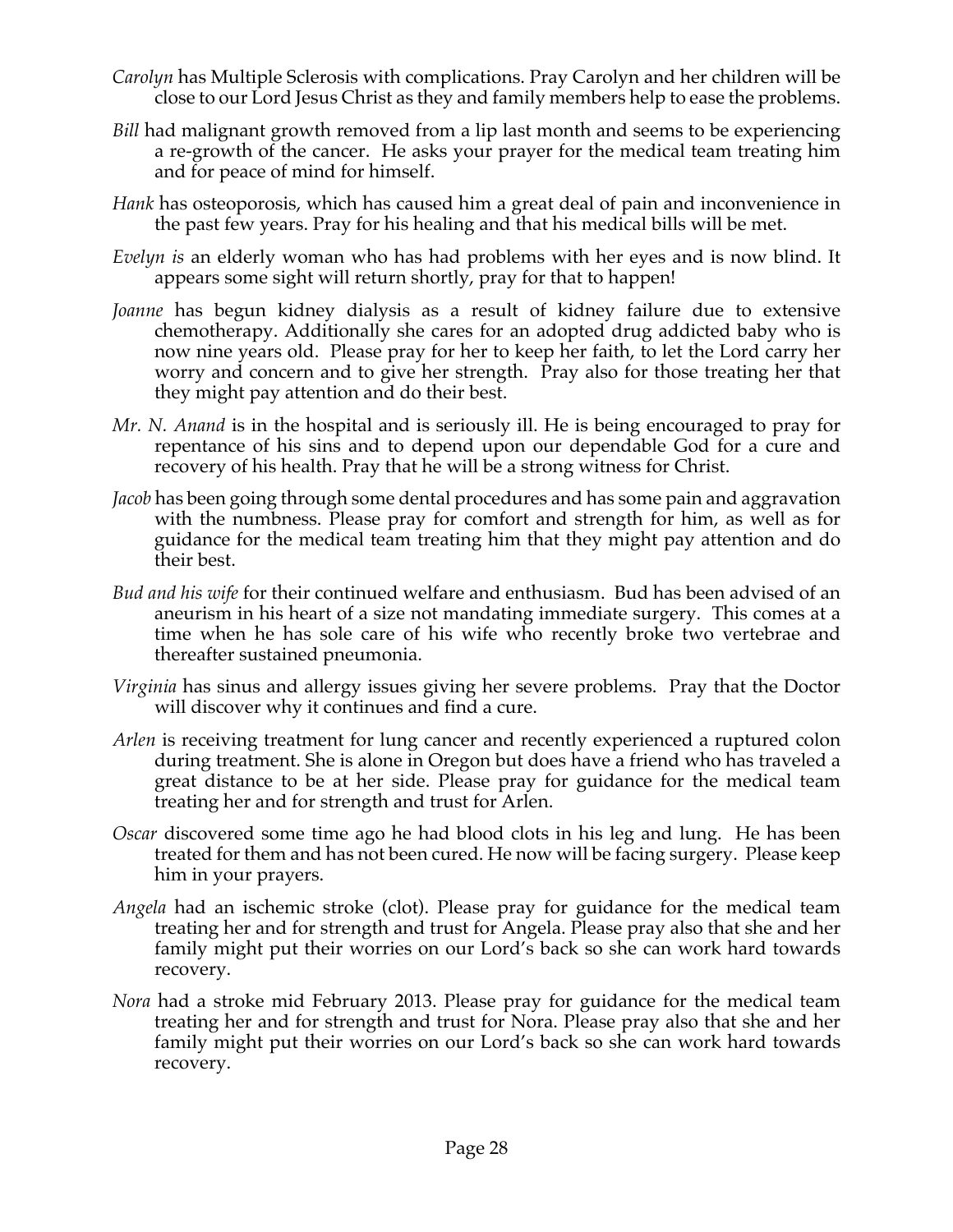- *Linda* has been hospitalized for several days with a gastrointestinal problem. Please pray for guidance for the medical team treating her and for strength and trust for Linda.
- *Dester* is suffering from unknown skin and diseases. Please guide the medical team treating him to find out what the problem is and cure it. Pray also for Dester to trust in the Lord.
- *Lee* has Arterial Fibrillation, sheis doing much better and she and her family thank you for your prayers. Her pain level is high and some medications have bad side effects. Please continue her in Prayer in the weeks ahead as she heals.
- *Nell* recently adopted two children and has just been diagnosed with multiple myeloma.
- *Mary Lou* has been suffering with seizures. She was in the hospital with a 24 hour monitor and is being sent home from the hospital with two medications and orders to return in 2 months for another MRI to review whatever is going on in her brain. Please pray for guidance for the medical people treating her, as well as peace of mind and trust in God for her and her family.
- *Kathleen* has spent the last two weeks in the hospital. She has been diagnosed with colitis, shingles and possibly colon cancer. Pray she will be comfortable and begin to heal.
- *Rachel* has Mitochondrial Myopathy. This is a hereditary disease of the muscles and they do not have a cure for it. Part of her pain is her family does not believe she is indeed ill, as she appears to be just fine. Please pray her family will learn the truth and be supportive of her; pray also the medical people treating her will find the right measures to minimize the disease. Most particularly pray for Rachel's trust in God.
- *Nicolas* is in the hospital with serious symptoms of a heart disorder. Please pray for peace of mind for him and guidance for the medical team looking for the cause and cure.
- *Juanita* is a young girl who was in a coma because of a blood disease. She has not come out and is gaining strength. They are awaiting results from blood samples. Her family thanks you for your prayers and asks that you continue.
- *George* had foot surgery. Please give thanks for the surgery and pray for a full and rapid recovery.
- *Nellie* is in the emergency room of a hospital in a great deal of pain. Please pray for peace of mind for her and guidance for the medical team looking for the cause and cure.
- *Lauralee Meade* underwent a lumpectomy on Friday after Thanksgiving. A further anomaly has been discovered and she had additional preventative radiation treatment. Please pray for a complete remission of the cancer. Pray also Lauralee will maintain her great attitude and trust in God.
- *Kay Denton* (Mrs. Kay) was able to get a hip replacement in spite of her heart and kidney problems and is recovering remarkably! Please give thanks for this great evet and result! Please pray for continued peace of mind for Mrs. Kay and her family. Give thanks for her trust in the Lord and her positive attitude.

#### *Healing and Patience*

*Kym* (43) has various hip problems which seems to be related to osteoarthritis. And, her mother *Ruth* is in the early stages of dementia. Pray for guidance for those treating both of them, as well as patience and trust in the Lord for both of them.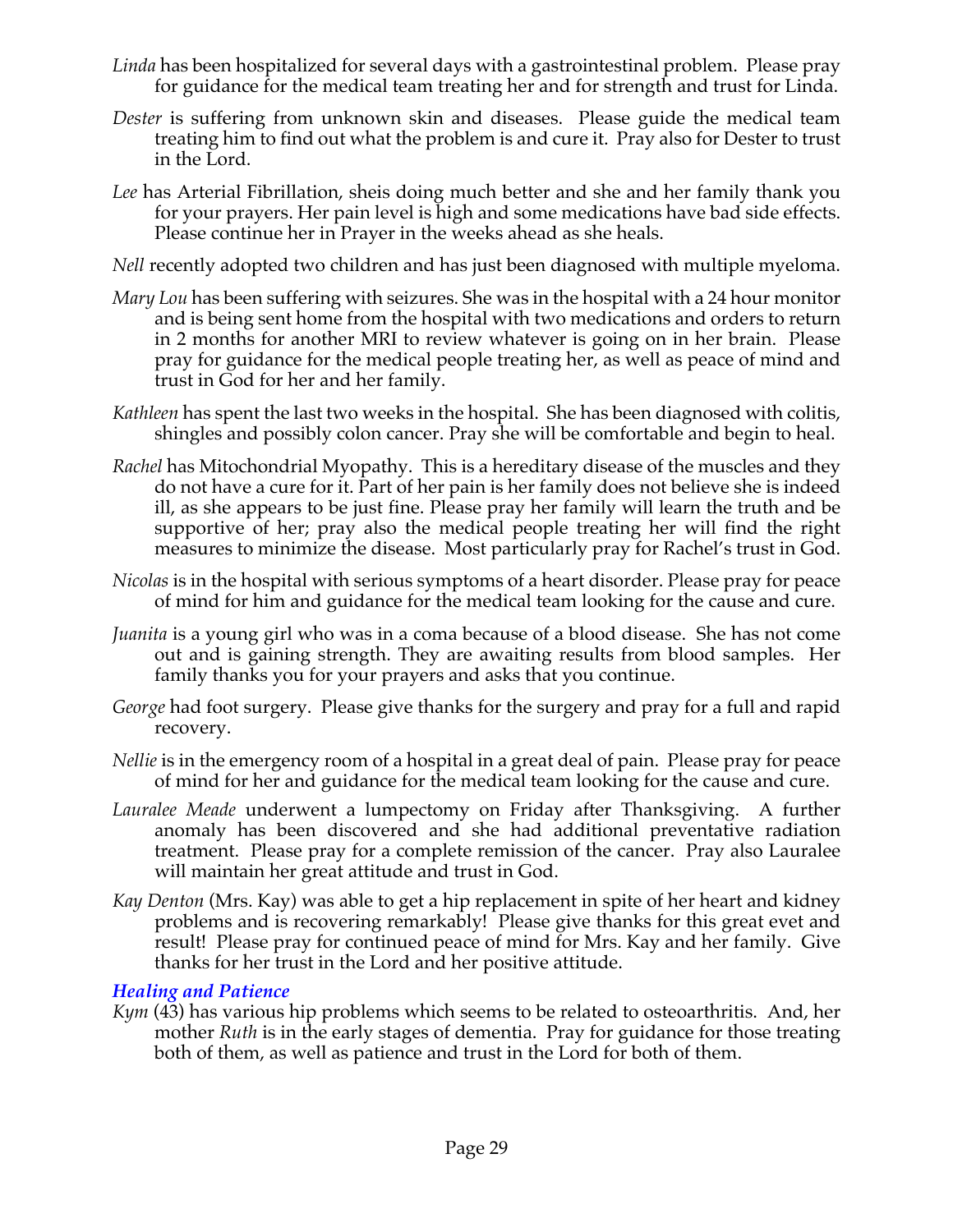- *Christopher* has had problems with his leg for some time. Now he has to have it casted and it will stay that way for what to him seems an interminable time. Pray for patience and peace of mind for this young man who has much he wants to do.
- *James* for the Lord's healing of health issues and give a remedy for many personal challenges at the moment

# *Thanksgiving and Continued Healing*

- *Bill* had surgery November 2016 for a kidney tumor; he is one kidney short, but recovering very well for the present. It appears the cancer has spread to another spot. Please pray for Bill as he undergoes chemotherapy and perhaps other treatment. Pray Bill and his family will stay strong in their faith and draw the strength they need from our Lord.
- *Anita* had surgery on 4 November 2016 to remove what they thought were five tumors in her right lung, but turned out to be eight. They removed all eight. In addition, her lung was folded from her previous coil embolization. They removed the coils, unfolding her lower right lobe and oversewed the area. In reality she may come away with increased lung capacity. Anita, her husband Michael and family express for the power of your continued prayers and expressions of love. Please join them in giving thanks for God's Grace and pray for her continued healing.
- *Bob Reisor* had surgery on 19 September 2016 for a kidney tumor; he is one kidney short, but recovering very well for the present. It appears the cancer has spread to his lung and another spot. Five years ago there was no treatment, but now it appears there is an oral medication that has shown great effectiveness on this particular cancer. Please pray for Bob as he undergoes chemotherapy and perhaps other treatment. Pray he and his family will be drawn closer to our Lord.
- *Shamu* had surgery on 5 January 2017, her fifteenth, to reconstruct the damage done her by Walter Reed Medical Center. The surgery apparently went well and we ask you give thanks for that. Please pray she will now have a chance to recover. She needs to gain strength and raise her blood pressure so she can go home. She gives thanks for the treatment at John Hopkins. Please pray for strength; physical, mental and spiritual for her. Pray for guidance for the new medical team treating her and for her to know how to proceed with regard to the damage done her by Walter Reed Medical Center. Pray also for her to continue her trust in our Lord as she goes through this difficult time.
- *Ron Cardin* had another artificial knee implanted on 23 September 2016 after the previous one got infected and was replaced with a spacer for several months of antibiotics. The surgery went well, he feels better than in well over a year. Join the Cardin family in giving thanks and pray for a full and rapid recovery.
- *Jan Jessup* is recovering reasonably well from surgery to place a new knee joint in her right leg. Pray for her family to be able to properly care for her as she returns home and for Jan and her husband Roger to be able to put their worry on God's shoulders.
- *Ashiei* had surgery on Tuesday 1 December 2015, to remove a tumor from her chest; complications ensued. Please continue Ashiei in your prayers and pray for the medical team to be open to God's guidance on further treatment, to their best and for a good outcome. Pray also Ashiei and her family will be able to put their worry on God's shoulders.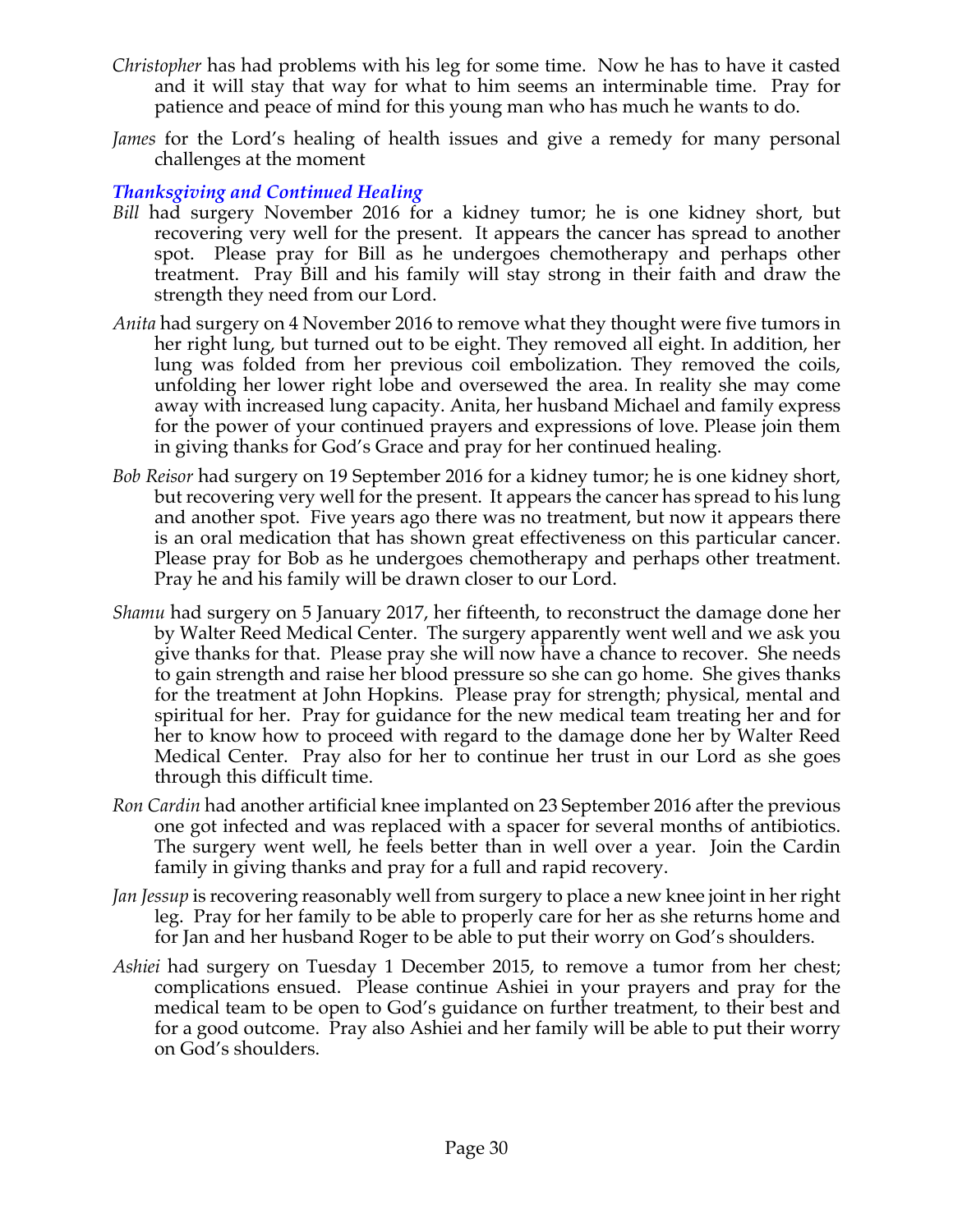- *Atina* has skin cancer, which is now in remission. Please give thanks for the remission, pray for continued remission of the cancer; pray also for continued faith for Atina and her family.
- *Clay* has melanoma which is now in remission. Please give thanks for the remission, pray for continued remission of the cancer; pray also for continued faith for Clay and his family.
- *Cindy (81)* had an operation to remove a cancerous growth in her stomach which was successful. She is now home, but in a bit of pain. Please give thanks for the good result, pray for full and complete healing and remission of the cancer, as well as cessation of the pain; pray also for continued faith for Cindy and her husband Les (91).
- *Jim Flanagan,* Bishop of Pennsylvania (AOC) had a Lumbar Laminectomy and fusion on Tuesday 7 June 2016, to help with pain in his L3, L4 & L5 areas. The surgery appears to have been successful, but he had difficulty recovering from the anesthetic, which has now resolved Please give thanks for the successful surgery, recovery from the anesthetic and the start of healing. Please pray for strength, physical, mental and spiritual for Jim and his lovely wife Mary Lou. Pray for guidance for the medical team treating him, that they will pay attention and do their very be Pray also for Jim and Mary Lou to continue their trust in our Lord as they goes through this difficult time, letting Him carry their worry.
- *Brett Gregr* had surgery on Tuesday, 22 March 2016, to remove a bleeding brain lesion. The surgery, which had potential to end his life, was apparently completely successful. Please give thanks for the great outcome and great work by the surgeons and medical team and please pray for Brett's peace of mind, as well as that of his wife Karin and the rest of his family during his recovery.
- *Linda* had successful dental surgery on 15 December 2015, she is also on a course of chemotherapy and this type of surgery was not recommended for people while they are taking chemotherapy. But, it was an emergency and had to be done. Please give thanks all went well and pray for continued healing and for peace of mind and trust in God for Linda and her family.
- *Ruby* broke her hip on 10 December 2015, surgery was successful. Please give thanks for the successful surgery and pray for her full and rapid recovery.
- *Terry* was undergoing radiation treatment for cancer, which he had to stop to amputate his leg below the knee due to diabetes. The surgery was successful, he has been fitted with a prosthetic leg and foot. He is in good spirits and positive about the remainder of his treatment. Please join Terry and his family in giving thanks for the successful surgery and continue to pray for his return to radiation treatment and then to chemotherapy, ask God to give Terry, his wife and seven year old son trust in him for peace of mind and heart, as well.
- *Janet Jessup* had a stroke on 3 July 2014 and heart problems that were causing huge issues for her. They seem to have gotten her stabilized and she is going home from the hospital. Please join the entire family in giving thanks for this wonderful development. Please pray for those treating her to find the appropriate treatment and for trust in God and peace of mind for Janet and her family, in particular her husband of 43 years, Rev Roger Jessup, retired minister of Saint Joseph of Arimathea Anglican Orthodox Church.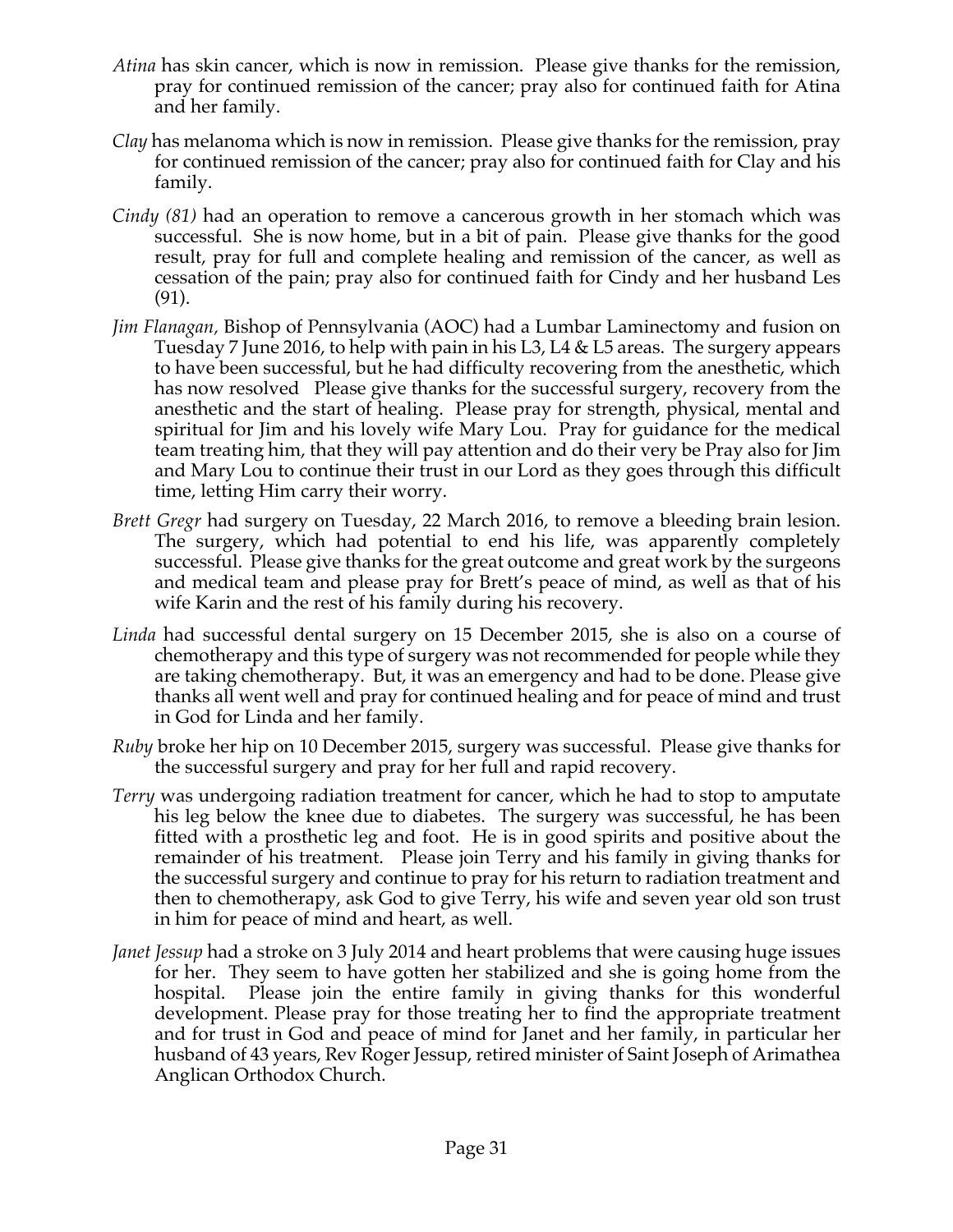- *Sam* had surgery on his entire large intestine that had become infected. At the time of the operation he was just hours away from a complete organ shutdown. He had had turmoil in his life over the years. Sam is now in the ICU and his Minister visited him and explained to him God had given him another chance for him to make things right with his Lord. Pray for his good health and his spiritual life with Jesus.
- *Ian* had surgery to remove excess skin rendered a nuisance by controlled lost of 200 pounds. Please give thanks for the successful result and for those treating him to have paid attention and done their very best on the lengthy surgery, taking the best possible care of him. Please pray for his continued recovery and strength for his Mother who will be in charge of his after care.
- *Jenniffer* had surgery for breast cancer on 15 October 2014, which seemingly went well; please give thanks for that. She has had other complications which preclude her from making a full recovery in particular, the reconstructive surgery seems to have gravely affected her back muscles and nerves, resulting in both very limited mobility and extreme pain, the drugs are making her terribly sick; please pray those will be overcome. Pray for help for Jenniffer to keep her trust in the Lord and let Him carry her worry and concern as she recovers. Please pray also for strength and courage for her family as they try their best to help her.
- *Mary Thornell* has been battling colon cancer for three years now, she is currently treating at the City of Hope. Things seem to be going well, the numbers seem headed in the right direction. Please pray for guidance for those treating her, as well as strength, guidance and peace of mind for Mary and her husband Jim, as well as daughter Janice and son Jimmy, as she undergoes treatment.
- *Elma* is suffering from cancer. She was taken home from the hospital on the advice of her Doctor. We were asked to pray Elma's remaining time here on earth might be good and Elma and family might put their trust in the Lord and let Him carry their worry. Since then, Elma's Bishop told us a great Miracle of the Lord is working over Elma. Doctors sent her home to die, but now she seems to be doing all right. On behalf of her, thank you for all of your prayers. Please continue praying for her complete healing.
- *Dennis* has heart problems; now the medical people treating him discovered a large mass on his liver which turned out to be a cyst! Please give thanks for this great development and pray for peace of mind and trust in the Lord for Dennis and for God's guidance for the medical people treating him that the contemplated surgery might go well.
- *Dwight* had major oral surgery, for which he gives thanks. He is recovering slowly and asks your prayers to speed the process.
- *Mike* is a veteran who has served his country when she called. Please pray he will open his heart to God so He can make Mike's crooked road straight and pull him towards the summit rather than to the pit.

#### *Business*

*James* and *Sarah* who have recently moved to a new area and have new positions in employment. They are finding much stress in the new surroundings and will appreciate your prayers as they adjust.

# *Financial Guidance and Employment*

*Kona* is applying for a job in the hospital. Pray our Lord will find the right position for her and she will glorify Him in the work.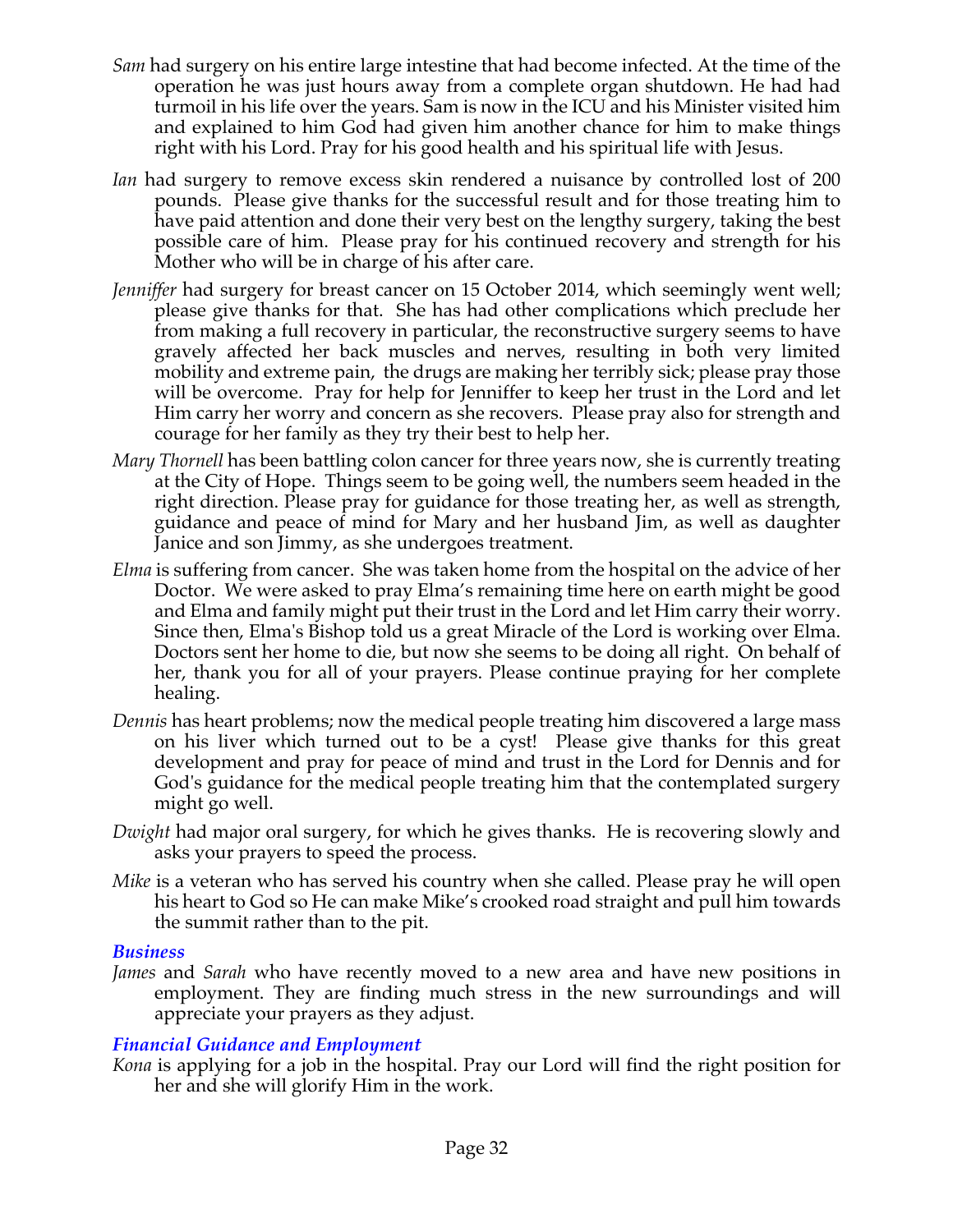- *Doug* recently became unemployed from his job of 18 years. He has been applying for jobs, but unable to get one at this time. His wife is working; this is not enough for the family. Please pray he will find employment with a firm that will be able to use his considerable skill and hard work to benefit both the firm and the family.
- *Catherine and Lewis* are at a low ebb due to a struggle for employment. Your fervent prayers will be appreciated.
- *Lori* is considering a potential change in her employment. Please pray for God's guidance in considering all aspect of her potential work.
- *Sara* is concerned about the future with her company. She would appreciate prayers for her continued employment and that her firm might find more and better ways to use her considerable skills.

## *Financial Guidance and Healing*

- *Clark* is in need of salvation; for God's Will to be done in his life. Pray his family will be blessed with the financial miracles that come from doing His Will.
- *Timothy and Sharon* had their home foreclosed the morning of 15 April 2014. They are experiencing spiritual, emotional and financial crisis at the current time. Please pray for God's guidance as to how they might handle the financial difficulties in which they have found themselves and more importantly have them draw closer to God and each other.
- *Linda, Rick, Christian and Sawyer* are a family experiencing spiritual, emotional and financial crisis at the current time. Please pray for God's guidance as to how they might handle the financial difficulties in which they have found themselves and more importantly have them draw closer to God and each other.
- *David and Lorna* are having financial problems. They are trying to find a smaller home which may be more affordable. *Lorna* has had an ongoing battle with brain cancer, her trips back and forth to the hospital have drained their finances to the point they sometimes struggle to have enough food in the house. Pleaser pray for Lorna's healing and guidance on how they might handle the financial difficulties in which they have found themselves.

# *God's Strength and Peace of Soul*

- *Hyo Son Pak*, a high school student, suffers from depression and anxiety. He cannot say why; on the one hand knowing rationally things are okay and on the other hand feeling what he knows to be irrationally that doom is impending. He asks your prayer the Holy Ghost might fill his heart with light and drive the darkness far away.
- *Thomas Schopp* is currently in the Lemon Creek Correctional Center, Juneau, Alaska. He asks that you pray for guidance for him and for him to open his heart fully to the Holy Ghost that he might be guided to be a force of good in this world and be able to be a productive member of our society. He adds that he much appreciates your prayer on his behalf as he is confident the Lord listens.
- *Adrian Heywood (17)* (friend of *Thomas Schopp)* is living with an abusive alcoholic stepfather, while his mother looks the other way, seemingly because she needs the stepfather's money. Thomas asks you pray for guidance for *Adrian*, that he might be helped to open his heart fully to the Holy Ghost to be guided to be a force of good in this world and be able to be a productive member of our society. *Thomas* adds he much appreciates your prayer on Adrian's behalf as he is confident the Lord listens.
- *Krysti* has issues stemming from habitual drug abuse. Pray she will take help from God through Christians trying to lead her to our Lord.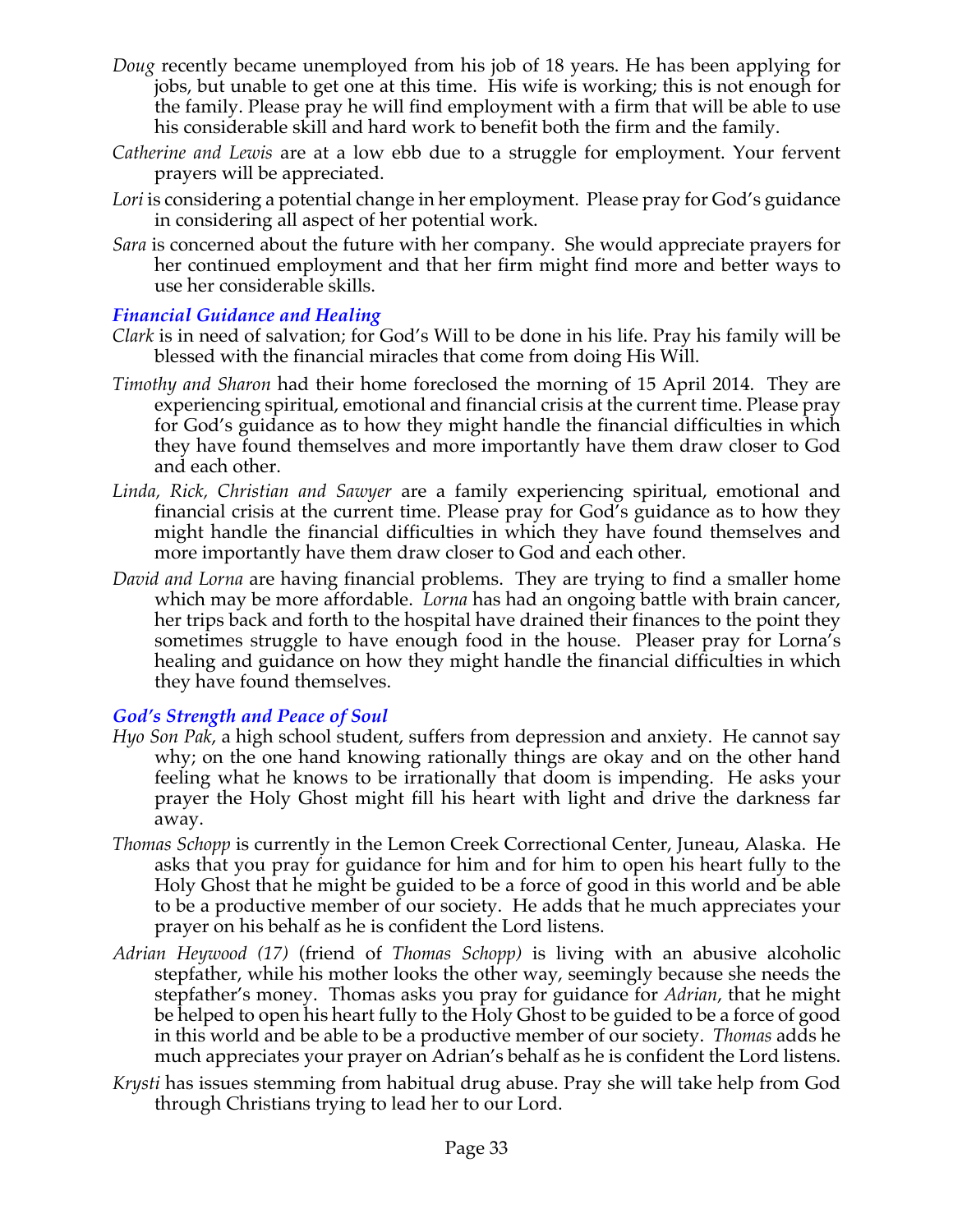*Charlie McCormack* is really feeling down again. He cannot say why; on the one hand knowing rationally things are pretty darn good and on the other hand feeling what he knows to be irrationally that doom is impending. He asks your prayer the Holy Ghost might fill his heart with light and drive the darkness far away.

# *Guidance*

- *Zachary* is having huge problems growing up. He has let the wrong people guide his life and thinks he is the smartest person in the world. He cannot or will not see the destructive power of drugs and lies in his life. Pray his parents Lee and Shamu will come to see what course of action that they can take to help Zachary and safeguard his brother and sister. Please pray for God's guidance for all of them and in particular for Zachary to open his heart to God and his parents help.
- *Judy* seemingly does not want to allow the Holy Ghost into her heart so she might come to know our Lord and Savior, despite the efforts of her family. Please pray for her to open her heat and for her family to be at peace with their efforts.
- *Barbara* has been recovering from cancer for the last three years. Pray for her husband Bill who has come down with a mental illness that may have been caused by much stress the last few years. Barbara and Bill will appreciate your prayers.
- *Larry* is very weak and has periods of confusion and depression. Larry has been in the hospital and recently moved to a rehab. Please keep him in prayer as he begins to gain strength in the days ahead.
- *Thomas* recently learned as the result of a parole violation he will not be allowed to return to society for the remainder of his life. He is despairing and fearful of his inability to cope with this new news and God's plan for his life. Please pray he will be able to work with God to live with the choices he has made and go forward.
- *Cam* has gotten into some of the issues being with the wrong crowds, too much dinking and making the wrong decisions. Pray he will ask God to send the Holy Ghost in to straighten things out and he will listen when He speaks to him.
- *Paul* recently had his large toe amputated due to diabetes and is having a difficult recovery filled with fear about dying. He recently accepted Jesus as his savior and his family Rosie and Brenda are very grateful. Pray for strength for both Rosie and Brenda who are staying by his side through it all encouraging him on.
- *Steve* is addicted to alcohol, pain pills and gambling. Pray for wisdom, courage and strength to stick with treatment and follow God's plan for his life.
- *Eli* has some mental issues and has lost his way. He has yet to come to grips with the demons chasing him. Pray he will return to the Lord and his family. Eli's brother *Carl* has gotten little to no support from the family, he being the one to get Eli into treatment. Daughter Katie seems to be the least helpful. Pray they will ask God to send the Holy Ghost in to straighten things out and they will listen when He speaks to them. The family has been open to the Prince of Darkness and needs help.
- *Michael and his Family* ask your prayers for wisdom as they are under trial and affliction to follow the law of the land and yet honor God in so doing.
- *Flora* is in remission with cancer, but has high blood pressure and fatigue. Flora's Mother recently died and this has caused added stress. Please pray she will be able to let God carry her worry and sorrow so she can do the things she must do.

*Elizabeth* needs your prayers for her general well being. Pray she might see the Light of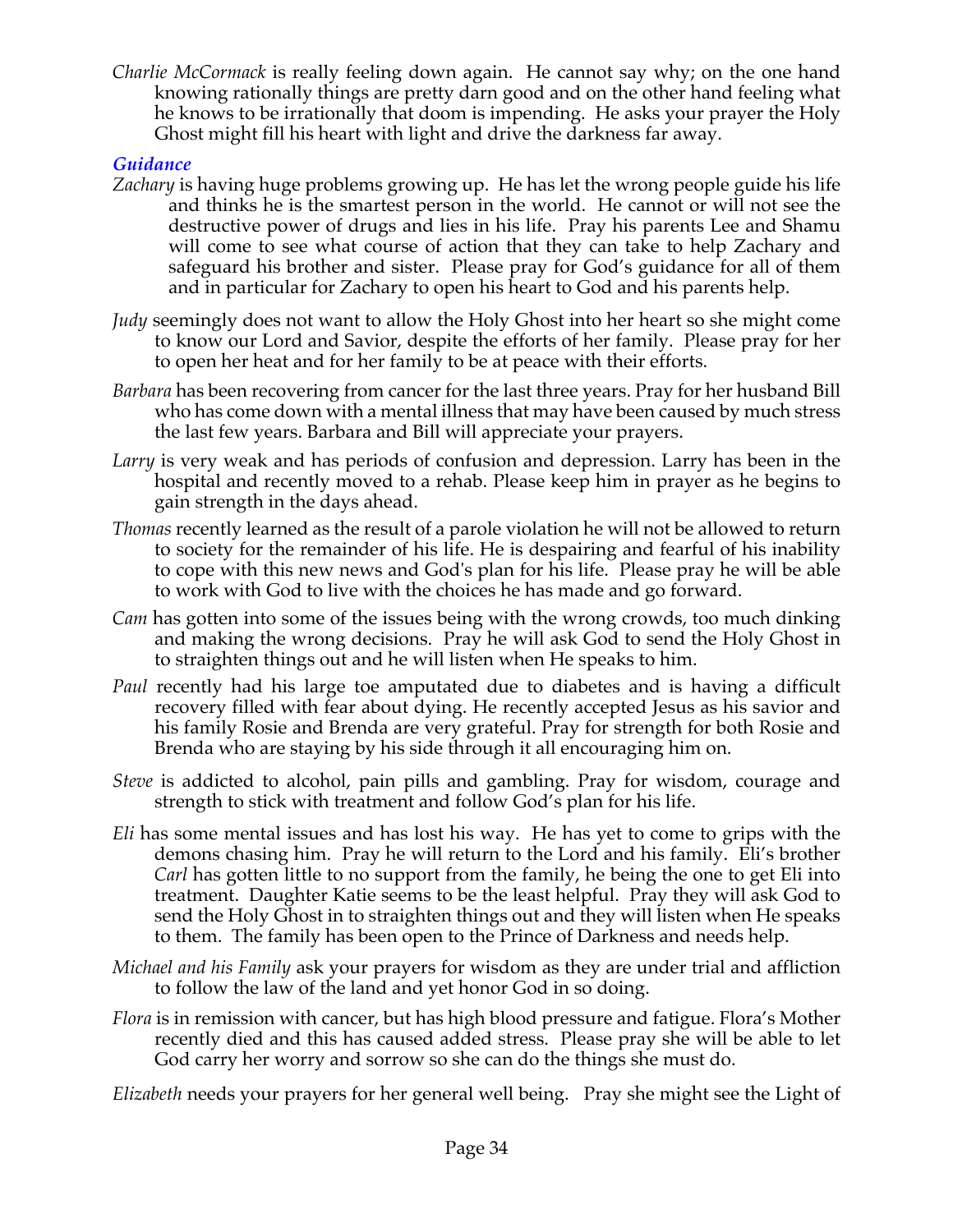the Lord and let Him guide her life.

- *Gunner* need your prayers for his general well being. Pray he might see the Light of the Lord and let Him guide his life.
- *Eli* has lost his way both spiritually and mentally, please pray for him and his parents Ed and Barb, who are having great struggles seeing their son, go through these afflictions having brought up in a Christian home. Please pray his parents can find a way to help Eli.
- *Mitten* has a Christian talking to him about ChriMitten does not believe and does not seem to care. Please pray Mitten will see the light.
- *Kristen, Rickey and their two children* ask you to pray for grace, wisdom and understanding as they attempt to cope with infidelity, separation and possibly divorce as a result of backsliding from the Lord into the World.
- *Helene and her family* ask your prayers for them as they deal with the loss of Alan, husband and father.
- *Stephanie* seems to be very deeply into post partum depression after her baby was born prematurely. Please pray for her Mother in Law who is going a great distance to help Stephanie and her new Grandson. Pray that Stephanie will be able to direct her attention outward, rather than inward.
- *Caitlin* is in the grip of the Prince of Darkness; she thinks there is escape from reality in drugs. The saddest part is that reality is not as she sees it. Her family is despairing as they can do nothing to help her and ask that you pray for the Holy Ghost to enter into heart and show her the need for change before it is too late.
- *Nathaniel* is in spiritual turmoil. His family and friends will appreciate it if you will keep him in your prayers for him to find the root of his trouble and accept God's help.
- *Sam* and her *two children* have been living in a shelter and are to lose their place there. Please pray a place will be found they can stay in and recover.
- *Norrie* is facing daily exams in the weeks ahead. Pray for calmness and concentration and to do the best possible.
- *Jonathan* is addicted to drugs. He is now in jail awaiting trial. His parents and friends will appreciate it if you will keep him in your prayers for him to find the root of his trouble and accept God's help to heal addiction.
- *Beth* is suffering from ungodly treatment in her marriage. Please pray God will guide her in her behavior, actions and thoughts that she might be able to lead her husband to God so her marriage might prosper to the benefit of them.
- *Jeanette* has had many members of her family die from diabetes and several are near death now. Jeanette does not know the Lord and is despondent and perplexed about her family and herself. Please pray she can open her heart to allow the Holy Ghost in to bring her knowledge and understanding.
- *Sara* asks that you pray for guidance for her as she deals with the stresses of her family and life. Pray that she can separate those things which she can affect from those things which she cannot and give her grace to accept that she cannot do everything and can only change those things within her control. She asks for God's help for her business so that she might remain gainfully employed while keeping up with the needs of her mother and husband and healing her own problems.
- *Jacquie* to open her heart to God and accept His Love and Grace.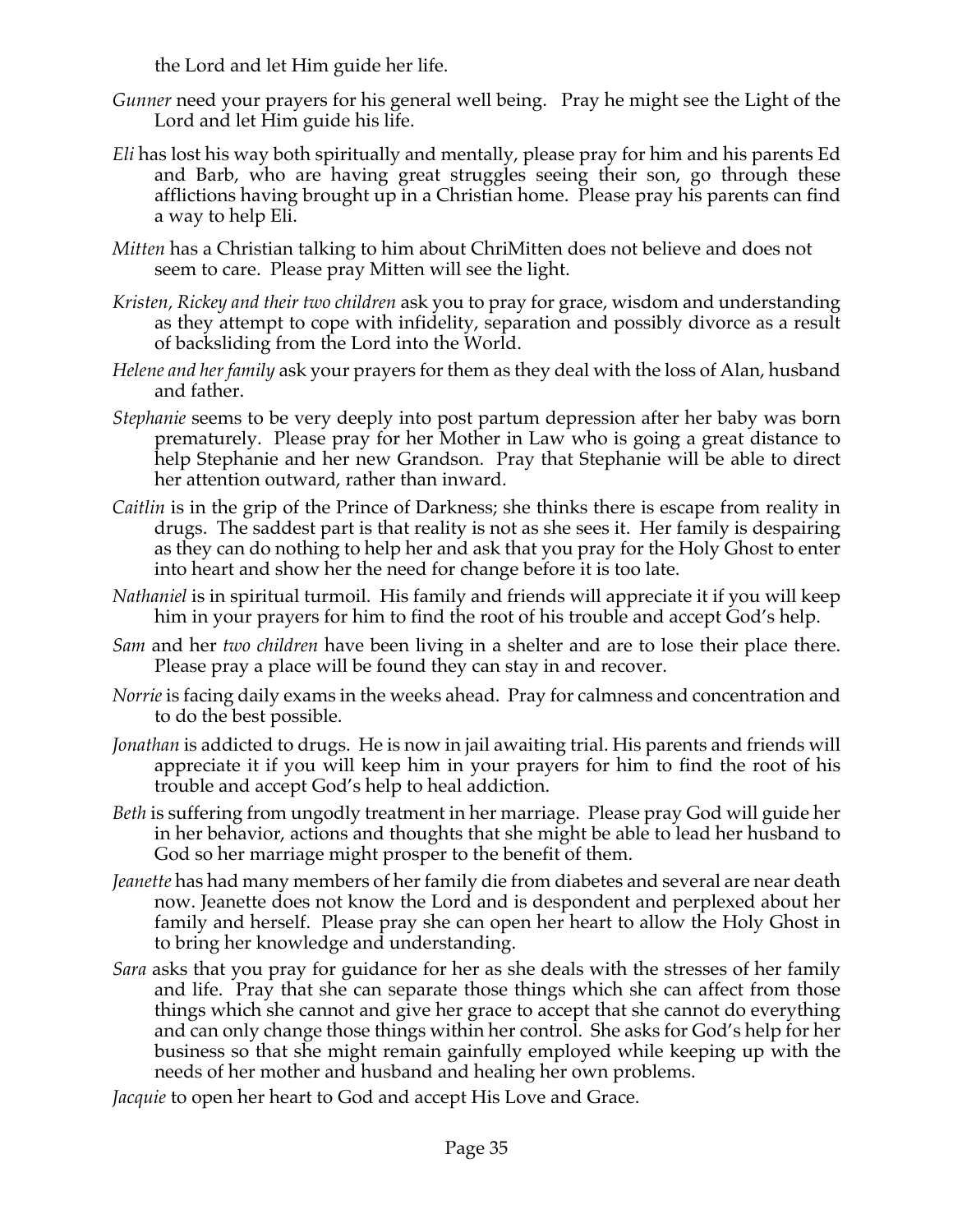# *School Challenges*

Destiny, Blake and Janet

# *Anglican Orthodox Church*

#### *Worldwide*

*Anglican Orthodox Church Worldwide* are meeting for their Biennial Convention in Statesville, North Carolina. Please pray God will be with them as they make decisions.

#### *Solomon Islands*

*Anglican Orthodox Church in the Solomon Islands* are meeting for their Biennial Convention. Please pray God will be with them as they make decisions.

## *Fiji*

Please pray for the people in the *Fiji Islands* that have had floods for several days and Cyclones are expected. Pray for *Rev. Jack Andrew and all members of the Anglican Orthodox Church* throughout the Islands.

#### *Indonesia*

Please pray for the Lord's will regarding the establishment of an AOC church in Indonesia.

#### *Kenya*

The Anglican Orthodox Church is making plans for establishment of a presence in *Kissi, Kenya.* There are six parishes, a total of 161 members, 68 adults, 93 children with two ministers. Please pray for the church there and guidance for the people involved.

#### *Macedonia*

There is massive flooding in the capital of Skokie dues to torrential rains; many have perished. Three and a half inches of rain fell during the storm and the water level was five feet in some of the areas, Homes remain flooded and without electricity, and some are collapsed. Your prayers we be appreciated.

#### *Pakistan*

*General and Ongoing -* The forces of evil are strong in Pakistan. The force of God stronger. Pray for our Christian family there.

*Ernest Jacob* Presiding Bishop Pakistan

*Christian Community of Warsak, Pakistan* and for the family of *Sammuel Sardear* who was martyred in an Islamic bombing of the compound there. Pray for people to recognize islam is of the Prince of this World and to understand that evil anywhere is evil everywhere. Pray for comfort strength and adaptation for Sammuel's family.

#### *Congo*

Jimmy is a missionary in the Congo. There has been violent unrest in this country and also a water shortage. Please pray people will find water to drink and Jimmy will be a means of helping others to find the Lord.

#### *Serbia*

Bishop Igor Djurcik asks us to pray for his students in Serbia. He has excellent young people in Belgrade who are having services and classes on the Bible.

#### *Philippines*

Please pray a *Minister* will be found who would like to serve in Tabuk, in the Philippine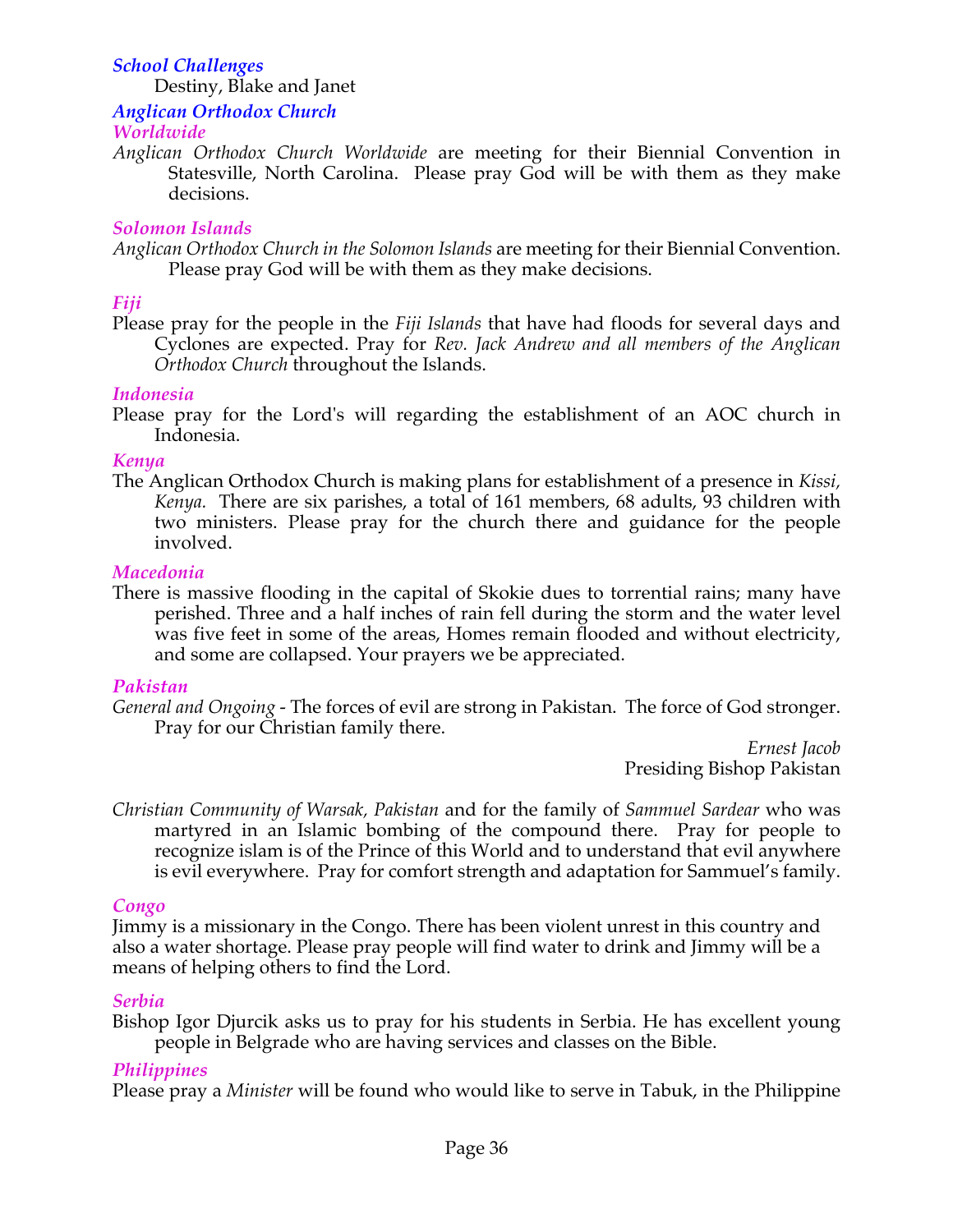Islands. The Anglican Orthodox Church has an established Church there and in the surrounding areas and need a Shepherd to lead the flock*.*

# *Diocese of the Epiphany*

*Saint Paul's, Moberly, Missouri* would like your prayers that the Holy Ghost might enter more fully into their hearts so that they might be more effective in spreading the Word of God.

# *Diocese of Virginia*

*Saint Joseph of Arimathea Anglican Orthodox Church* is under a lot of stress. We all are, but they need even more prayer. Rev Roger Jessup, their wonderful minister, had to retire as he was so pressed by the duties of a primary care giver, in addition to all the worries of this world. Pray for trust in God for each member of the parish and for them to find economic relief.

#### *Armed Forces & Contractors*

Dustin (USAF - Stateside), Kristyna and Luis Aviles (Army – Fort Lewis, Washington), Airman Donny Patton (USAF - Hulbert Field, Florida), Jordan Brown (USMC – Recruiter – Iowa City, Iowa), Trevor Jennings (USAF - KC-10 Boom Operator – New Jersey), Trevor Di Marco (USN – Whidbey Island, EF-18 Pilot), Kurt Thomas (USN – Virginia), Ethan (US Army Airborne – Southwest Asia)

#### *For Our Country*

Our country has lost its way. Over half the people that vote, voted for a government that promises them things it cannot deliver in return for their souls which it can, will and does take. Our foreign policy backs the rise of Islam, we turn our backs on those who would follow God and arm those who murder them. Pray God will raise up a leader from among the people who can turn the country's course 180° and attempt to come back to God. Pray the people will recognize that they are headed down a smooth wide road into the pit, a road that will get smoother and smoother, steeper and steeper until the only possible way is down. Down, into the depths of the pit. Pray people will recognize there is:

- One True and Triune God who is goodness in and of Himself
- All religions are not equal
- All ways of life are not equal;
- The Bible holds the Key to Life;
- All rights come from God, not the State;
- Good;
- Bad;
- Evil;
- Right;
- Wrong;
- Allah is the Devil;
- Abortion is no more than sacrifice of children to Baal.

Pray this recognition will not come too late. Pray we will, each of us, do our duty to God, Country and Family, putting His Honor above all.

#### *Persecuted*

The Islamist group (ISIS) took over Quaragosh, the biggest Christian city in Iraq; 164 men, women and children were beheaded. People ask where is God? The real question